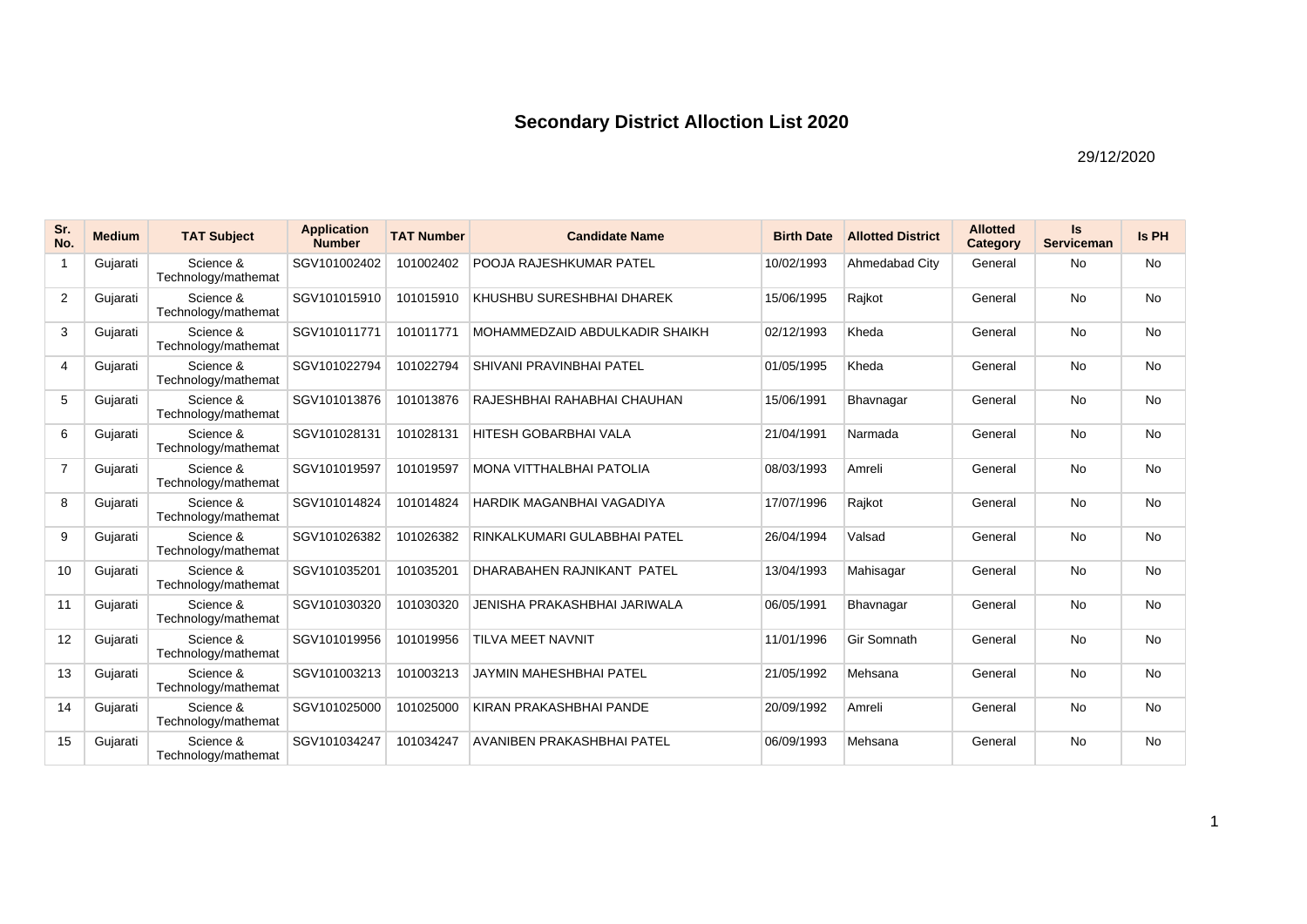| Sr.<br>No. | <b>Medium</b> | <b>TAT Subject</b>               | <b>Application</b><br><b>Number</b> | <b>TAT Number</b> | <b>Candidate Name</b>                  | <b>Birth Date</b> | <b>Allotted District</b> | <b>Allotted</b><br>Category | Is<br><b>Serviceman</b> | Is PH     |
|------------|---------------|----------------------------------|-------------------------------------|-------------------|----------------------------------------|-------------------|--------------------------|-----------------------------|-------------------------|-----------|
| 16         | Gujarati      | Science &<br>Technology/mathemat | SGV101007814                        | 101007814         | NISHABEN RAJENDRAKUMAR PATEL           | 01/11/1993        | Mehsana                  | General                     | No                      | <b>No</b> |
| 17         | Gujarati      | Science &<br>Technology/mathemat | SGV101023537                        | 101023537         | <b>VAISHALI KIRITBHAI BHUVA</b>        | 01/12/1990        | Kutch                    | General                     | <b>No</b>               | <b>No</b> |
| 18         | Gujarati      | Science &<br>Technology/mathemat | SGV101021948                        | 101021948         | HIMANSHI RAMESHCHANDRA PETHANI         | 17/10/1995        | Kutch                    | General                     | <b>No</b>               | <b>No</b> |
| 19         | Gujarati      | Science &<br>Technology/mathemat | SGV101026772                        | 101026772         | YOGESHKUMAR SANMUKHBHAI CHAUDHARI      | 24/11/1992        | Chhota Udaipur           | General                     | <b>No</b>               | <b>No</b> |
| 20         | Gujarati      | Science &<br>Technology/mathemat | SGV101019065                        | 101019065         | SHIVANG BHARATBHAI PATHAK              | 15/10/1994        | Bhavnagar                | General                     | <b>No</b>               | <b>No</b> |
| 21         | Gujarati      | Science &<br>Technology/mathemat | SGV101002728                        | 101002728         | SWATIBAHEN PRAHALADBHAI PATEL          | 26/10/1991        | Mehsana                  | General                     | <b>No</b>               | <b>No</b> |
| 22         | Gujarati      | Science &<br>Technology/mathemat | SGV101007622                        | 101007622         | VAIBHAVKUMAR PRAHALADBHAI PRAJAPATI    | 04/12/1992        | Patan                    | General                     | <b>No</b>               | <b>No</b> |
| 23         | Gujarati      | Science &<br>Technology/mathemat | SGV101029995                        | 101029995         | ANKURBHAI DEVCHANDBHAI TANDEL          | 03/04/1993        | Chhota Udaipur           | General                     | <b>No</b>               | <b>No</b> |
| 24         | Gujarati      | Science &<br>Technology/mathemat | SGV101013535                        | 101013535         | PEEYUSHBHAI BHANUSHANKARBHAI BARAIYA   | 11/05/1995        | Bhavnagar                | General                     | <b>No</b>               | <b>No</b> |
| 25         | Gujarati      | Science &<br>Technology/mathemat | SGV101022740                        | 101022740         | HARSHAL ARJANBHAI BHUVA                | 20/07/1993        | Amreli                   | General                     | <b>No</b>               | <b>No</b> |
| 26         | Gujarati      | Science &<br>Technology/mathemat | SGV101034824                        | 101034824         | CHIRAGBHAI PRAVINSINH NISARTA          | 30/06/1993        | Dahod                    | General                     | <b>No</b>               | <b>No</b> |
| 27         | Gujarati      | Science &<br>Technology/mathemat | SGV101012286                        | 101012286         | <b>DIPIKABEN LALJIBHAI VYAS</b>        | 13/09/1991        | Banaskantha              | General                     | <b>No</b>               | <b>No</b> |
| 28         | Gujarati      | Science &<br>Technology/mathemat | SGV101025447                        | 101025447         | PAYALBEN RAVJIBHAI GAMIT               | 10/10/1993        | Chhota Udaipur           | General                     | <b>No</b>               | <b>No</b> |
| 29         | Gujarati      | Science &<br>Technology/mathemat | SGV101011228                        | 101011228         | <b>PARTHKUMAR RAMESHBHAI PRAJAPATI</b> | 21/05/1994        | Sabarkantha              | General                     | <b>No</b>               | <b>No</b> |
| 30         | Gujarati      | Science &<br>Technology/mathemat | SGV101004921                        | 101004921         | <b>TANVI KIRTIKUMAR MODI</b>           | 15/05/1989        | Patan                    | General                     | <b>No</b>               | <b>No</b> |
| 31         | Gujarati      | Science &<br>Technology/mathemat | SGV101008166                        | 101008166         | <b>VIPULKUMAR RAMESHBHAI MANVAR</b>    | 17/04/1992        | Banaskantha              | General                     | <b>No</b>               | <b>No</b> |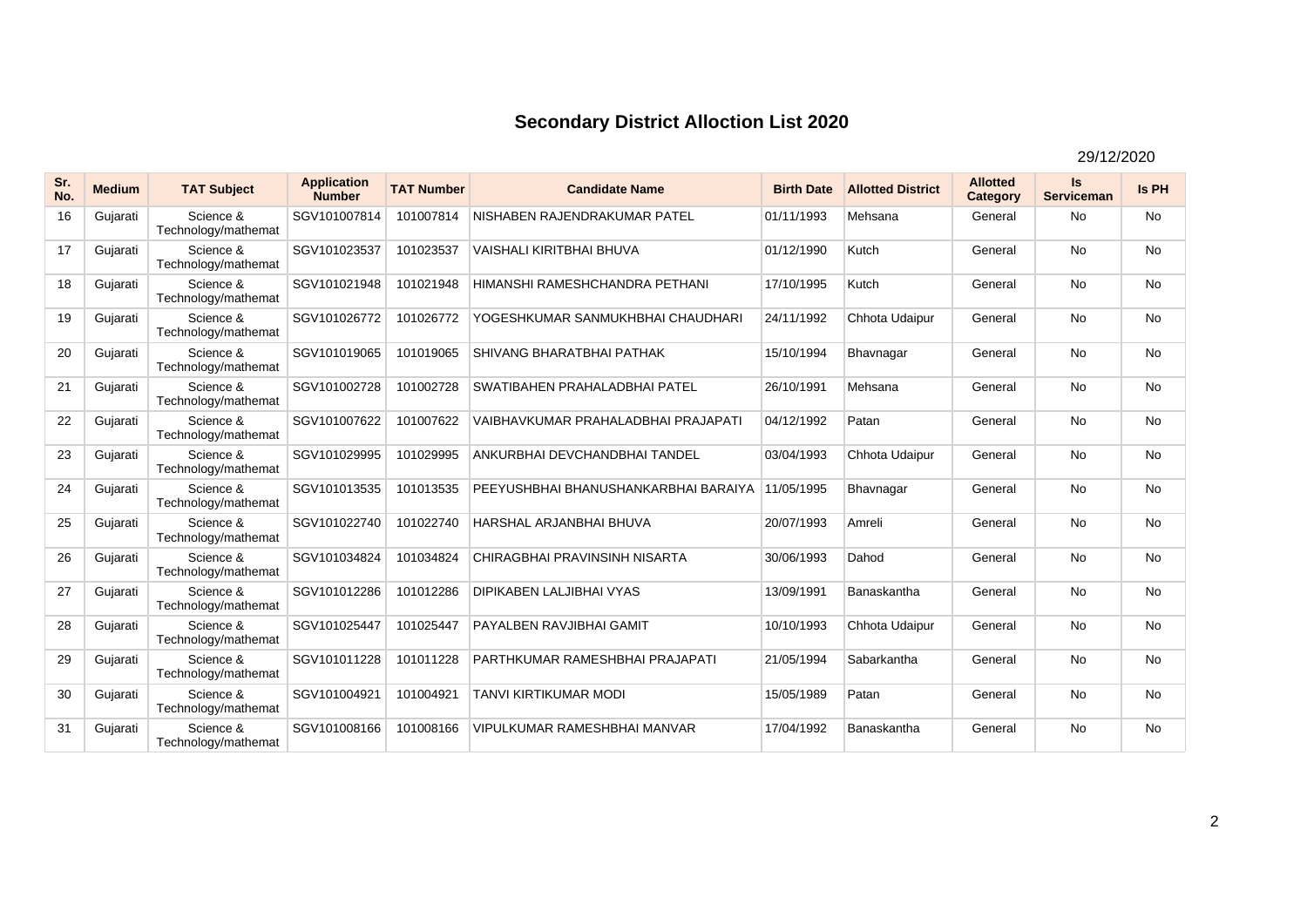| Sr.<br>No. | <b>Medium</b> | <b>TAT Subject</b>               | <b>Application</b><br><b>Number</b> | <b>TAT Number</b> | <b>Candidate Name</b>               | <b>Birth Date</b> | <b>Allotted District</b> | <b>Allotted</b><br>Category | <b>Is</b><br><b>Serviceman</b> | Is PH     |
|------------|---------------|----------------------------------|-------------------------------------|-------------------|-------------------------------------|-------------------|--------------------------|-----------------------------|--------------------------------|-----------|
| 32         | Gujarati      | Science &<br>Technology/mathemat | SGV101002838                        | 101002838         | POONAMBEN LALABHAI PATEL            | 20/03/1994        | Patan                    | General                     | <b>No</b>                      | <b>No</b> |
| 33         | Gujarati      | Science &<br>Technology/mathemat | SGV101030784                        | 101030784         | DHARMENDRASINH SUKHADEVSINH GOHIL   | 12/12/1992        | <b>Botad</b>             | General                     | No                             | No        |
| 34         | Gujarati      | Science &<br>Technology/mathemat | SGV101016466                        | 101016466         | <b>BHARTI ASHOK KUMAR KANJARIYA</b> | 16/04/1990        | Surendranagar            | General                     | <b>No</b>                      | <b>No</b> |
| 35         | Gujarati      | Science &<br>Technology/mathemat | SGV101025325                        | 101025325         | <b>HEEMA PANKAJBHAI PATEL</b>       | 21/01/1992        | Bhavnagar                | General                     | No                             | <b>No</b> |
| 36         | Gujarati      | Science &<br>Technology/mathemat | SGV101029372                        | 101029372         | Mrs. PINALBAHEN DILIPSINH RAJ       | 19/12/1989        | Bhavnagar                | General                     | <b>No</b>                      | <b>No</b> |
| 37         | Gujarati      | Science &<br>Technology/mathemat | SGV101012605                        | 101012605         | AJAYKUMAR VINODBHAI PATEL           | 15/04/1991        | Banaskantha              | General                     | <b>No</b>                      | No        |
| 38         | Gujarati      | Science &<br>Technology/mathemat | SGV101022218                        | 101022218         | JAYDEEP CHANDRAKANTBHAI GODHANI     | 13/07/1995        | Morbi                    | General                     | <b>No</b>                      | <b>No</b> |
| 39         | Gujarati      | Science &<br>Technology/mathemat | SGV101026345                        | 101026345         | YOGESHBHAI VAJABHAI CHAUDHARI       | 10/06/1991        | Bhavnagar                | General                     | <b>No</b>                      | <b>No</b> |
| 40         | Gujarati      | Science &<br>Technology/mathemat | SGV101005399                        | 101005399         | DEVAL BAKESHBHAI NAYAK              | 18/11/1994        | Banaskantha              | General                     | <b>No</b>                      | <b>No</b> |
| 41         | Gujarati      | Science &<br>Technology/mathemat | SGV101011152                        | 101011152         | REENA GOVINDBHAI PANCHAL            | 25/10/1992        | Banaskantha              | General                     | <b>No</b>                      | <b>No</b> |
| 42         | Gujarati      | Science &<br>Technology/mathemat | SGV101016635                        | 101016635         | KACHIYA ALPABEN DHIRUBHAI           | 13/08/1992        | Surendranagar            | General                     | <b>No</b>                      | <b>No</b> |
| 43         | Gujarati      | Science &<br>Technology/mathemat | SGV101025145                        | 101025145         | JIGNAKUMARI MANUBHAI RAVUT          | 29/08/1993        | Surendranagar            | General                     | <b>No</b>                      | <b>No</b> |
| 44         | Gujarati      | Science &<br>Technology/mathemat | SGV101028165                        | 101028165         | KAJALKUMARI CHHANABHAI AHIR         | 23/08/1995        | Botad                    | General                     | <b>No</b>                      | <b>No</b> |
| 45         | Gujarati      | Science &<br>Technology/mathemat | SGV101000935                        | 101000935         | <b>HINAL VRAJLAL SOLANKI</b>        | 05/09/1991        | Surendranagar            | General                     | <b>No</b>                      | <b>No</b> |
| 46         | Gujarati      | Science &<br>Technology/mathemat | SGV101008009                        | 101008009         | JAGRUTIBAHEN SAVJIBHAI CHAUDHARI    | 12/12/1993        | Banaskantha              | General                     | <b>No</b>                      | <b>No</b> |
| 47         | Gujarati      | Science &<br>Technology/mathemat | SGV101026049                        | 101026049         | KRUPALIBAHEN ASHOKBHAI PATEL        | 08/10/1993        | Surendranagar            | General                     | <b>No</b>                      | <b>No</b> |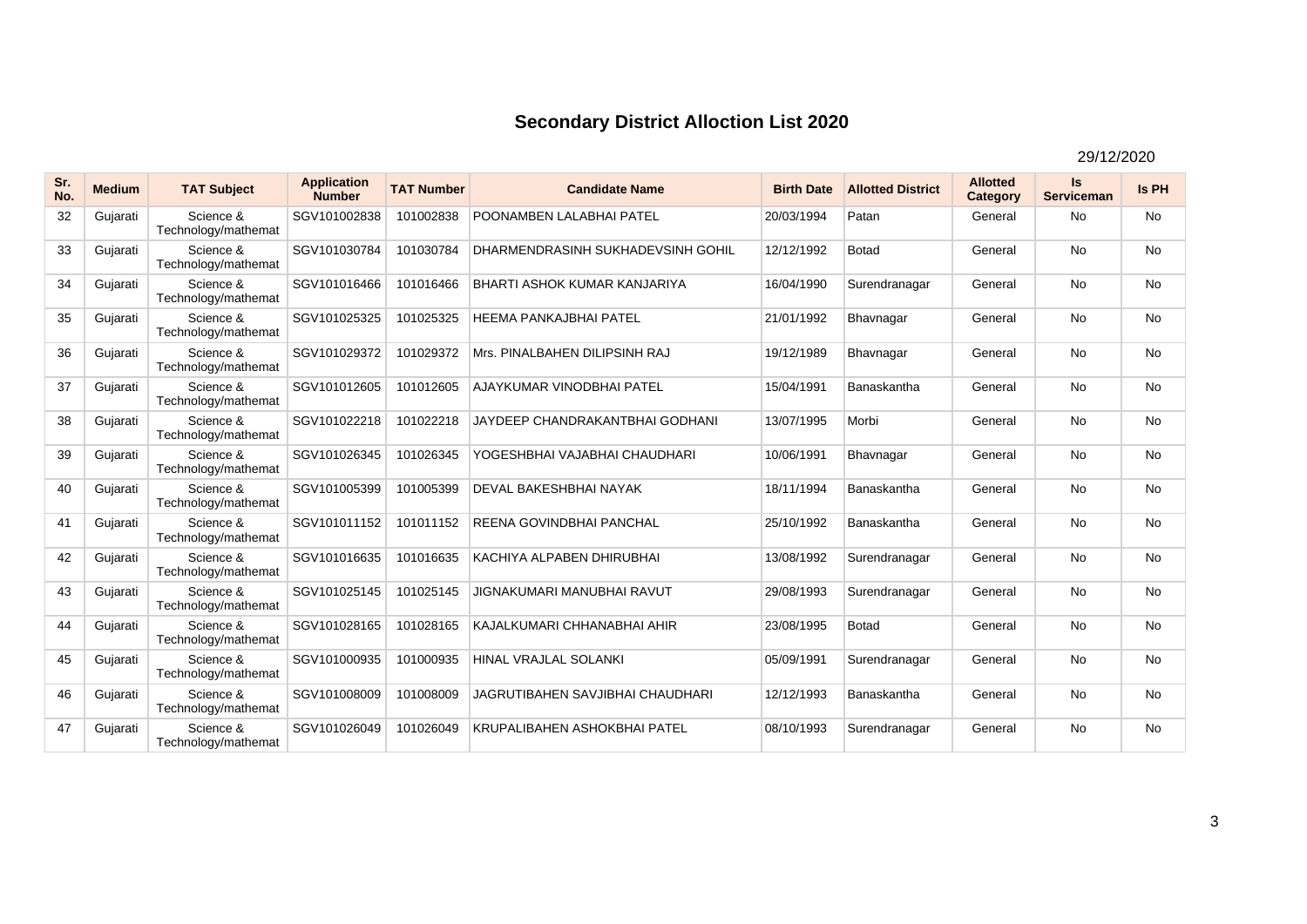| Sr.<br>No. | <b>Medium</b> | <b>TAT Subject</b>               | <b>Application</b><br><b>Number</b> | <b>TAT Number</b> | <b>Candidate Name</b>                   | <b>Birth Date</b> | <b>Allotted District</b> | <b>Allotted</b><br>Category | Is<br><b>Serviceman</b> | Is PH     |
|------------|---------------|----------------------------------|-------------------------------------|-------------------|-----------------------------------------|-------------------|--------------------------|-----------------------------|-------------------------|-----------|
| 48         | Gujarati      | Science &<br>Technology/mathemat | SGV101014639                        | 101014639         | ZALAKKUMARI VIRABHAI CHAUDHARI          | 08/05/1996        | Aravalli                 | General                     | <b>No</b>               | <b>No</b> |
| 49         | Gujarati      | Science &<br>Technology/mathemat | SGV101034163                        | 101034163         | DAYRA SHANKARBHAI BALVANTBHAI           | 01/07/1993        | Surendranagar            | General                     | <b>No</b>               | No        |
| 50         | Gujarati      | Science &<br>Technology/mathemat | SGV101016751                        | 101016751         | <b>DEEPIKA GHANSHYAM YADAV</b>          | 31/01/1990        | Patan                    | General                     | <b>No</b>               | <b>No</b> |
| 51         | Gujarati      | Science &<br>Technology/mathemat | SGV101011112                        | 101011112         | <b>DHARA AMRUTLAL PATEL</b>             | 09/08/1992        | Banaskantha              | General                     | <b>No</b>               | No        |
| 52         | Gujarati      | Science &<br>Technology/mathemat | SGV101027579                        | 101027579         | SMITABEN RAVJIBHAI CHAUDHARI            | 14/01/1994        | <b>Botad</b>             | General                     | <b>No</b>               | <b>No</b> |
| 53         | Gujarati      | Science &<br>Technology/mathemat | SGV101006126                        | 101006126         | SANGITABEN DEVANBHAI CHAUDHARI          | 20/08/1992        | Banaskantha              | General                     | <b>No</b>               | <b>No</b> |
| 54         | Gujarati      | Science &<br>Technology/mathemat | SGV101025976                        | 101025976         | HARDIKKUMAR DINESHCHANDRA DESAI         | 05/03/1993        | Surendranagar            | General                     | <b>No</b>               | <b>No</b> |
| 55         | Gujarati      | Science &<br>Technology/mathemat | SGV101010115                        | 101010115         | AVANI CHANDRAKANTBHAI VARMA             | 25/07/1981        | Sabarkantha              | General                     | <b>No</b>               | <b>No</b> |
| 56         | Gujarati      | Science &<br>Technology/mathemat | SGV101020115                        | 101020115         | SHITALBEN PRAVINKUMAR MEHTA             | 14/06/1996        | Rajkot                   | General                     | <b>No</b>               | No        |
| 57         | Gujarati      | Science &<br>Technology/mathemat | SGV101033573                        | 101033573         | NIRMALKUMAR TEJASKUMAR SHAH             | 02/07/1993        | <b>Botad</b>             | General                     | <b>No</b>               | No        |
| 58         | Gujarati      | Science &<br>Technology/mathemat | SGV101018657                        | 101018657         | <b>RUTU DILIPBHAI MARTHAK</b>           | 29/12/1991        | Gir Somnath              | General                     | <b>No</b>               | <b>No</b> |
| 59         | Gujarati      | Science &<br>Technology/mathemat | SGV101025846                        | 101025846         | PINALBEN DINESHBHAI CHAUDHARI           | 23/11/1994        | Surendranagar            | General                     | <b>No</b>               | <b>No</b> |
| 60         | Gujarati      | Science &<br>Technology/mathemat | SGV101003176                        | 101003176         | <b>BHARATKUMAR RAGANATHBHAI PUROHIT</b> | 01/04/1991        | Banaskantha              | General                     | <b>No</b>               | <b>No</b> |
| 61         | Gujarati      | Science &<br>Technology/mathemat | SGV101004143                        | 101004143         | NAMRATA RAMBHAI PATEL                   | 15/02/1991        | Banaskantha              | General                     | <b>No</b>               | <b>No</b> |
| 62         | Gujarati      | Science &<br>Technology/mathemat | SGV101012327                        | 101012327         | HINABEN MADHUBHAI RANPARIYA             | 01/04/1993        | <b>Botad</b>             | General                     | <b>No</b>               | No        |
| 63         | Gujarati      | Science &<br>Technology/mathemat | SGV101001412                        | 101001412         | <b>DIPTIBEN DINESHBHAI PATEL</b>        | 16/01/1994        | Banaskantha              | General                     | <b>No</b>               | <b>No</b> |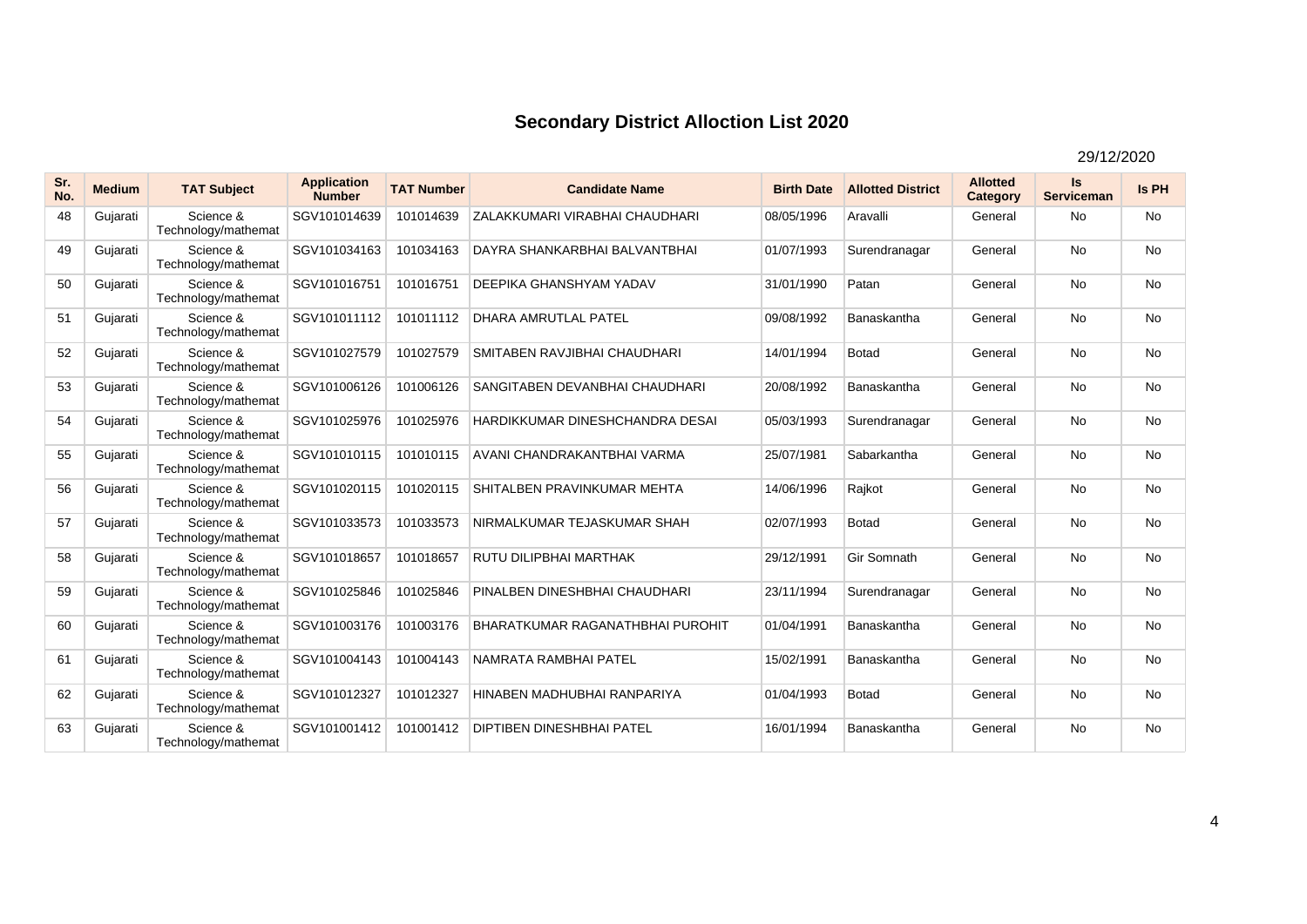| Sr.<br>No. | <b>Medium</b> | <b>TAT Subject</b>               | <b>Application</b><br><b>Number</b> | <b>TAT Number</b> | <b>Candidate Name</b>                 | <b>Birth Date</b> | <b>Allotted District</b> | <b>Allotted</b><br>Category | Is<br><b>Serviceman</b> | Is PH     |
|------------|---------------|----------------------------------|-------------------------------------|-------------------|---------------------------------------|-------------------|--------------------------|-----------------------------|-------------------------|-----------|
| 64         | Gujarati      | Science &<br>Technology/mathemat | SGV101015108                        | 101015108         | <b>JAYABAHEN DINESHBHAI CHAUDHARI</b> | 30/05/1994        | Surendranagar            | General                     | No                      | <b>No</b> |
| 65         | Gujarati      | Science &<br>Technology/mathemat | SGV101013043                        | 101013043         | NIKUNJ RAMESHBHAI SAVANI              | 15/02/1993        | Bhavnagar                | General                     | <b>No</b>               | <b>No</b> |
| 66         | Gujarati      | Science &<br>Technology/mathemat | SGV101001955                        | 101001955         | HITENDRAKUMAR KAPURJI BHATI           | 28/05/1995        | Banaskantha              | General                     | <b>No</b>               | No        |
| 67         | Gujarati      | Science &<br>Technology/mathemat | SGV101009048                        | 101009048         | RAJATKUMAR PRAVINBHAI PATEL           | 16/10/1993        | Banaskantha              | General                     | <b>No</b>               | No        |
| 68         | Gujarati      | Science &<br>Technology/mathemat | SGV101022104                        | 101022104         | <b>SAGAR KARAMANBHAI RAMANI</b>       | 10/06/1993        | Rajkot                   | General                     | <b>No</b>               | No        |
| 69         | Gujarati      | Science &<br>Technology/mathemat | SGV101035082                        | 101035082         | NIMESHBHAI NAGINBHAI PATEL            | 01/06/1992        | Surendranagar            | General                     | <b>No</b>               | <b>No</b> |
| 70         | Gujarati      | Science &<br>Technology/mathemat | SGV101027869                        | 101027869         | NIKUNJKUMAR VAJESINGBHAI CHAUDHARI    | 19/07/1994        | <b>Botad</b>             | General                     | No                      | No        |
| 71         | Gujarati      | Science &<br>Technology/mathemat | SGV101016616                        | 101016616         | DARSHAKKUMAR SHAMALBHAI PATEL         | 19/01/1994        | Banaskantha              | General                     | <b>No</b>               | No        |
| 72         | Gujarati      | Science &<br>Technology/mathemat | SGV101019646                        | 101019646         | <b>VIPULBHAI JESINGBHAI CHAVDA</b>    | 11/07/1991        | Gir Somnath              | General                     | <b>No</b>               | <b>No</b> |
| 73         | Gujarati      | Science &<br>Technology/mathemat | SGV101035270                        | 101035270         | MAHENDRAKUMAR BHARATSINH PARMAR       | 07/11/1993        | Botad                    | General                     | <b>No</b>               | No        |
| 74         | Gujarati      | Science &<br>Technology/mathemat | SGV101015419                        | 101015419         | TARANGKUMAR MAHENDRABHAI PATEL        | 21/05/1986        | Surendranagar            | General                     | <b>No</b>               | <b>No</b> |
| 75         | Gujarati      | Science &<br>Technology/mathemat | SGV101010319                        | 101010319         | AKRUTIBEN KALIDASH PATEL              | 03/01/1993        | Banaskantha              | General                     | <b>No</b>               | No        |
| 76         | Gujarati      | Science &<br>Technology/mathemat | SGV101013587                        | 101013587         | <b>BHAVIKKUMAR NATUBHAI JANI</b>      | 05/07/1996        | Bhavnagar                | General                     | <b>No</b>               | <b>No</b> |
| 77         | Gujarati      | Science &<br>Technology/mathemat | SGV101015232                        | 101015232         | JAYDEEPKUMAR MANGALBHAI RAVAL         | 01/06/1992        | Banaskantha              | General                     | <b>No</b>               | No        |
| 78         | Gujarati      | Science &<br>Technology/mathemat | SGV101017547                        | 101017547         | HIRAL PANKAJBHAI PATEL                | 20/05/1991        | Surendranagar            | General                     | <b>No</b>               | No        |
| 79         | Gujarati      | Science &<br>Technology/mathemat | SGV101034007                        | 101034007         | KOMALBEN MAHESHBHAI PATEL             | 30/03/1993        | Surendranagar            | General                     | <b>No</b>               | <b>No</b> |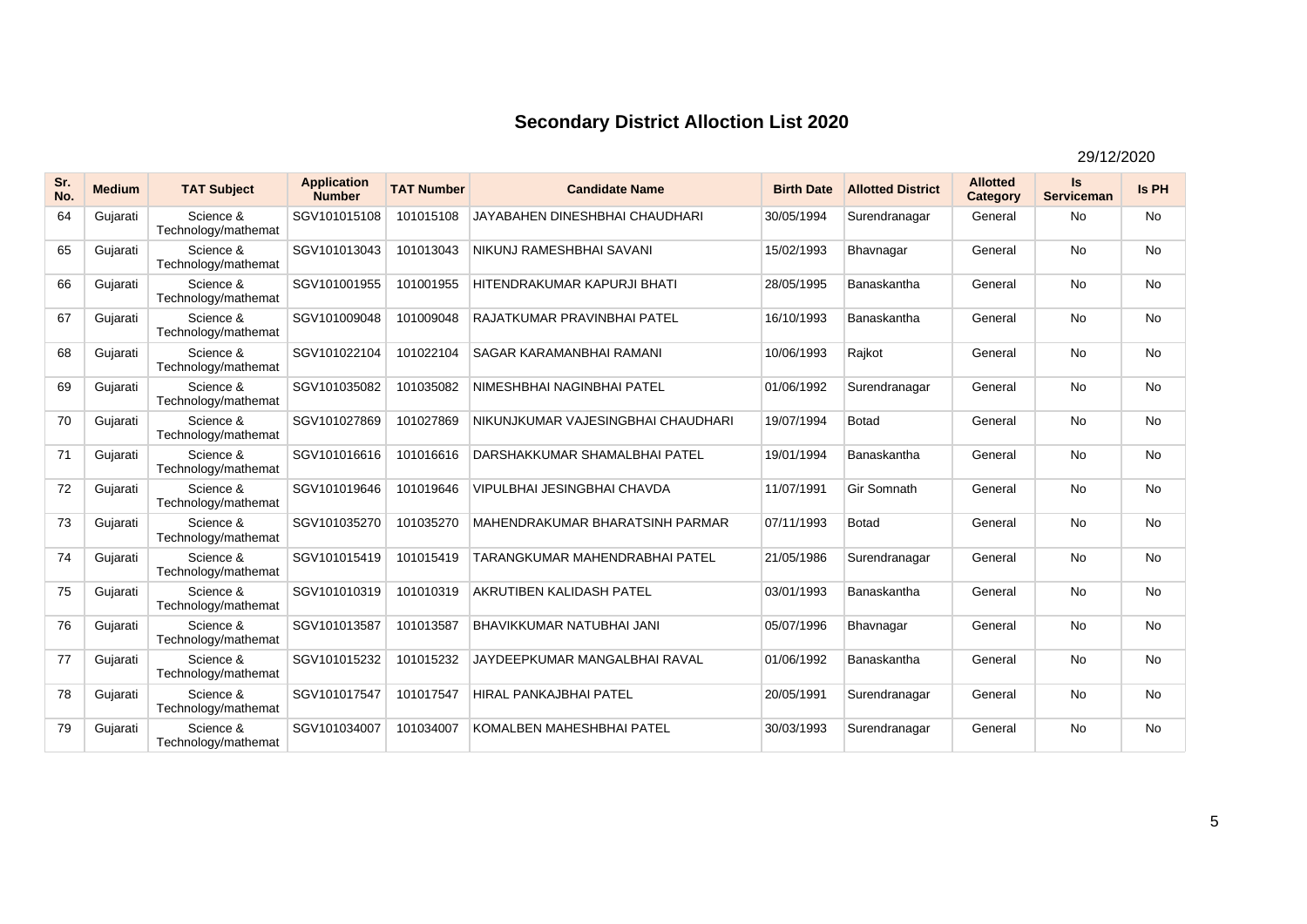| Sr.<br>No. | <b>Medium</b> | <b>TAT Subject</b>               | <b>Application</b><br><b>Number</b> | <b>TAT Number</b> | <b>Candidate Name</b>               | <b>Birth Date</b> | <b>Allotted District</b> | <b>Allotted</b><br>Category | <b>Is</b><br><b>Serviceman</b> | Is PH     |
|------------|---------------|----------------------------------|-------------------------------------|-------------------|-------------------------------------|-------------------|--------------------------|-----------------------------|--------------------------------|-----------|
| 80         | Gujarati      | Science &<br>Technology/mathemat | SGV101010713                        | 101010713         | KHUSHALKUMAR RAMESHBHAI PATEL       | 20/11/1993        | Banaskantha              | General                     | <b>No</b>                      | <b>No</b> |
| 81         | Gujarati      | Science &<br>Technology/mathemat | SGV101010137                        | 101010137         | <b>JANKIBAHEN BABUBHAI PATEL</b>    | 18/10/1993        | Surendranagar            | General                     | <b>No</b>                      | <b>No</b> |
| 82         | Gujarati      | Science &<br>Technology/mathemat | SGV101021803                        | 101021803         | NIKI NISHANT MEHTA                  | 05/08/1987        | Kutch                    | General                     | <b>No</b>                      | <b>No</b> |
| 83         | Gujarati      | Science &<br>Technology/mathemat | SGV101005737                        | 101005737         | <b>BHARTIBA KISHORSINH GOHIL</b>    | 05/08/1993        | Surendranagar            | General                     | <b>No</b>                      | <b>No</b> |
| 84         | Gujarati      | Science &<br>Technology/mathemat | SGV101017069                        | 101017069         | NAKUL RAJESHBHAI BHINDI             | 02/08/1990        | Devbhoomi<br>Dwarka      | General                     | <b>No</b>                      | <b>No</b> |
| 85         | Gujarati      | Science &<br>Technology/mathemat | SGV101012222                        | 101012222         | SACHINKUMAR VITHHALBHAI PARMAR      | 05/02/1993        | <b>Botad</b>             | General                     | <b>No</b>                      | <b>No</b> |
| 86         | Gujarati      | Science &<br>Technology/mathemat | SGV101017624                        | 101017624         | KAILASHBEN NAVALBHAI KAGATHARA      | 03/05/1987        | Devbhoomi<br>Dwarka      | General                     | <b>No</b>                      | <b>No</b> |
| 87         | Gujarati      | Science &<br>Technology/mathemat | SGV101018786                        | 101018786         | ANGIRABEN ARAJANBHAI GOHIL          | 09/08/1993        | Gir Somnath              | General                     | <b>No</b>                      | <b>No</b> |
| 88         | Gujarati      | Science &<br>Technology/mathemat | SGV101029645                        | 101029645         | <b>DISHABAHEN JIVABHAI VISIYA</b>   | 18/08/1992        | Rajkot                   | General                     | <b>No</b>                      | <b>No</b> |
| 89         | Gujarati      | Science &<br>Technology/mathemat | SGV101010849                        | 101010849         | NISHABEN RAJENDRABHAI PATEL         | 12/09/1994        | Kutch                    | General                     | No                             | No        |
| 90         | Gujarati      | Science &<br>Technology/mathemat | SGV101023122                        | 101023122         | SUBERA LATIFBHAI VIDHANI            | 14/12/1990        | Kutch                    | General                     | <b>No</b>                      | <b>No</b> |
| 91         | Gujarati      | Science &<br>Technology/mathemat | SGV101000077                        | 101000077         | <b>BHARATKUMAR CHANDUJI SOLANKI</b> | 05/05/1989        | Banaskantha              | General                     | <b>No</b>                      | <b>No</b> |
| 92         | Gujarati      | Science &<br>Technology/mathemat | SGV101026231                        | 101026231         | NILAMKUMARI AMRATBHAI PATEL         | 26/08/1993        | Porbandar                | General                     | <b>No</b>                      | <b>No</b> |
| 93         | Gujarati      | Science &<br>Technology/mathemat | SGV101004950                        | 101004950         | MONIKABEN ARAVINDBHAI PATEL         | 12/09/1996        | Surendranagar            | General                     | <b>No</b>                      | <b>No</b> |
| 94         | Gujarati      | Science &<br>Technology/mathemat | SGV101014322                        | 101014322         | KALPESH DHANJIBHAI SOLANKI          | 02/04/1990        | Bhavnagar                | General                     | <b>No</b>                      | <b>No</b> |
| 95         | Gujarati      | Science &<br>Technology/mathemat | SGV101020858                        | 101020858         | MS. JANKI NARESHBHAI VYAS           | 16/10/1991        | Rajkot                   | General                     | <b>No</b>                      | <b>No</b> |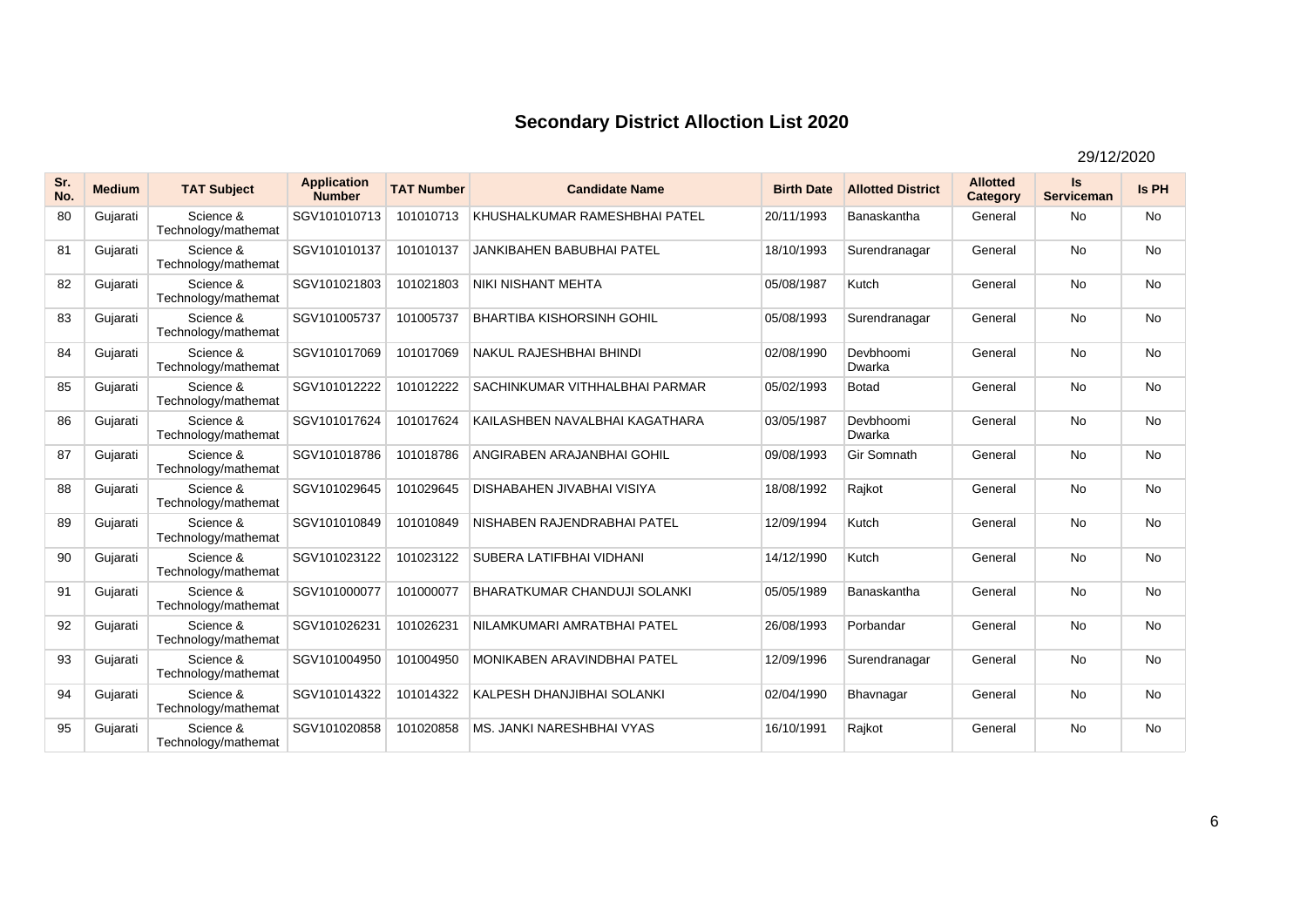| Sr.<br>No. | <b>Medium</b> | <b>TAT Subject</b>               | <b>Application</b><br><b>Number</b> | <b>TAT Number</b> | <b>Candidate Name</b>               | <b>Birth Date</b> | <b>Allotted District</b> | <b>Allotted</b><br>Category | Is<br><b>Serviceman</b> | Is PH     |
|------------|---------------|----------------------------------|-------------------------------------|-------------------|-------------------------------------|-------------------|--------------------------|-----------------------------|-------------------------|-----------|
| 96         | Gujarati      | Science &<br>Technology/mathemat | SGV101021687                        | 101021687         | <b>BHADJA HIRENKUMAR ARVINDBHAI</b> | 08/07/1986        | Morbi                    | General                     | No.                     | <b>No</b> |
| 97         | Gujarati      | Science &<br>Technology/mathemat | SGV101017805                        | 101017805         | ZOHRABANU A LATIF MACHCHHAR         | 23/03/1991        | Devbhoomi<br>Dwarka      | General                     | <b>No</b>               | No        |
| 98         | Gujarati      | Science &<br>Technology/mathemat | SGV101024902                        | 101024902         | DHARABEN RAMESHBHAI JOBANPUTRA      | 22/07/1994        | Amreli                   | General                     | <b>No</b>               | <b>No</b> |
| 99         | Gujarati      | Science &<br>Technology/mathemat | SGV101032331                        | 101032331         | PARITA MITESH PANDYA                | 27/03/1985        | Bhavnagar                | General                     | <b>No</b>               | No        |
| 100        | Gujarati      | Science &<br>Technology/mathemat | SGV101030877                        | 101030877         | <b>PRIYANK ANILBHAI PATEL</b>       | 10/03/1993        | <b>Botad</b>             | General                     | <b>No</b>               | <b>No</b> |
| 101        | Gujarati      | Science &<br>Technology/mathemat | SGV101027186                        | 101027186         | RAVINABEN BHIKHABHAI CHAUDHARI      | 22/03/1994        | Surendranagar            | General                     | <b>No</b>               | <b>No</b> |
| 102        | Gujarati      | Science &<br>Technology/mathemat | SGV101020301                        | 101020301         | SALMABANU MOHAMMADKASIM MUNSHI      | 14/08/1985        | Gir Somnath              | General                     | <b>No</b>               | <b>No</b> |
| 103        | Gujarati      | Science &<br>Technology/mathemat | SGV101004378                        | 101004378         | <b>MITALBEN KANUBHAI PATEL</b>      | 09/02/1993        | Surendranagar            | General                     | <b>No</b>               | <b>No</b> |
| 104        | Gujarati      | Science &<br>Technology/mathemat | SGV101020869                        | 101020869         | SWATIBEN ASHWINKUMAR MANVAR         | 14/07/1996        | Surendranagar            | General                     | <b>No</b>               | <b>No</b> |
| 105        | Gujarati      | Science &<br>Technology/mathemat | SGV101016993                        | 101016993         | UMANG JAYSUKHLAL SAPARIA            | 04/09/1996        | Devbhoomi<br>Dwarka      | General                     | <b>No</b>               | No        |
| 106        | Gujarati      | Science &<br>Technology/mathemat | SGV101012800                        | 101012800         | <b>KRUPABEN GIRISHBHAI DARJI</b>    | 10/03/1995        | Banaskantha              | General                     | <b>No</b>               | <b>No</b> |
| 107        | Gujarati      | Science &<br>Technology/mathemat | SGV101005143                        | 101005143         | HINABAHEN DEVSHIBHAI PADARIYA       | 05/08/1986        | Banaskantha              | General                     | <b>No</b>               | <b>No</b> |
| 108        | Gujarati      | Science &<br>Technology/mathemat | SGV101021022                        | 101021022         | NIDHI RAJESHVARBHAI UPADHYAY        | 23/03/1992        | Amreli                   | General                     | <b>No</b>               | <b>No</b> |
| 109        | Gujarati      | Science &<br>Technology/mathemat | SGV101023463                        | 101023463         | KESHA PANKAJBHAI SHAH               | 11/07/1991        | Morbi                    | General                     | <b>No</b>               | <b>No</b> |
| 110        | Gujarati      | Science &<br>Technology/mathemat | SGV101007004                        | 101007004         | SHEETALBEN AMRUTBHAI PATEL          | 19/05/1985        | Kutch                    | General                     | <b>No</b>               | No        |
| 111        | Gujarati      | Science &<br>Technology/mathemat | SGV101006213                        | 101006213         | JITENDRAKUMAR NATWARLAL PRAJAPATI   | 01/02/1984        | Banaskantha              | General                     | <b>No</b>               | <b>No</b> |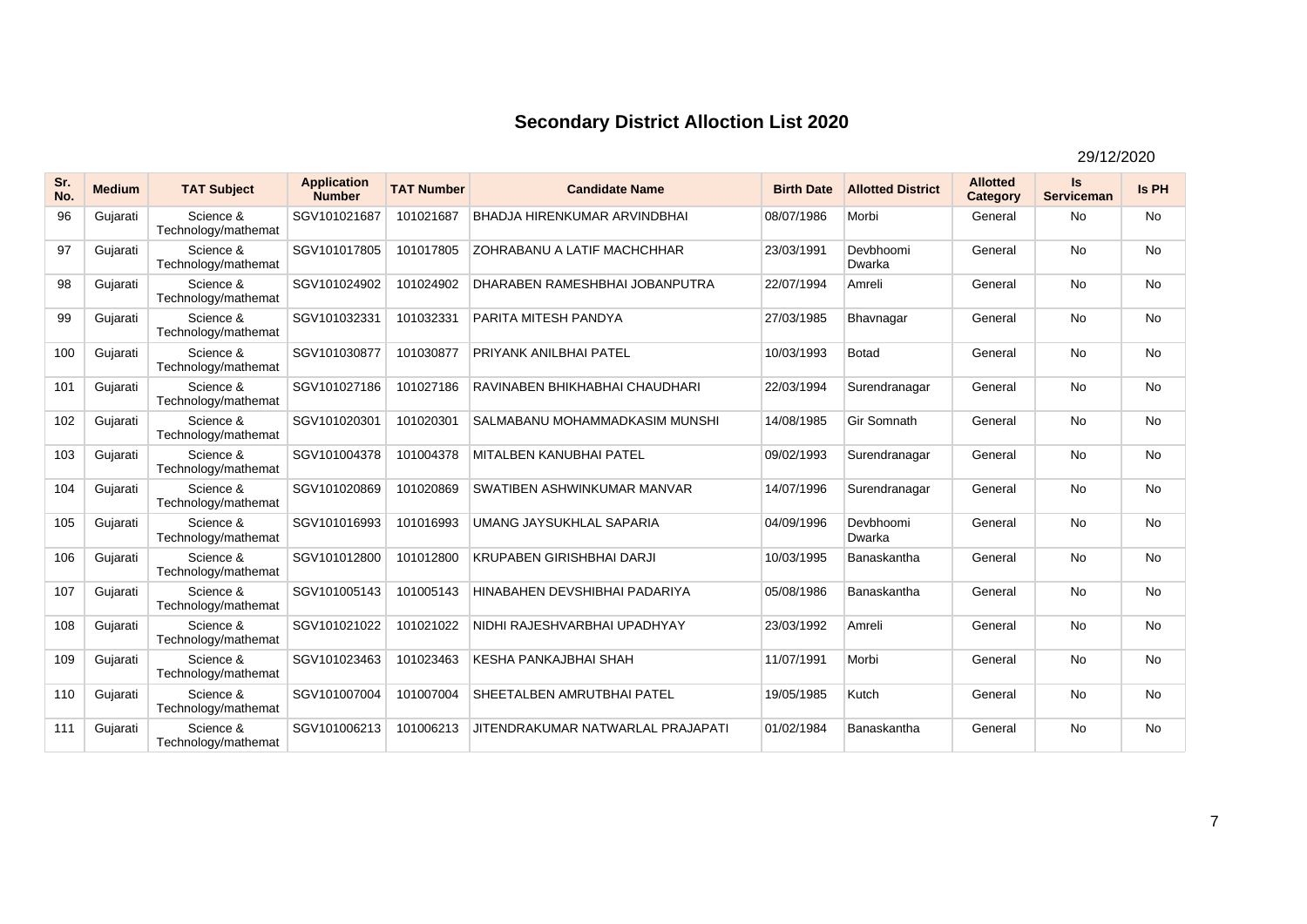| Sr.<br>No. | <b>Medium</b> | <b>TAT Subject</b>               | <b>Application</b><br><b>Number</b> | <b>TAT Number</b> | <b>Candidate Name</b>              | <b>Birth Date</b> | <b>Allotted District</b> | <b>Allotted</b><br>Category | <b>Is</b><br><b>Serviceman</b> | Is PH     |
|------------|---------------|----------------------------------|-------------------------------------|-------------------|------------------------------------|-------------------|--------------------------|-----------------------------|--------------------------------|-----------|
| 112        | Gujarati      | Science &<br>Technology/mathemat | SGV101025093                        | 101025093         | RAVINABEN PRAVINBHAI CHAUDHARI     | 28/08/1994        | Botad                    | General                     | <b>No</b>                      | <b>No</b> |
| 113        | Gujarati      | Science &<br>Technology/mathemat | SGV101018842                        | 101018842         | MITESHKUMAR RAMSINGBHAI JADAV      | 01/04/1995        | Gir Somnath              | General                     | <b>No</b>                      | <b>No</b> |
| 114        | Gujarati      | Science &<br>Technology/mathemat | SGV101008904                        | 101008904         | <b>HEENA HEMARAJBHAI CHAUDHARY</b> | 27/03/1991        | Banaskantha              | General                     | <b>No</b>                      | <b>No</b> |
| 115        | Gujarati      | Science &<br>Technology/mathemat | SGV101017212                        | 101017212         | KHATIJA IMRAN MODI                 | 13/02/1986        | Devbhoomi<br>Dwarka      | General                     | <b>No</b>                      | <b>No</b> |
| 116        | Gujarati      | Science &<br>Technology/mathemat | SGV101017145                        | 101017145         | <b>KRISHNABEN RATILAL PUROHIT</b>  | 07/09/1996        | Porbandar                | General                     | <b>No</b>                      | <b>No</b> |
| 117        | Gujarati      | Science &<br>Technology/mathemat | SGV101013801                        | 101013801         | VIJAYKUMAR GHANSHYAMBHAI TEJANI    | 24/07/1995        | <b>Botad</b>             | General                     | <b>No</b>                      | <b>No</b> |
| 118        | Gujarati      | Science &<br>Technology/mathemat | SGV101027986                        | 101027986         | ASHISH MUKESHBHAI TAILOR           | 10/06/1991        | Amreli                   | General                     | <b>No</b>                      | <b>No</b> |
| 119        | Gujarati      | Science &<br>Technology/mathemat | SGV101008564                        | 101008564         | <b>BHOOMIKA BHARATBHAI RAVAL</b>   | 25/07/1980        | Amreli                   | General                     | <b>No</b>                      | <b>No</b> |
| 120        | Gujarati      | Science &<br>Technology/mathemat | SGV101007448                        | 101007448         | KINJALBEN VIRJIBHAI CHAUDHARI      | 07/07/1995        | Banaskantha              | General                     | <b>No</b>                      | <b>No</b> |
| 121        | Gujarati      | Science &<br>Technology/mathemat | SGV101000970                        | 101000970         | <b>MAHESHJI KALUJI THAKOR</b>      | 01/06/1993        | Banaskantha              | General                     | <b>No</b>                      | <b>No</b> |
| 122        | Gujarati      | Science &<br>Technology/mathemat | SGV101011932                        | 101011932         | DARSHANKUMAR RAMESHBHAI PATEL      | 05/03/1992        | Banaskantha              | General                     | <b>No</b>                      | <b>No</b> |
| 123        | Gujarati      | Science &<br>Technology/mathemat | SGV101013956                        | 101013956         | <b>GAUTAM SHAMAJIBHAI RATHOD</b>   | 05/11/1992        | <b>Botad</b>             | General                     | <b>No</b>                      | <b>No</b> |
| 124        | Gujarati      | Science &<br>Technology/mathemat | SGV101022264                        | 101022264         | NAYANKUMAR RAMJIBHAI RUDAKIYA      | 27/08/1990        | Surendranagar            | General                     | <b>No</b>                      | <b>No</b> |
| 125        | Gujarati      | Science &<br>Technology/mathemat | SGV101003290                        | 101003290         | CHANDANI HASAMUKHLAL SAKARIYA      | 19/01/1994        | Devbhoomi<br>Dwarka      | General                     | <b>No</b>                      | <b>No</b> |
| 126        | Gujarati      | Science &<br>Technology/mathemat | SGV101033251                        | 101033251         | SAPANABEN RAJESHBHAI PATEL         | 01/06/1994        | <b>Botad</b>             | General                     | No                             | No        |
| 127        | Gujarati      | Science &<br>Technology/mathemat | SGV101014817                        | 101014817         | BHUMIBEN KARSANBHAI MARADIYA       | 31/12/1994        | Gir Somnath              | General                     | <b>No</b>                      | <b>No</b> |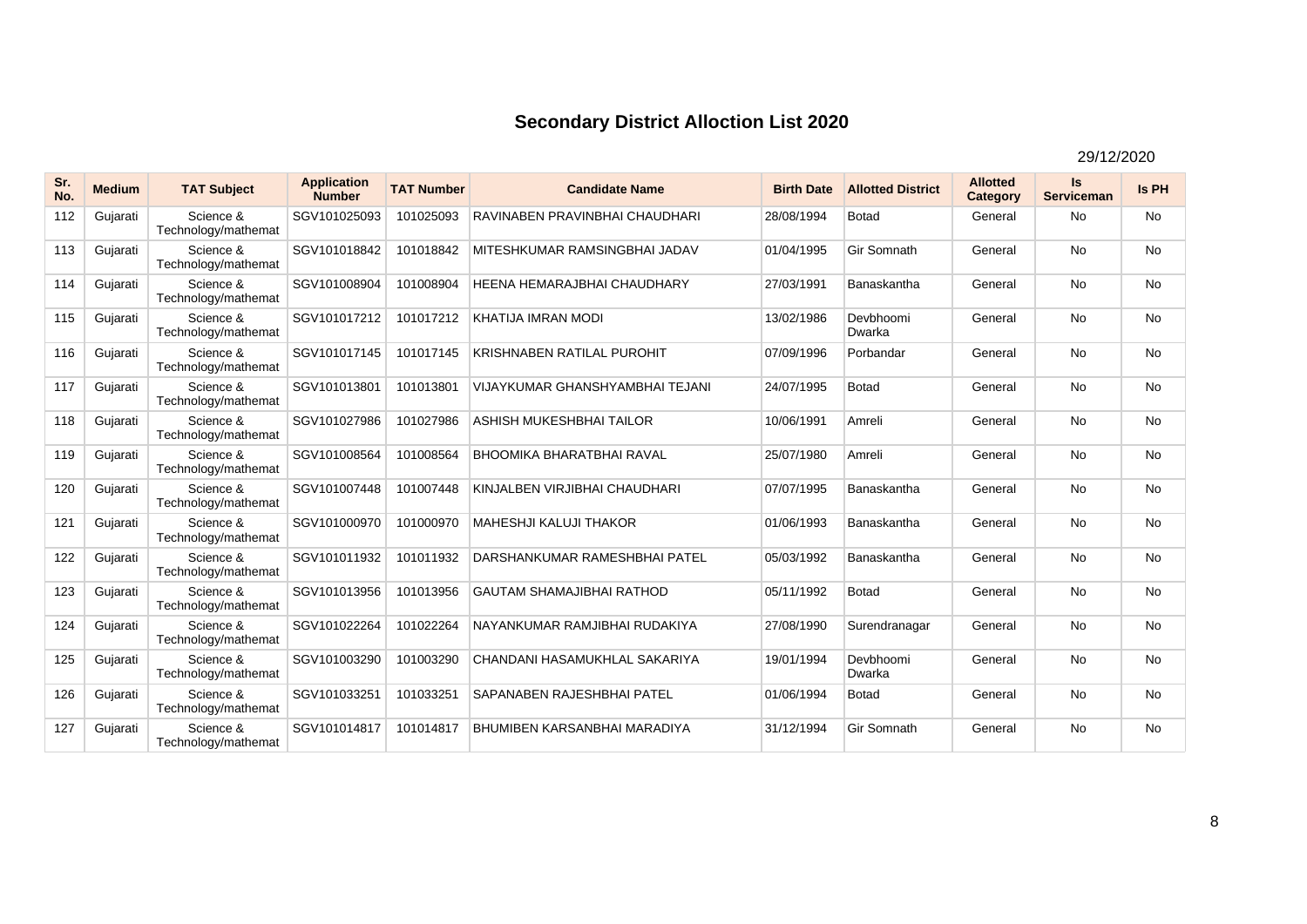| Sr.<br>No. | <b>Medium</b> | <b>TAT Subject</b>               | <b>Application</b><br><b>Number</b> | <b>TAT Number</b> | <b>Candidate Name</b>                          | <b>Birth Date</b> | <b>Allotted District</b> | <b>Allotted</b><br>Category | Is<br><b>Serviceman</b> | Is PH     |
|------------|---------------|----------------------------------|-------------------------------------|-------------------|------------------------------------------------|-------------------|--------------------------|-----------------------------|-------------------------|-----------|
| 128        | Gujarati      | Science &<br>Technology/mathemat | SGV101016769                        | 101016769         | <b>SACHINKUMAR KANUBHAI PATEL</b>              | 18/08/1989        | Kutch                    | General                     | <b>No</b>               | <b>No</b> |
| 129        | Gujarati      | Science &<br>Technology/mathemat | SGV101001182                        | 101001182         | MAHESHKUMAR RAYACHANDBHAI KUGASHIYA 25/02/1994 |                   | Banaskantha              | General                     | <b>No</b>               | <b>No</b> |
| 130        | Gujarati      | Science &<br>Technology/mathemat | SGV101021241                        | 101021241         | SHARMILABEN DEVADANBHAI DANGAR                 | 16/06/1994        | Morbi                    | General                     | No                      | <b>No</b> |
| 131        | Gujarati      | Science &<br>Technology/mathemat | SGV101022312                        | 101022312         | EKTA RAMNIKLAL RANIPA                          | 15/06/1993        | <b>Botad</b>             | General                     | <b>No</b>               | <b>No</b> |
| 132        | Gujarati      | Science &<br>Technology/mathemat | SGV101024659                        | 101024659         | SUSHILABEN RANJANBHAI KONKANI                  | 27/09/1992        | Banaskantha              | General                     | <b>No</b>               | <b>No</b> |
| 133        | Gujarati      | Science &<br>Technology/mathemat | SGV101033919                        | 101033919         | <b>RUJITA RAKESHCHANDRA SHAH</b>               | 22/09/1990        | Banaskantha              | General                     | No                      | No        |
| 134        | Gujarati      | Science &<br>Technology/mathemat | SGV101025494                        | 101025494         | <b>SHITALBEN KALYANJI PATEL</b>                | 27/06/1994        | Botad                    | General                     | <b>No</b>               | <b>No</b> |
| 135        | Gujarati      | Science &<br>Technology/mathemat | SGV101009126                        | 101009126         | <b>MEENAXIBEN PRAVINBHAI PATEL</b>             | 28/08/1992        | <b>Botad</b>             | General                     | <b>No</b>               | <b>No</b> |
| 136        | Gujarati      | Science &<br>Technology/mathemat | SGV101015447                        | 101015447         | PARTHVIBEN MANSUKHBHAI PATOLIYA                | 27/05/1996        | Amreli                   | General                     | No                      | <b>No</b> |
| 137        | Gujarati      | Science &<br>Technology/mathemat | SGV101031393                        | 101031393         | RUKSARBEN AKILATTASBHAI MANSURI                | 08/01/1992        | <b>Botad</b>             | General                     | <b>No</b>               | <b>No</b> |
| 138        | Gujarati      | Science &<br>Technology/mathemat | SGV101022377                        | 101022377         | RIDHDHIBEN VINODRAY PARAJIYA                   | 14/12/1990        | Morbi                    | General                     | <b>No</b>               | <b>No</b> |
| 139        | Gujarati      | Science &<br>Technology/mathemat | SGV101005268                        | 101005268         | SURESHBHAI MALABHAI CHAUDHARI                  | 08/07/1993        | Banaskantha              | General                     | <b>No</b>               | <b>No</b> |
| 140        | Gujarati      | Science &<br>Technology/mathemat | SGV101030121                        | 101030121         | <b>BHAVISHA YOGESHKUMAR MISTRY</b>             | 08/11/1994        | <b>Botad</b>             | General                     | <b>No</b>               | <b>No</b> |
| 141        | Gujarati      | Science &<br>Technology/mathemat | SGV101022485                        | 101022485         | <b>ANKIT HARIDAS PALANPURA</b>                 | 20/11/1991        | Devbhoomi<br>Dwarka      | General                     | <b>No</b>               | <b>No</b> |
| 142        | Gujarati      | Science &<br>Technology/mathemat | SGV101005965                        | 101005965         | APEKSHA DEEPAK KUMAR SHAH                      | 27/09/1991        | Banaskantha              | General                     | <b>No</b>               | No        |
| 143        | Gujarati      | Science &<br>Technology/mathemat | SGV101027991                        | 101027991         | NITIN JAYANTIBHAI KATARIYA                     | 07/02/1991        | Amreli                   | General                     | <b>No</b>               | <b>No</b> |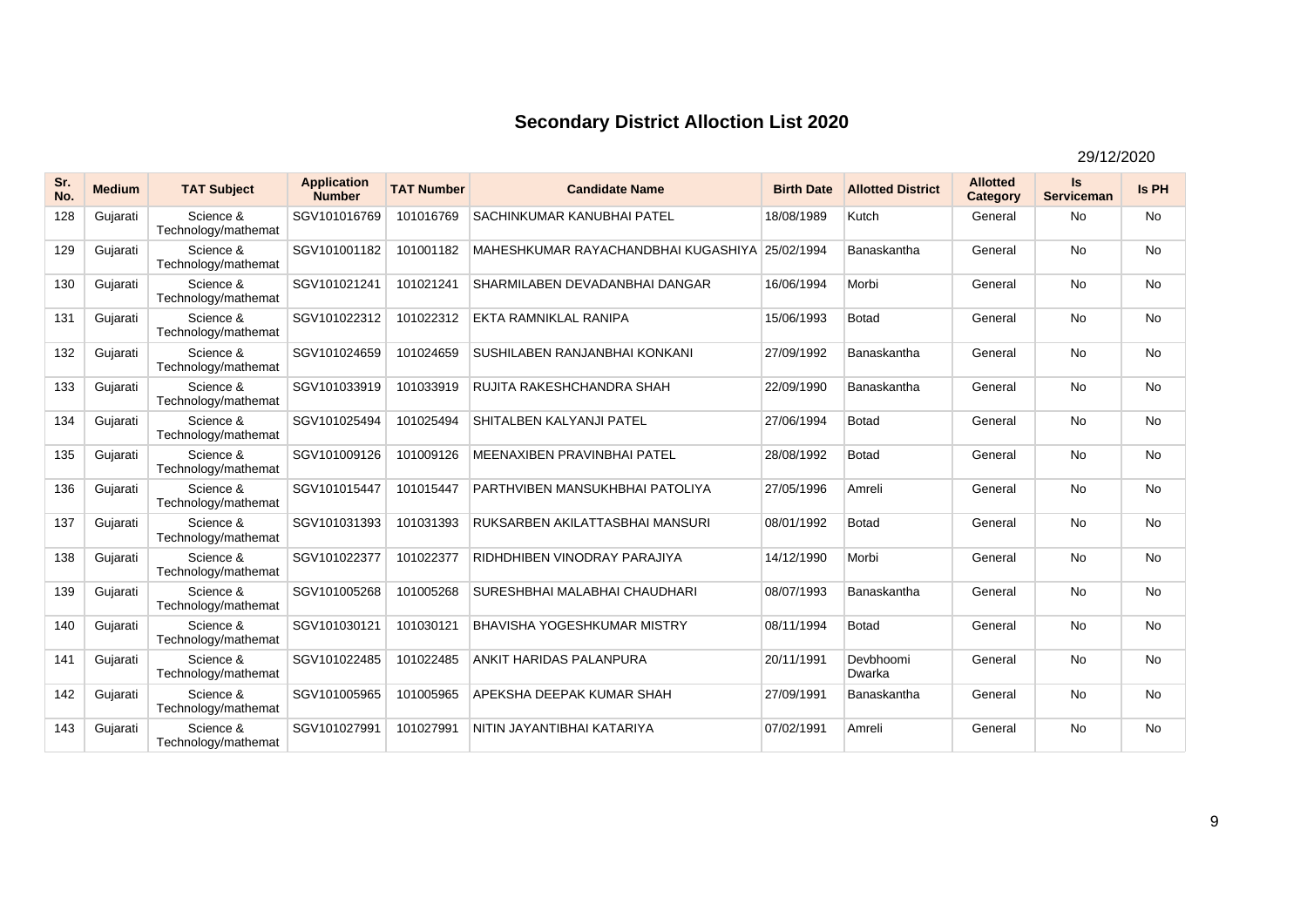| Sr.<br>No. | <b>Medium</b> | <b>TAT Subject</b>               | <b>Application</b><br><b>Number</b> | <b>TAT Number</b> | <b>Candidate Name</b>              | <b>Birth Date</b> | <b>Allotted District</b> | <b>Allotted</b><br>Category | Is<br><b>Serviceman</b> | Is PH     |
|------------|---------------|----------------------------------|-------------------------------------|-------------------|------------------------------------|-------------------|--------------------------|-----------------------------|-------------------------|-----------|
| 144        | Gujarati      | Science &<br>Technology/mathemat | SGV101029375                        | 101029375         | SHREYABEN NILESHBHAI PATEL         | 21/05/1995        | Banaskantha              | General                     | <b>No</b>               | <b>No</b> |
| 145        | Gujarati      | Science &<br>Technology/mathemat | SGV101006714                        | 101006714         | KULSUMBANU ABDULRAHEMAN VORA       | 04/08/1994        | <b>Botad</b>             | General                     | <b>No</b>               | <b>No</b> |
| 146        | Gujarati      | Science &<br>Technology/mathemat | SGV101004774                        | 101004774         | APURV RAMESHPURI GAUSWAMI          | 13/01/1992        | Banaskantha              | General                     | <b>No</b>               | No        |
| 147        | Gujarati      | Science &<br>Technology/mathemat | SGV101014803                        | 101014803         | PATEL SNEHA RAJUBHAI               | 04/11/1992        | <b>Botad</b>             | General                     | <b>No</b>               | <b>No</b> |
| 148        | Gujarati      | Science &<br>Technology/mathemat | SGV101030078                        | 101030078         | DARSHANKUMAR SUBHASHCHANDRA PATEL  | 08/03/1989        | Devbhoomi<br>Dwarka      | General                     | <b>No</b>               | No        |
| 149        | Gujarati      | Science &<br>Technology/mathemat | SGV101007684                        | 101007684         | AJITSINH RAMAJI CHAVADA            | 13/05/1991        | Kutch                    | General                     | <b>No</b>               | No        |
| 150        | Gujarati      | Science &<br>Technology/mathemat | SGV101034301                        | 101034301         | RAJSHREEBEN KHEMABHAI PATEL        | 16/08/1991        | Amreli                   | General                     | <b>No</b>               | <b>No</b> |
| 151        | Gujarati      | Science &<br>Technology/mathemat | SGV101017157                        | 101017157         | DHARMEN DEEPAKKUMAR VARIA          | 06/09/1992        | Devbhoomi<br>Dwarka      | General                     | <b>No</b>               | No        |
| 152        | Gujarati      | Science &<br>Technology/mathemat | SGV101014549                        | 101014549         | PRAKASHKUMAR MANILAL PRAJAPATI     | 27/01/1995        | Banaskantha              | General                     | <b>No</b>               | No        |
| 153        | Gujarati      | Science &<br>Technology/mathemat | SGV101001822                        | 101001822         | <b>PRATHITA HASITKUMAR TRIVEDI</b> | 24/06/1994        | Banaskantha              | General                     | <b>No</b>               | No        |
| 154        | Gujarati      | Science &<br>Technology/mathemat | SGV101000536                        | 101000536         | PADMAVATIBEN NATAVARLAL PATEL      | 01/06/1989        | Kutch                    | General                     | <b>No</b>               | No        |
| 155        | Gujarati      | Science &<br>Technology/mathemat | SGV101034771                        | 101034771         | KINJALBEN ARVINDBHAI PATEL         | 30/04/1991        | Banaskantha              | General                     | <b>No</b>               | <b>No</b> |
| 156        | Gujarati      | Science &<br>Technology/mathemat | SGV101025409                        | 101025409         | ROMABAHEN JAYESHBHAI LAD           | 13/02/1993        | Kutch                    | General                     | <b>No</b>               | No        |
| 157        | Gujarati      | Science &<br>Technology/mathemat | SGV101015857                        | 101015857         | HARDIKKUMAR ARVINDBHAI PATEL       | 27/05/1993        | Kutch                    | General                     | <b>No</b>               | <b>No</b> |
| 158        | Gujarati      | Science &<br>Technology/mathemat | SGV101013135                        | 101013135         | VIPULBHAI GOPABHAI MAKWANA         | 10/03/1993        | Amreli                   | General                     | No                      | No        |
| 159        | Gujarati      | Science &<br>Technology/mathemat | SGV101007841                        | 101007841         | PRAVINBHAI NATVARBHAI METALIYA     | 13/01/1996        | Amreli                   | General                     | <b>No</b>               | No        |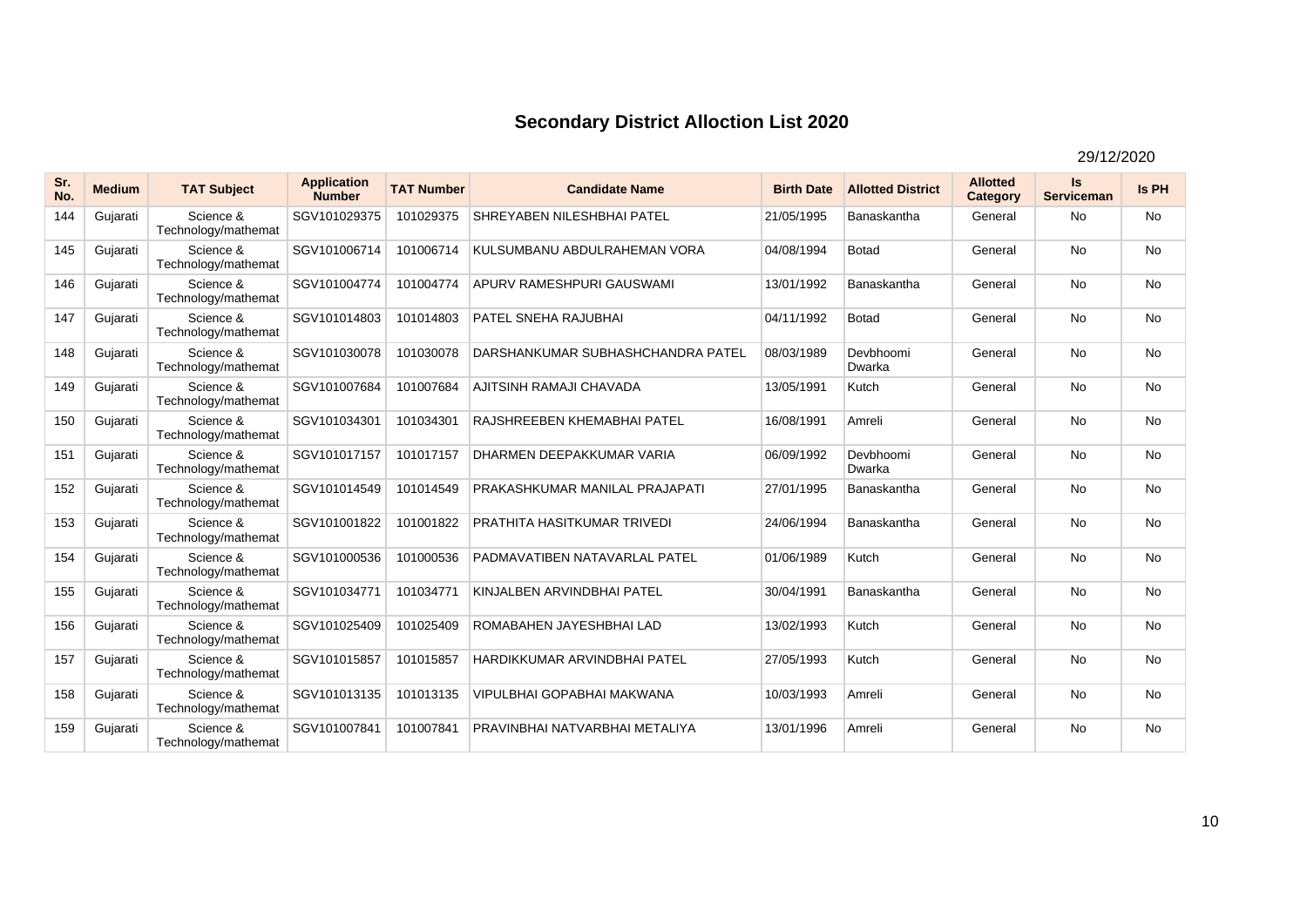| Sr.<br>No. | <b>Medium</b> | <b>TAT Subject</b>               | <b>Application</b><br><b>Number</b> | <b>TAT Number</b> | <b>Candidate Name</b>                  | <b>Birth Date</b> | <b>Allotted District</b> | <b>Allotted</b><br>Category | Is<br><b>Serviceman</b> | Is PH     |
|------------|---------------|----------------------------------|-------------------------------------|-------------------|----------------------------------------|-------------------|--------------------------|-----------------------------|-------------------------|-----------|
| 160        | Gujarati      | Science &<br>Technology/mathemat | SGV101023405                        | 101023405         | HIRAL VALLABHBHAI BHORANIYA            | 30/09/1989        | Kutch                    | General                     | <b>No</b>               | <b>No</b> |
| 161        | Gujarati      | Science &<br>Technology/mathemat | SGV101002231                        | 101002231         | AKRAM FULLMOHMMADBHAI ANSARI           | 17/08/1992        | Kutch                    | General                     | <b>No</b>               | <b>No</b> |
| 162        | Gujarati      | Science &<br>Technology/mathemat | SGV101004371                        | 101004371         | ALKABEN VAGHJIBHAI DESAI               | 25/06/1992        | Banaskantha              | General                     | <b>No</b>               | No        |
| 163        | Gujarati      | Science &<br>Technology/mathemat | SGV101022566                        | 101022566         | NEHA SHANTILAL SAVARIYA                | 13/04/1990        | Amreli                   | General                     | <b>No</b>               | <b>No</b> |
| 164        | Gujarati      | Science &<br>Technology/mathemat | SGV101033250                        | 101033250         | NILAMBEN GOVABHAI ANTIYA               | 15/02/1993        | Banaskantha              | General                     | <b>No</b>               | No        |
| 165        | Gujarati      | Science &<br>Technology/mathemat | SGV101015559                        | 101015559         | ASHABEN MANUBHAI PATEL                 | 12/07/1994        | Kutch                    | General                     | <b>No</b>               | No        |
| 166        | Gujarati      | Science &<br>Technology/mathemat | SGV101006827                        | 101006827         | VIJAYKUMAR MANUBHAI SODHAPARMAR        | 26/09/1990        | Kutch                    | General                     | <b>No</b>               | <b>No</b> |
| 167        | Gujarati      | Science &<br>Technology/mathemat | SGV101008242                        | 101008242         | MITTALBAHEN MAHENDRAKUMAR PATEL        | 12/05/1992        | Banaskantha              | General                     | <b>No</b>               | No        |
| 168        | Gujarati      | Science &<br>Technology/mathemat | SGV101026311                        | 101026311         | KARUNABEN VASANTBHAI GAMIT             | 05/06/1992        | Amreli                   | General                     | <b>No</b>               | No        |
| 169        | Gujarati      | Science &<br>Technology/mathemat | SGV101013628                        | 101013628         | YOGESHKUMAR PRAVINBHAI RAVAL           | 11/08/1989        | Amreli                   | General                     | <b>No</b>               | No        |
| 170        | Gujarati      | Science &<br>Technology/mathemat | SGV101022083                        | 101022083         | <b>VIVEKKUMAR RAMSHANKAR BARAIYA</b>   | 10/05/1995        | Gir Somnath              | General                     | <b>No</b>               | No        |
| 171        | Gujarati      | Science &<br>Technology/mathemat | SGV101013575                        | 101013575         | <b>BHARTIBAHEN SHANTIBHAI KATARIYA</b> | 01/07/1993        | Gir Somnath              | General                     | <b>No</b>               | <b>No</b> |
| 172        | Gujarati      | Science &<br>Technology/mathemat | SGV101000620                        | 101000620         | <b>RAVI MANISHKUMAR DAVE</b>           | 06/10/1994        | Porbandar                | General                     | <b>No</b>               | No        |
| 173        | Gujarati      | Science &<br>Technology/mathemat | SGV101016505                        | 101016505         | <b>DHARITA BIPINBHAI TRIVEDI</b>       | 29/04/1986        | Kutch                    | General                     | <b>No</b>               | <b>No</b> |
| 174        | Gujarati      | Science &<br>Technology/mathemat | SGV101032509                        | 101032509         | NIRMALKUMAR NUTANBHAI PATEL            | 01/06/1993        | Kutch                    | General                     | No                      | No        |
| 175        | Gujarati      | Science &<br>Technology/mathemat | SGV101035121                        | 101035121         | HIRENKUMAR MANILAL PATEL               | 04/04/1990        | Kutch                    | General                     | <b>No</b>               | No        |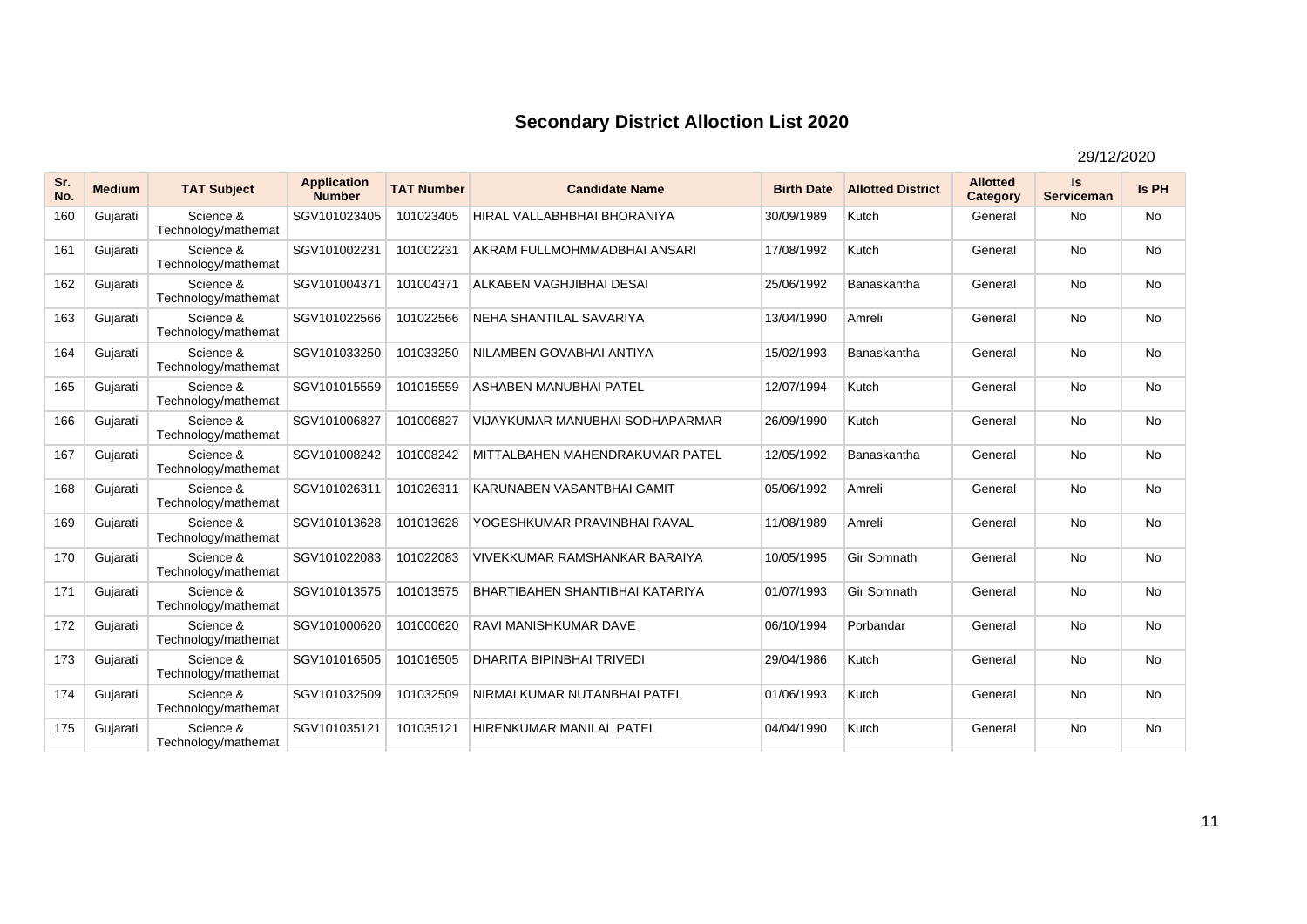| Sr.<br>No. | <b>Medium</b> | <b>TAT Subject</b>               | <b>Application</b><br><b>Number</b> | <b>TAT Number</b> | <b>Candidate Name</b>               | <b>Birth Date</b> | <b>Allotted District</b> | <b>Allotted</b><br>Category | Is<br><b>Serviceman</b> | <b>Is PH</b> |
|------------|---------------|----------------------------------|-------------------------------------|-------------------|-------------------------------------|-------------------|--------------------------|-----------------------------|-------------------------|--------------|
| 176        | Gujarati      | Science &<br>Technology/mathemat | SGV101031875                        | 101031875         | PRAJAPATI KAUSHIKKUMAR LAXMANBHAI   | 01/06/1997        | Kutch                    | General                     | <b>No</b>               | <b>No</b>    |
| 177        | Gujarati      | Science &<br>Technology/mathemat | SGV101005765                        | 101005765         | HARDI MUKESHBHAI VACHHARAJANI       | 13/12/1992        | Devbhoomi<br>Dwarka      | General                     | <b>No</b>               | <b>No</b>    |
| 178        | Gujarati      | Science &<br>Technology/mathemat | SGV101029519                        | 101029519         | <b>DOLI RAMESHCHANDRA MODI</b>      | 29/12/1985        | Devbhoomi<br>Dwarka      | General                     | <b>No</b>               | <b>No</b>    |
| 179        | Gujarati      | Science &<br>Technology/mathemat | SGV101015247                        | 101015247         | UPASANABAHEN RAMANBHAI CHAUDHARI    | 12/10/1995        | Gir Somnath              | General                     | <b>No</b>               | No           |
| 180        | Gujarati      | Science &<br>Technology/mathemat | SGV101015043                        | 101015043         | <b>VIRALBEN VISHNUBHAI PATEL</b>    | 09/07/1991        | Kutch                    | General                     | <b>No</b>               | <b>No</b>    |
| 181        | Gujarati      | Science &<br>Technology/mathemat | SGV101010152                        | 101010152         | <b>BHAUMIK MAHESHBHAI PATEL</b>     | 29/11/1992        | Porbandar                | General                     | <b>No</b>               | <b>No</b>    |
| 182        | Gujarati      | Science &<br>Technology/mathemat | SGV101035216                        | 101035216         | <b>TUSHARBHAI ISHWARBHAI PATEL</b>  | 16/06/1992        | Kutch                    | General                     | <b>No</b>               | <b>No</b>    |
| 183        | Gujarati      | Science &<br>Technology/mathemat | SGV101003471                        | 101003471         | <b>HEENABEN DEVJIBHAI CHAUDHARI</b> | 15/06/1995        | Kutch                    | General                     | <b>No</b>               | <b>No</b>    |
| 184        | Gujarati      | Science &<br>Technology/mathemat | SGV101011855                        | 101011855         | NIDHIBEN MAHENDRABHAI PATEL         | 08/10/1994        | Kutch                    | General                     | <b>No</b>               | <b>No</b>    |
| 185        | Gujarati      | Science &<br>Technology/mathemat | SGV101014504                        | 101014504         | <b>HETALBEN SAVDASBHAI NAKUM</b>    | 31/03/1996        | Devbhoomi<br>Dwarka      | General                     | <b>No</b>               | No           |
| 186        | Gujarati      | Science &<br>Technology/mathemat | SGV101031469                        | 101031469         | SONIYABEN DINESHBHAI PUNJABI        | 03/10/1990        | Gir Somnath              | General                     | <b>No</b>               | No           |
| 187        | Gujarati      | Science &<br>Technology/mathemat | SGV101005905                        | 101005905         | BHAVINIBAHEN NARHARIPRASAD UPADHYAY | 17/06/1992        | Kutch                    | General                     | <b>No</b>               | <b>No</b>    |
| 188        | Gujarati      | Science &<br>Technology/mathemat | SGV101020138                        | 101020138         | DAMODRA PARESHKUMAR RAMESHBHAI      | 04/10/1985        | Kutch                    | General                     | <b>No</b>               | No           |
| 189        | Gujarati      | Science &<br>Technology/mathemat | SGV101028185                        | 101028185         | HEENA PARSOTTAMBHAI RAKHOLIYA       | 20/03/1992        | Kutch                    | General                     | <b>No</b>               | No           |
| 190        | Gujarati      | Science &<br>Technology/mathemat | SGV101024057                        | 101024057         | <b>ISHITA NAROTAMBHAI POPAT</b>     | 23/04/1993        | Kutch                    | General                     | <b>No</b>               | <b>No</b>    |
| 191        | Gujarati      | Science &<br>Technology/mathemat | SGV101014753                        | 101014753         | PRADIPKUMAR GOPALBHAI CHAUDHARY     | 19/11/1995        | Kutch                    | General                     | <b>No</b>               | No           |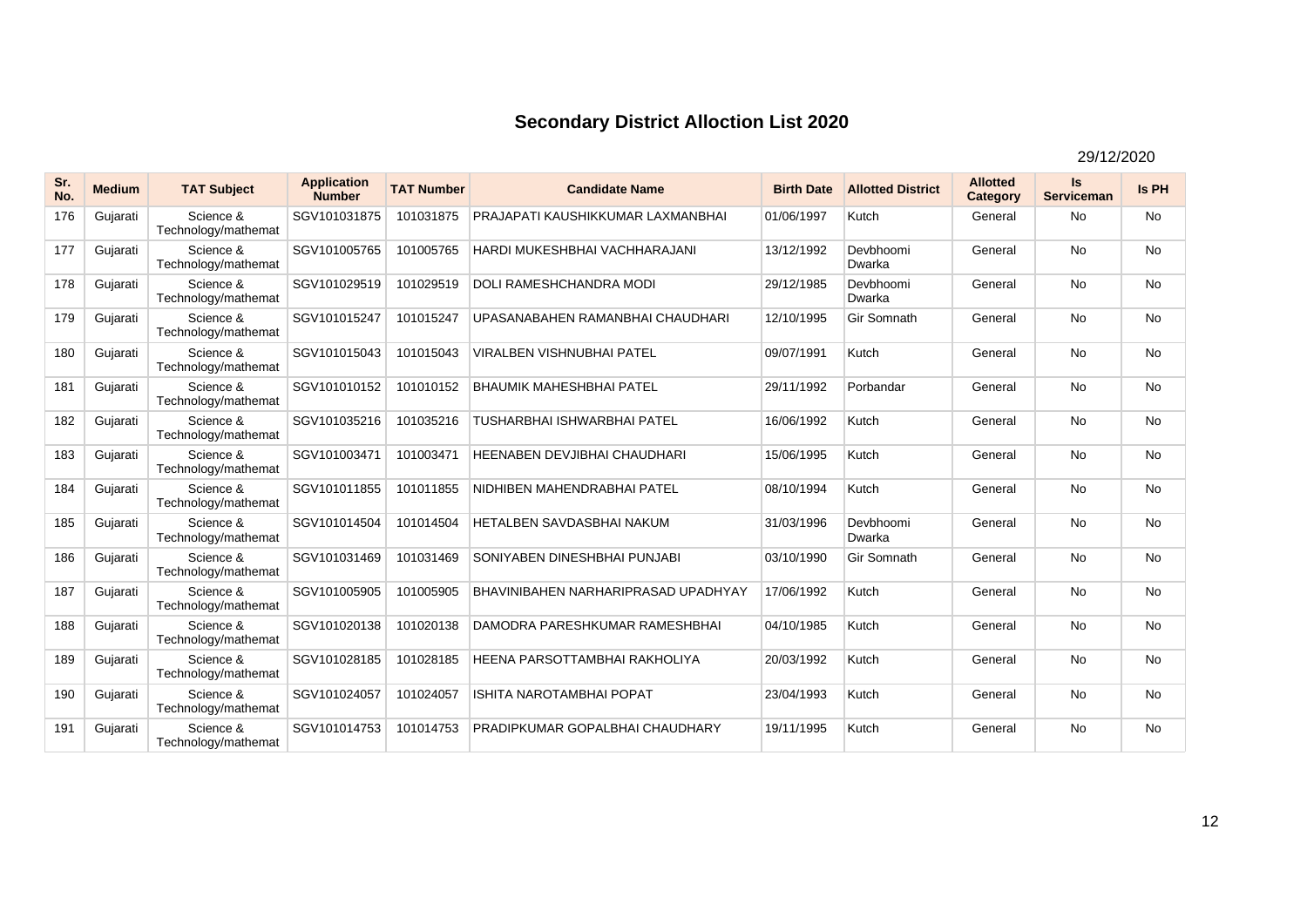| Sr.<br>No. | <b>Medium</b> | <b>TAT Subject</b>               | <b>Application</b><br><b>Number</b> | <b>TAT Number</b> | <b>Candidate Name</b>               | <b>Birth Date</b> | <b>Allotted District</b> | <b>Allotted</b><br>Category | <b>Is</b><br><b>Serviceman</b> | Is PH     |
|------------|---------------|----------------------------------|-------------------------------------|-------------------|-------------------------------------|-------------------|--------------------------|-----------------------------|--------------------------------|-----------|
| 192        | Gujarati      | Science &<br>Technology/mathemat | SGV101027313                        | 101027313         | JIGNESHKUMAR LALLUBHAI TANDEL       | 02/09/1990        | Devbhoomi<br>Dwarka      | General                     | <b>No</b>                      | No        |
| 193        | Gujarati      | Science &<br>Technology/mathemat | SGV101020743                        | 101020743         | PAYALBEN LAKHMANBHAI PATAT          | 01/03/1996        | Devbhoomi<br>Dwarka      | General                     | <b>No</b>                      | <b>No</b> |
| 194        | Gujarati      | Science &<br>Technology/mathemat | SGV101013388                        | 101013388         | RAJANBHAI CHANDRAKANTBHAI KANANI    | 05/03/1991        | Kutch                    | General                     | No                             | No        |
| 195        | Gujarati      | Science &<br>Technology/mathemat | SGV101012174                        | 101012174         | NIKITABEN SURESHBHAI PATEL          | 23/12/1992        | Kutch                    | General                     | <b>No</b>                      | <b>No</b> |
| 196        | Gujarati      | Science &<br>Technology/mathemat | SGV101006093                        | 101006093         | <b>MAHIPALSINH JUJARSINH PARMAR</b> | 05/02/1988        | Kutch                    | General                     | <b>No</b>                      | <b>No</b> |
| 197        | Gujarati      | Science &<br>Technology/mathemat | SGV101011422                        | 101011422         | ANAMIKA ASHOKKUMAR PARMAR           | 06/03/1991        | Kutch                    | General                     | <b>No</b>                      | <b>No</b> |
| 198        | Gujarati      | Science &<br>Technology/mathemat | SGV101020421                        | 101020421         | <b>VEDANG BHANJIBHAI KUNDARIYA</b>  | 15/07/1994        | Kutch                    | General                     | <b>No</b>                      | <b>No</b> |
| 199        | Gujarati      | Science &<br>Technology/mathemat | SGV101016675                        | 101016675         | <b>HEMANGI JAYANTIBHAI PATEL</b>    | 27/01/1994        | Kutch                    | General                     | <b>No</b>                      | No        |
| 200        | Gujarati      | Science &<br>Technology/mathemat | SGV101018264                        | 101018264         | <b>PRATIK BHARATBHAI PATEL</b>      | 31/08/1990        | Kutch                    | General                     | <b>No</b>                      | No        |
| 201        | Gujarati      | Science &<br>Technology/mathemat | SGV101002902                        | 101002902         | DINESHBHAI RUPRAMBHAI JOSHI         | 15/01/1993        | Kutch                    | General                     | No                             | No        |
| 202        | Gujarati      | Science &<br>Technology/mathemat | SGV101014035                        | 101014035         | MOHAMEDYUSUF RAFIQBHAI TARIYA       | 16/03/1991        | Kutch                    | General                     | <b>No</b>                      | No        |
| 203        | Gujarati      | Science &<br>Technology/mathemat | SGV101030547                        | 101030547         | KHUSHBOO RAMESHBHAI GAJJAR          | 09/12/1991        | Kutch                    | General                     | <b>No</b>                      | <b>No</b> |
| 204        | Gujarati      | Science &<br>Technology/mathemat | SGV101016576                        | 101016576         | HARSHKUMAR KANTIBHAI PATEL          | 14/02/1995        | Kutch                    | General                     | <b>No</b>                      | <b>No</b> |
| 205        | Gujarati      | Science &<br>Technology/mathemat | SGV101017025                        | 101017025         | HEMAXI NANJIBHAI BABARIYA           | 28/10/1994        | Kutch                    | General                     | <b>No</b>                      | No        |
| 206        | Gujarati      | Science &<br>Technology/mathemat | SGV101006767                        | 101006767         | <b>POOJABEN KANAIYALAL PATEL</b>    | 18/12/1992        | Kutch                    | General                     | <b>No</b>                      | No        |
| 207        | Gujarati      | Science &<br>Technology/mathemat | SGV101023157                        | 101023157         | <b>HEENA RATANSHI TANK</b>          | 27/02/1991        | Kutch                    | General                     | <b>No</b>                      | No        |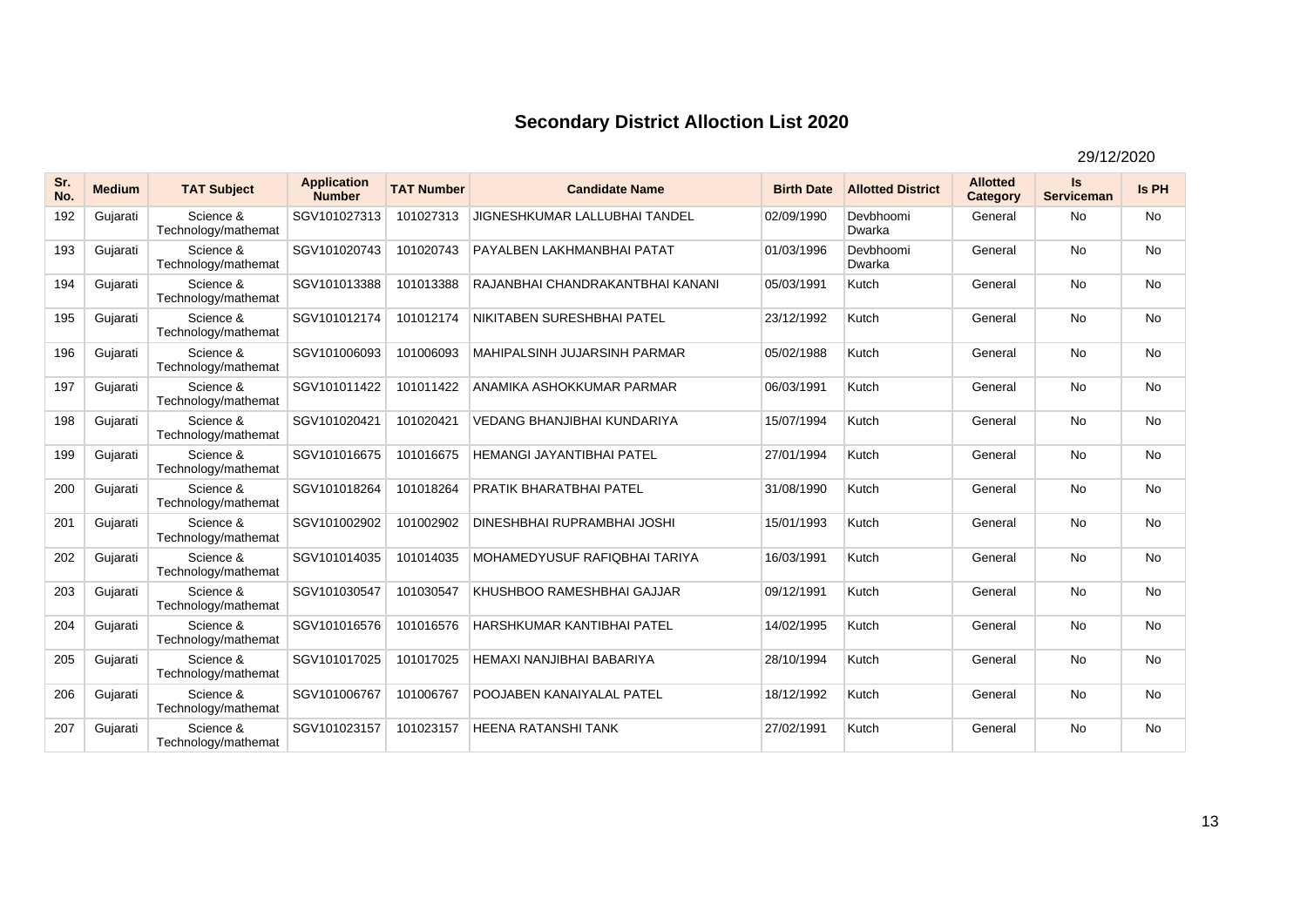| Sr.<br>No. | <b>Medium</b> | <b>TAT Subject</b>               | <b>Application</b><br><b>Number</b> | <b>TAT Number</b> | <b>Candidate Name</b>              | <b>Birth Date</b> | <b>Allotted District</b> | <b>Allotted</b><br>Category | Is<br><b>Serviceman</b> | <b>Is PH</b> |
|------------|---------------|----------------------------------|-------------------------------------|-------------------|------------------------------------|-------------------|--------------------------|-----------------------------|-------------------------|--------------|
| 208        | Gujarati      | Science &<br>Technology/mathemat | SGV101014393                        | 101014393         | KANTIBHAI HIRABHAI ZAPADIYA        | 04/04/1993        | Kutch                    | General                     | <b>No</b>               | No           |
| 209        | Gujarati      | Science &<br>Technology/mathemat | SGV101014265                        | 101014265         | <b>RAJDIPSINH HARDEVSINH GOHIL</b> | 03/02/1992        | Kutch                    | General                     | <b>No</b>               | No           |
| 210        | Gujarati      | Science &<br>Technology/mathemat | SGV101007451                        | 101007451         | SANJAYKUMAR BHAGAVANBHAI JOSHI     | 01/06/1994        | Kutch                    | General                     | <b>No</b>               | <b>No</b>    |
| 211        | Gujarati      | Science &<br>Technology/mathemat | SGV101026660                        | 101026660         | PRIYAKUMARI KOTIYABHAI GAMIT       | 14/04/1995        | Kutch                    | General                     | <b>No</b>               | No           |
| 212        | Gujarati      | Science &<br>Technology/mathemat | SGV101014693                        | 101014693         | KANAK VINODBHAI CHAUDHARI          | 25/11/1991        | Kutch                    | General                     | <b>No</b>               | No           |
| 213        | Gujarati      | Science &<br>Technology/mathemat | SGV101030703                        | 101030703         | <b>JINALBAHEN ANILKUMAR PATEL</b>  | 07/06/1994        | Kutch                    | General                     | <b>No</b>               | <b>No</b>    |
| 214        | Gujarati      | Science &<br>Technology/mathemat | SGV101025525                        | 101025525         | <b>TEJALBEN THAKORBHAI TANDEL</b>  | 19/06/1994        | Kutch                    | General                     | <b>No</b>               | No           |
| 215        | Gujarati      | Science &<br>Technology/mathemat | SGV101030135                        | 101030135         | KHUSHBU ROHITBHAI NAIK             | 23/05/1992        | Kutch                    | General                     | <b>No</b>               | <b>No</b>    |
| 216        | Gujarati      | Science &<br>Technology/mathemat | SGV101033426                        | 101033426         | PALLAVIBAHEN SURESHCHANDRA PATEL   | 13/06/1992        | Kutch                    | General                     | <b>No</b>               | No           |
| 217        | Gujarati      | Science &<br>Technology/mathemat | SGV101027391                        | 101027391         | SHIVANI THAKORBHAI PATEL           | 26/07/1994        | Kutch                    | General                     | <b>No</b>               | <b>No</b>    |
| 218        | Gujarati      | Science &<br>Technology/mathemat | SGV101027469                        | 101027469         | <b>MINAL KANTILAL PATEL</b>        | 25/12/1991        | Dang                     | <b>SEBC</b>                 | No                      | No           |
| 219        | Gujarati      | Science &<br>Technology/mathemat | SGV101023707                        | 101023707         | DIPAKKUMAR AMRUTLAL HADIYAL        | 01/12/1995        | Morbi                    | <b>SEBC</b>                 | <b>No</b>               | No           |
| 220        | Gujarati      | Science &<br>Technology/mathemat | SGV101010378                        | 101010378         | <b>VISHNUJI PRAHLADJI THAKOR</b>   | 15/12/1991        | Patan                    | <b>SEBC</b>                 | <b>No</b>               | <b>No</b>    |
| 221        | Gujarati      | Science &<br>Technology/mathemat | SGV101006903                        | 101006903         | RAVIBHAI ISWARBHAI KANZARIYA       | 18/01/1995        | <b>Botad</b>             | <b>SEBC</b>                 | <b>No</b>               | No           |
| 222        | Gujarati      | Science &<br>Technology/mathemat | SGV101010040                        | 101010040         | ASHABEN ASHOKBHAI PANCHAL          | 28/05/1995        | Banaskantha              | <b>SEBC</b>                 | <b>No</b>               | <b>No</b>    |
| 223        | Gujarati      | Science &<br>Technology/mathemat | SGV101025569                        | 101025569         | NILAM MAHESHBHAI LAD               | 04/05/1993        | Dang                     | <b>SEBC</b>                 | <b>No</b>               | <b>No</b>    |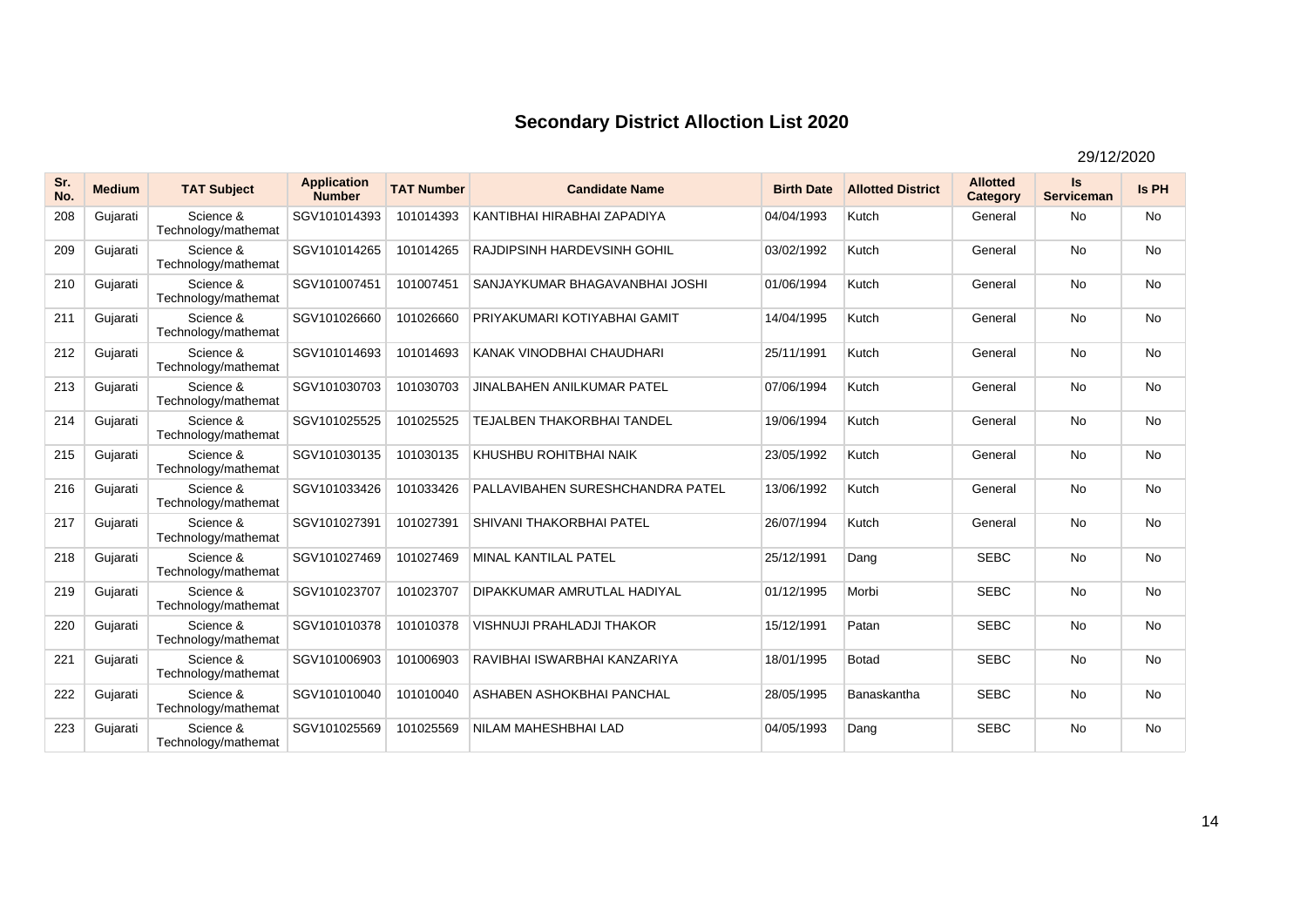| Sr.<br>No. | <b>Medium</b> | <b>TAT Subject</b>               | <b>Application</b><br><b>Number</b> | <b>TAT Number</b> | <b>Candidate Name</b>                           | <b>Birth Date</b> | <b>Allotted District</b> | <b>Allotted</b><br>Category | Is<br><b>Serviceman</b> | Is PH     |
|------------|---------------|----------------------------------|-------------------------------------|-------------------|-------------------------------------------------|-------------------|--------------------------|-----------------------------|-------------------------|-----------|
| 224        | Gujarati      | Science &<br>Technology/mathemat | SGV101029494                        | 101029494         | ANKITABEN DAYALBHAI PATEL                       | 10/08/1993        | Dang                     | <b>SEBC</b>                 | No                      | <b>No</b> |
| 225        | Gujarati      | Science &<br>Technology/mathemat | SGV101032767                        | 101032767         | <b>BHAVESHKUMAR RAMESHBHAI VAGHELA</b>          | 13/03/1988        | Panchmahal               | <b>SEBC</b>                 | <b>No</b>               | <b>No</b> |
| 226        | Gujarati      | Science &<br>Technology/mathemat | SGV101034329                        | 101034329         | <b>BHARATBHAI PRABHUDAS THAKOR</b>              | 18/12/1990        | <b>Bharuch</b>           | <b>SEBC</b>                 | <b>No</b>               | <b>No</b> |
| 227        | Gujarati      | Science &<br>Technology/mathemat | SGV101034419                        | 101034419         | DAXESHKUMAR BHUPENDRASINH PATEL                 | 27/09/1991        | Dahod                    | <b>SEBC</b>                 | <b>No</b>               | <b>No</b> |
| 228        | Gujarati      | Science &<br>Technology/mathemat | SGV101019340                        | 101019340         | ALPA DINESHBHAI KHATARIYA                       | 26/12/1996        | Bhavnagar                | <b>SEBC</b>                 | <b>No</b>               | <b>No</b> |
| 229        | Gujarati      | Science &<br>Technology/mathemat | SGV101026602                        | 101026602         | NIRAJBHAI DINESHCHANDRA PATEL                   | 27/05/1991        | Narmada                  | <b>SEBC</b>                 | <b>No</b>               | No        |
| 230        | Gujarati      | Science &<br>Technology/mathemat | SGV101001483                        | 101001483         | <b>GOMATIBEN MAHADEVBHAI CHAUDHARI</b>          | 17/06/1991        | Banaskantha              | <b>SEBC</b>                 | <b>No</b>               | No        |
| 231        | Gujarati      | Science &<br>Technology/mathemat | SGV101005180                        | 101005180         | VIPULKUMAR MAVJIBHAI CHAUDHARI                  | 02/09/1991        | Banaskantha              | <b>SEBC</b>                 | <b>No</b>               | No        |
| 232        | Gujarati      | Science &<br>Technology/mathemat | SGV101021360                        | 101021360         | AJAY SHAMAJIBHAI NADIYAPARA                     | 20/01/1994        | Jamnagar                 | <b>SEBC</b>                 | <b>No</b>               | <b>No</b> |
| 233        | Gujarati      | Science &<br>Technology/mathemat | SGV101003327                        | 101003327         | JITESHKUMAR MUKESHKUMAR RAMI                    | 17/07/1992        | Banaskantha              | <b>SEBC</b>                 | <b>No</b>               | <b>No</b> |
| 234        | Gujarati      | Science &<br>Technology/mathemat | SGV101008809                        | 101008809         | <b>AVINASH RANJITSINH VAGHELA</b>               | 22/11/1991        | Mahisagar                | <b>SEBC</b>                 | <b>No</b>               | <b>No</b> |
| 235        | Gujarati      | Science &<br>Technology/mathemat | SGV101024681                        | 101024681         | NILAMBAHEN RATILAL PATEL                        | 01/10/1992        | Dang                     | <b>SEBC</b>                 | <b>No</b>               | <b>No</b> |
| 236        | Gujarati      | Science &<br>Technology/mathemat | SGV101006480                        | 101006480         | NIRAJKUMAR PRAHLADBHAI PRAJAPATI                | 21/09/1993        | Banaskantha              | <b>SEBC</b>                 | <b>No</b>               | <b>No</b> |
| 237        | Gujarati      | Science &<br>Technology/mathemat | SGV101013054                        | 101013054         | PRADIP SHAMJIBHAI MAKWANA                       | 29/05/1994        | Bhavnagar                | <b>SEBC</b>                 | <b>No</b>               | <b>No</b> |
| 238        | Gujarati      | Science &<br>Technology/mathemat | SGV101004187                        | 101004187         | DHAVALKUMAR BHARATBHAI CHAUDHARY                | 11/05/1993        | Banaskantha              | <b>SEBC</b>                 | <b>No</b>               | <b>No</b> |
| 239        | Gujarati      | Science &<br>Technology/mathemat | SGV101014369                        | 101014369         | DHARMENDRAKUMAR MATHURBHAI<br><b>BAMBHANIYA</b> | 26/05/1992        | Bhavnagar                | <b>SEBC</b>                 | <b>No</b>               | <b>No</b> |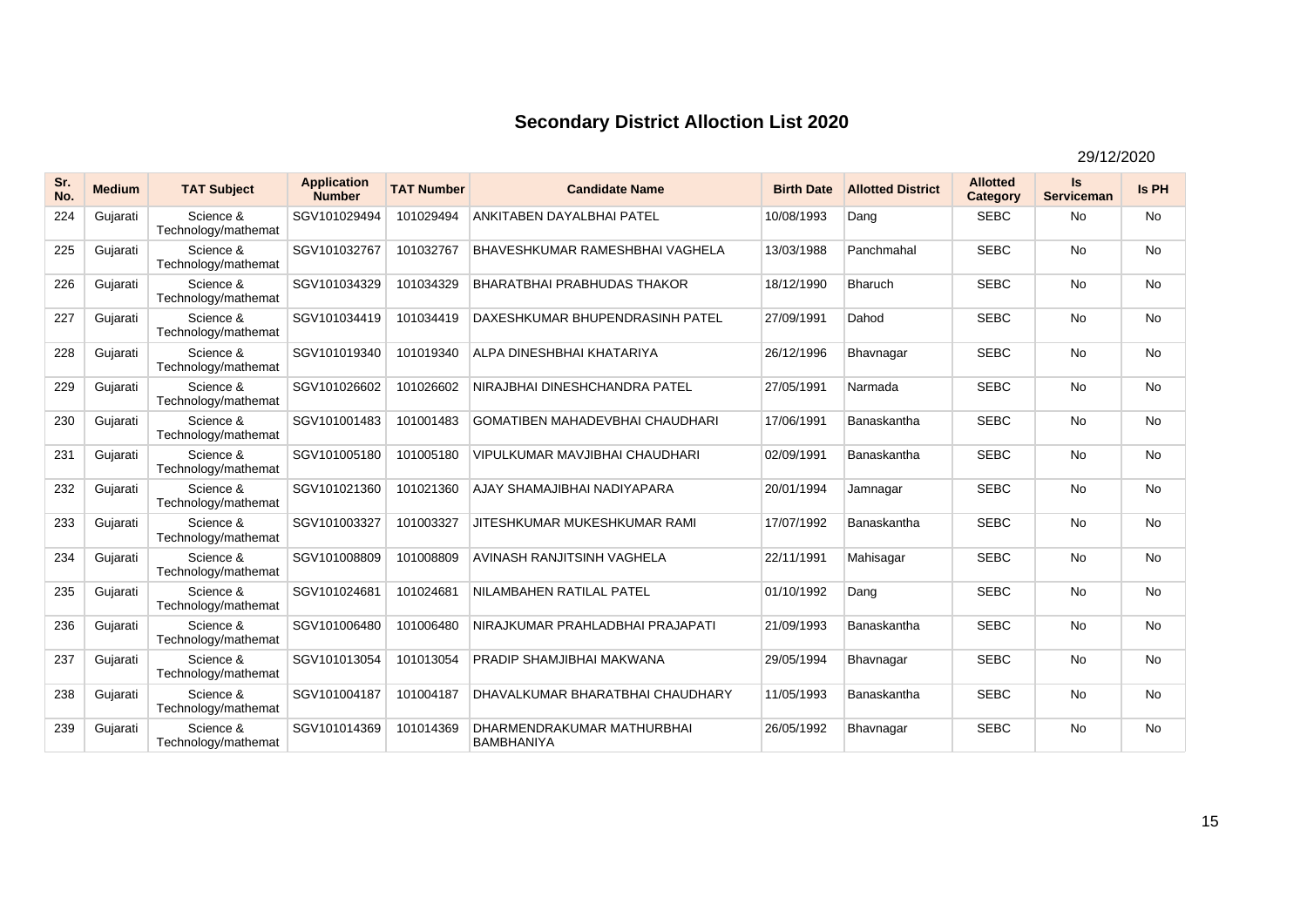| Sr.<br>No. | <b>Medium</b> | <b>TAT Subject</b>               | <b>Application</b><br><b>Number</b> | <b>TAT Number</b> | <b>Candidate Name</b>                          | <b>Birth Date</b> | <b>Allotted District</b> | <b>Allotted</b><br>Category | Is<br><b>Serviceman</b> | Is PH     |
|------------|---------------|----------------------------------|-------------------------------------|-------------------|------------------------------------------------|-------------------|--------------------------|-----------------------------|-------------------------|-----------|
| 240        | Gujarati      | Science &<br>Technology/mathemat | SGV101004415                        | 101004415         | DINESHKUMAR PRAKASHCHANDRA<br><b>PRAJAPATI</b> | 06/04/1989        | Surendranagar            | <b>SEBC</b>                 | No                      | <b>No</b> |
| 241        | Gujarati      | Science &<br>Technology/mathemat | SGV101018929                        | 101018929         | RAJANIKUMAR JAGAMALBHAI JADAV                  | 13/06/1996        | Amreli                   | <b>SEBC</b>                 | <b>No</b>               | <b>No</b> |
| 242        | Gujarati      | Science &<br>Technology/mathemat | SGV101006239                        | 101006239         | SANDIPBHAI JAYANTIBHAI RAVAL                   | 26/04/1995        | Surendranagar            | <b>SEBC</b>                 | <b>No</b>               | <b>No</b> |
| 243        | Gujarati      | Science &<br>Technology/mathemat | SGV101019737                        | 101019737         | <b>DIPTIBEN VIRABHAI RAM</b>                   | 17/07/1995        | Porbandar                | <b>SEBC</b>                 | <b>No</b>               | <b>No</b> |
| 244        | Gujarati      | Science &<br>Technology/mathemat | SGV101013224                        | 101013224         | <b>MANISHABEN GOVINDBHAI CHAVDA</b>            | 08/06/1995        | Bhavnagar                | <b>SEBC</b>                 | <b>No</b>               | <b>No</b> |
| 245        | Gujarati      | Science &<br>Technology/mathemat | SGV101009158                        | 101009158         | CHIRAGKUMAR MANJIBHAI RAJPUT                   | 30/08/1996        | Banaskantha              | <b>SEBC</b>                 | <b>No</b>               | No        |
| 246        | Gujarati      | Science &<br>Technology/mathemat | SGV101015543                        | 101015543         | NILESHSINH VISHNUSINH RATHOD                   | 30/06/1994        | Banaskantha              | <b>SEBC</b>                 | <b>No</b>               | No        |
| 247        | Gujarati      | Science &<br>Technology/mathemat | SGV101009822                        | 101009822         | NAJIFABANU IMADADALI KATAKADI                  | 02/03/1994        | Banaskantha              | <b>SEBC</b>                 | <b>No</b>               | No        |
| 248        | Gujarati      | Science &<br>Technology/mathemat | SGV101017429                        | 101017429         | <b>BHANA RAJSHIBHAI ODEDARA</b>                | 03/12/1994        | Devbhoomi<br>Dwarka      | <b>SEBC</b>                 | <b>No</b>               | <b>No</b> |
| 249        | Gujarati      | Science &<br>Technology/mathemat | SGV101009842                        | 101009842         | NIKULSINH RAMSINH CHAUHAN                      | 08/02/1993        | Banaskantha              | <b>SEBC</b>                 | <b>No</b>               | <b>No</b> |
| 250        | Gujarati      | Science &<br>Technology/mathemat | SGV101010932                        | 101010932         | SHRADDHA RAGHANATHBHAI CHAUDHARY               | 19/12/1993        | Kutch                    | <b>SEBC</b>                 | <b>No</b>               | <b>No</b> |
| 251        | Gujarati      | Science &<br>Technology/mathemat | SGV101003640                        | 101003640         | KETANBHAI ARVINDBHAI CHAVDA                    | 30/06/1986        | Surendranagar            | <b>SEBC</b>                 | <b>No</b>               | <b>No</b> |
| 252        | Gujarati      | Science &<br>Technology/mathemat | SGV101017903                        | 101017903         | <b>BHARTIBEN KALUBHAI JADAV</b>                | 25/12/1995        | Devbhoomi<br>Dwarka      | <b>SEBC</b>                 | <b>No</b>               | <b>No</b> |
| 253        | Gujarati      | Science &<br>Technology/mathemat | SGV101010957                        | 101010957         | HARSHADBHAI JETHABHAI PRAJAPATI                | 10/10/1992        | Dahod                    | <b>SEBC</b>                 | <b>No</b>               | <b>No</b> |
| 254        | Gujarati      | Science &<br>Technology/mathemat | SGV101011575                        | 101011575         | <b>GANESHBHAI JETAJI MAHUDIYA</b>              | 01/06/1993        | Kutch                    | <b>SEBC</b>                 | <b>No</b>               | <b>No</b> |
| 255        | Gujarati      | Science &<br>Technology/mathemat | SGV101034992                        | 101034992         | JIGNESHKUMAR BHIMSINH SIKLIGAR                 | 20/12/1990        | Dahod                    | <b>SEBC</b>                 | <b>No</b>               | <b>No</b> |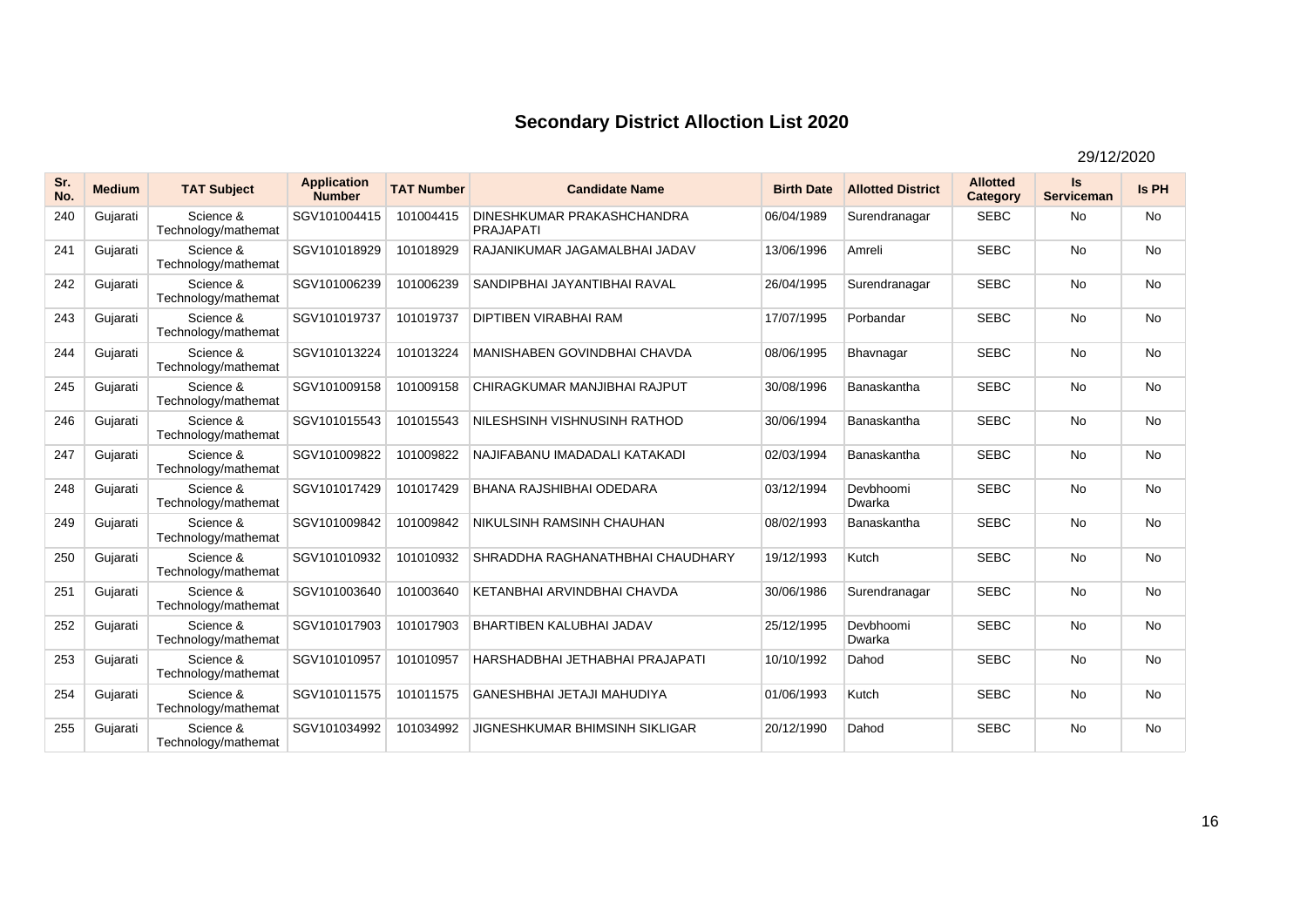| Sr.<br>No. | <b>Medium</b> | <b>TAT Subject</b>               | <b>Application</b><br><b>Number</b> | <b>TAT Number</b> | <b>Candidate Name</b>                  | <b>Birth Date</b> | <b>Allotted District</b> | <b>Allotted</b><br>Category | <b>Is</b><br><b>Serviceman</b> | Is PH     |
|------------|---------------|----------------------------------|-------------------------------------|-------------------|----------------------------------------|-------------------|--------------------------|-----------------------------|--------------------------------|-----------|
| 256        | Gujarati      | Science &<br>Technology/mathemat | SGV101034949                        | 101034949         | <b>BAROT RAJESHREEBEN KIRANBHAI</b>    | 06/08/1992        | Chhota Udaipur           | <b>SEBC</b>                 | <b>No</b>                      | <b>No</b> |
| 257        | Gujarati      | Science &<br>Technology/mathemat | SGV101012849                        | 101012849         | NISHABEN ASHWINKUMAR PRAJAPATI         | 05/03/1994        | Dahod                    | <b>SEBC</b>                 | <b>No</b>                      | No        |
| 258        | Gujarati      | Science &<br>Technology/mathemat | SGV101026063                        | 101026063         | <b>VRUTIKABEN PRAKASHBHAI PATEL</b>    | 26/10/1991        | Tapi                     | <b>SEBC</b>                 | <b>No</b>                      | <b>No</b> |
| 259        | Gujarati      | Science &<br>Technology/mathemat | SGV101026896                        | 101026896         | <b>MAYURIBEN CHHANABHAI AHIR</b>       | 06/12/1993        | Tapi                     | <b>SEBC</b>                 | <b>No</b>                      | <b>No</b> |
| 260        | Gujarati      | Science &<br>Technology/mathemat | SGV101013283                        | 101013283         | RAVI KISHORBHAI BARIYA                 | 24/12/1989        | Bhavnagar                | <b>SEBC</b>                 | <b>No</b>                      | <b>No</b> |
| 261        | Gujarati      | Science &<br>Technology/mathemat | SGV101031895                        | 101031895         | <b>PRAJAPATI CHETANABEN JAYANTILAL</b> | 04/01/1990        | Dahod                    | <b>SEBC</b>                 | <b>No</b>                      | <b>No</b> |
| 262        | Gujarati      | Science &<br>Technology/mathemat | SGV101015008                        | 101015008         | KIRANBEN TRIBHOVANBHAI PRAJAPATI       | 07/03/1994        | <b>Botad</b>             | <b>SEBC</b>                 | <b>No</b>                      | <b>No</b> |
| 263        | Gujarati      | Science &<br>Technology/mathemat | SGV101012360                        | 101012360         | YOGESHKUMAR MANUBHAI CHAUDHARY         | 14/02/1993        | Dahod                    | <b>SEBC</b>                 | <b>No</b>                      | No        |
| 264        | Gujarati      | Science &<br>Technology/mathemat | SGV101021808                        | 101021808         | DIMPAL DHARMENDRABHAI PARMAR           | 23/03/1994        | Surendranagar            | <b>SEBC</b>                 | <b>No</b>                      | <b>No</b> |
| 265        | Gujarati      | Science &<br>Technology/mathemat | SGV101032052                        | 101032052         | <b>JIGNASHABEN VAKTABHAI PATEL</b>     | 17/06/1994        | Dahod                    | <b>SEBC</b>                 | <b>No</b>                      | No        |
| 266        | Gujarati      | Science &<br>Technology/mathemat | SGV101017131                        | 101017131         | SHEETAL LADHUBHAI SENDHAV              | 03/11/1995        | Morbi                    | <b>SEBC</b>                 | <b>No</b>                      | <b>No</b> |
| 267        | Gujarati      | Science &<br>Technology/mathemat | SGV101019173                        | 101019173         | NISHA BHARATKUMAR MAKWANA              | 22/08/1996        | Morbi                    | <b>SEBC</b>                 | <b>No</b>                      | <b>No</b> |
| 268        | Gujarati      | Science &<br>Technology/mathemat | SGV101013040                        | 101013040         | <b>GANESH JASMATBHAI SARVAIYA</b>      | 01/05/1993        | Bhavnagar                | <b>SEBC</b>                 | <b>No</b>                      | <b>No</b> |
| 269        | Gujarati      | Science &<br>Technology/mathemat | SGV101004233                        | 101004233         | NAVINKUMAR KHEMABHAI MALI              | 19/01/1996        | Kutch                    | <b>SEBC</b>                 | <b>No</b>                      | <b>No</b> |
| 270        | Gujarati      | Science &<br>Technology/mathemat | SGV101026129                        | 101026129         | <b>JIGNESHKUMAR JOGIBHAI PATEL</b>     | 07/05/1988        | Tapi                     | <b>SEBC</b>                 | <b>No</b>                      | No        |
| 271        | Gujarati      | Science &<br>Technology/mathemat | SGV101013076                        | 101013076         | RAVIKUMAR MUKESHBHAI CHAVDA            | 28/03/1995        | Bhavnagar                | <b>SEBC</b>                 | <b>No</b>                      | <b>No</b> |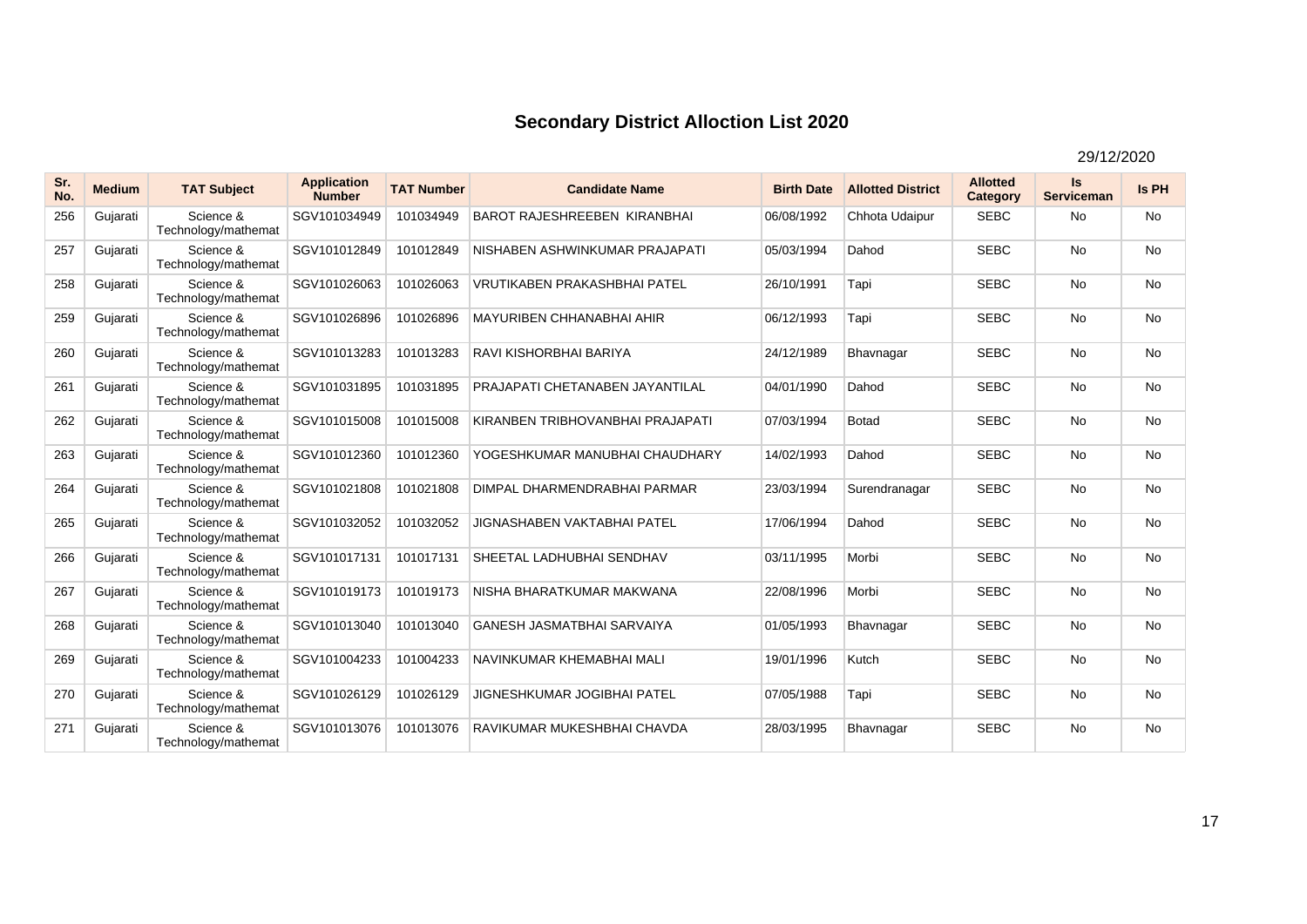| Sr.<br>No. | <b>Medium</b> | <b>TAT Subject</b>               | <b>Application</b><br><b>Number</b> | <b>TAT Number</b> | <b>Candidate Name</b>                 | <b>Birth Date</b> | <b>Allotted District</b> | <b>Allotted</b><br>Category | Is<br><b>Serviceman</b> | Is PH     |
|------------|---------------|----------------------------------|-------------------------------------|-------------------|---------------------------------------|-------------------|--------------------------|-----------------------------|-------------------------|-----------|
| 272        | Gujarati      | Science &<br>Technology/mathemat | SGV101002846                        | 101002846         | <b>ASHIT JITENDRABHAI SUTHAR</b>      | 23/07/1992        | Surendranagar            | <b>SEBC</b>                 | No                      | <b>No</b> |
| 273        | Gujarati      | Science &<br>Technology/mathemat | SGV101001583                        | 101001583         | KIRAN DILIPBHAI CHAUDHARY             | 12/06/1994        | Surendranagar            | <b>SEBC</b>                 | <b>No</b>               | <b>No</b> |
| 274        | Gujarati      | Science &<br>Technology/mathemat | SGV101013394                        | 101013394         | DEVARAJBHAI GORDHANBHAI KUKADIYA      | 26/11/1990        | Surendranagar            | <b>SEBC</b>                 | <b>No</b>               | <b>No</b> |
| 275        | Gujarati      | Science &<br>Technology/mathemat | SGV101032213                        | 101032213         | PANKAJKUMAR RAMABHAI PATEL            | 13/01/1996        | Dahod                    | <b>SEBC</b>                 | <b>No</b>               | <b>No</b> |
| 276        | Gujarati      | Science &<br>Technology/mathemat | SGV101006345                        | 101006345         | VIPUL POPATBHAI SORANI                | 27/05/1991        | Surendranagar            | <b>SEBC</b>                 | <b>No</b>               | <b>No</b> |
| 277        | Gujarati      | Science &<br>Technology/mathemat | SGV101000942                        | 101000942         | <b>DHVANI MAHESHBHAI GOHEL</b>        | 24/10/1990        | Narmada                  | <b>SEBC</b>                 | <b>No</b>               | No        |
| 278        | Gujarati      | Science &<br>Technology/mathemat | SGV101019009                        | 101019009         | VALA DEEPAKBHAI KESHARBHAI            | 05/02/1992        | Amreli                   | <b>SEBC</b>                 | <b>No</b>               | <b>No</b> |
| 279        | Gujarati      | Science &<br>Technology/mathemat | SGV101018243                        | 101018243         | <b>VALA HARDIKKUMAR GANDABHAI</b>     | 28/10/1994        | Amreli                   | <b>SEBC</b>                 | <b>No</b>               | No        |
| 280        | Gujarati      | Science &<br>Technology/mathemat | SGV101007692                        | 101007692         | RAHUL JAYANTIBHAI PANCHAL             | 30/07/1990        | Surendranagar            | <b>SEBC</b>                 | <b>No</b>               | <b>No</b> |
| 281        | Gujarati      | Science &<br>Technology/mathemat | SGV101011704                        | 101011704         | SAMA IMTIYAZKHAN CHAUHAN              | 19/06/1995        | Kutch                    | <b>SEBC</b>                 | <b>No</b>               | No        |
| 282        | Gujarati      | Science &<br>Technology/mathemat | SGV101015467                        | 101015467         | Mr. NIKUNJKUMAR RAMESHBHAI CHAUDHARI  | 29/01/1992        | Dahod                    | <b>SEBC</b>                 | <b>No</b>               | <b>No</b> |
| 283        | Gujarati      | Science &<br>Technology/mathemat | SGV101004394                        | 101004394         | RAVIKUMAR VINODBHAI CHAUDHARI         | 23/01/1988        | Chhota Udaipur           | <b>SEBC</b>                 | <b>No</b>               | No        |
| 284        | Gujarati      | Science &<br>Technology/mathemat | SGV101029724                        | 101029724         | <b>HEMANSHUBEN HITENDRABHAI PATEL</b> | 03/12/1993        | Tapi                     | <b>SEBC</b>                 | <b>No</b>               | <b>No</b> |
| 285        | Gujarati      | Science &<br>Technology/mathemat | SGV101007304                        | 101007304         | JIGNABEN GODADBHAI CHAUDHARI          | 15/11/1994        | Surendranagar            | <b>SEBC</b>                 | <b>No</b>               | No        |
| 286        | Gujarati      | Science &<br>Technology/mathemat | SGV101020460                        | 101020460         | CHIRAGBHAI PRABHUBHAI VADEKHANIYA     | 17/01/1992        | Surendranagar            | <b>SEBC</b>                 | <b>No</b>               | <b>No</b> |
| 287        | Gujarati      | Science &<br>Technology/mathemat | SGV101011514                        | 101011514         | <b>MEGHABEN GOVINDBHAI GADHAVI</b>    | 04/12/1996        | Narmada                  | <b>SEBC</b>                 | <b>No</b>               | <b>No</b> |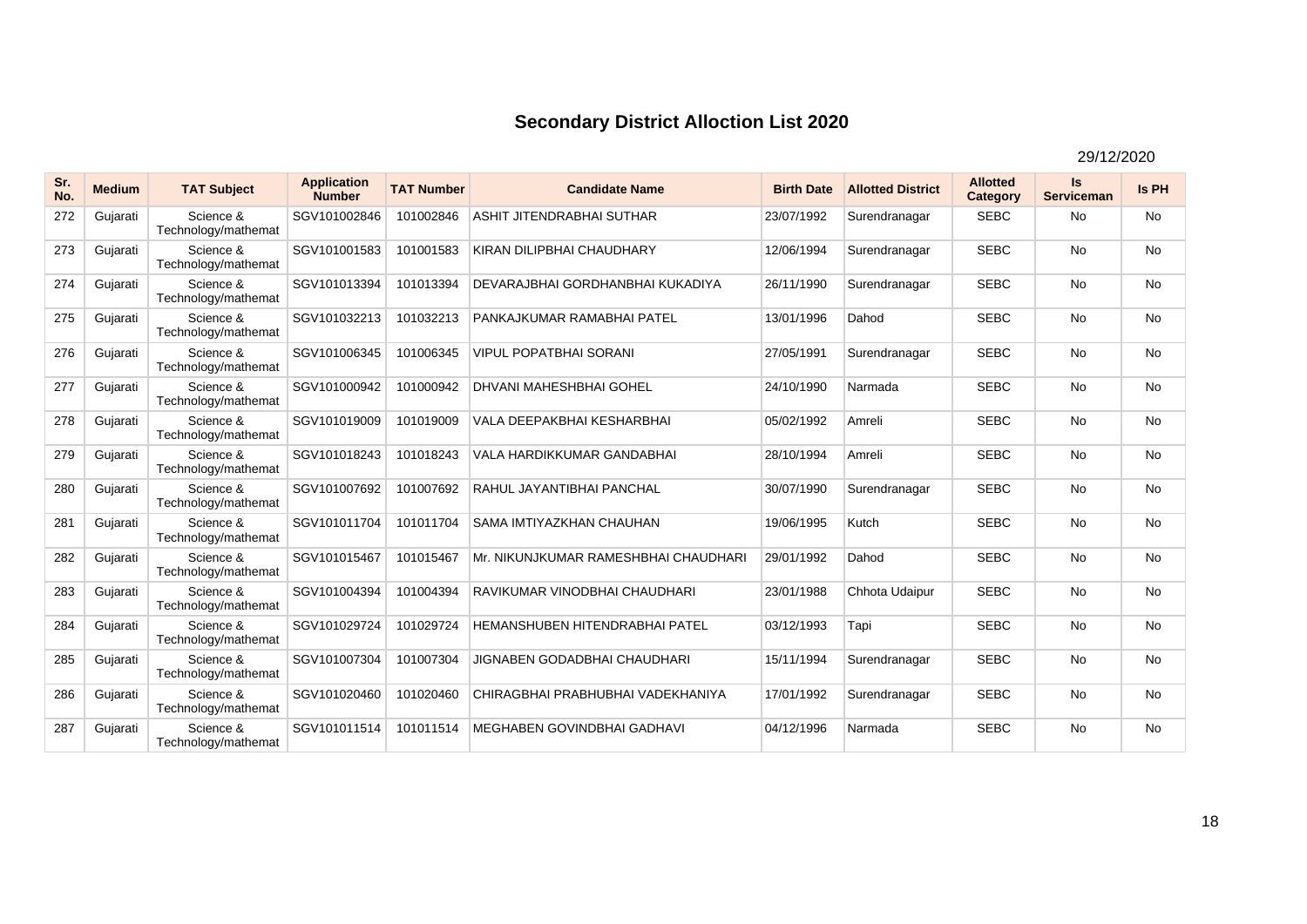| Sr.<br>No. | <b>Medium</b> | <b>TAT Subject</b>               | <b>Application</b><br><b>Number</b> | <b>TAT Number</b> | <b>Candidate Name</b>                 | <b>Birth Date</b> | <b>Allotted District</b> | <b>Allotted</b><br>Category | Is<br><b>Serviceman</b> | <b>Is PH</b> |
|------------|---------------|----------------------------------|-------------------------------------|-------------------|---------------------------------------|-------------------|--------------------------|-----------------------------|-------------------------|--------------|
| 288        | Gujarati      | Science &<br>Technology/mathemat | SGV101003923                        | 101003923         | <b>MITALBEN RAMESHKUMAR CHAUDHARI</b> | 11/01/1996        | Kutch                    | <b>SEBC</b>                 | <b>No</b>               | <b>No</b>    |
| 289        | Gujarati      | Science &<br>Technology/mathemat | SGV101008138                        | 101008138         | SUSHILKUMAR RAMANBHAI PRAJAPATI       | 19/12/1993        | Morbi                    | <b>SEBC</b>                 | <b>No</b>               | No           |
| 290        | Gujarati      | Science &<br>Technology/mathemat | SGV101021001                        | 101021001         | <b>GIRJA BHIMSIBHAI SUVA</b>          | 04/07/1996        | Jamnagar                 | <b>SEBC</b>                 | <b>No</b>               | <b>No</b>    |
| 291        | Gujarati      | Science &<br>Technology/mathemat | SGV101032503                        | 101032503         | KRUNALGIRI NARENDRAGIRI GOSAI         | 08/05/1988        | Narmada                  | <b>SEBC</b>                 | <b>No</b>               | No           |
| 292        | Gujarati      | Science &<br>Technology/mathemat | SGV101014302                        | 101014302         | PARESHBHAI GIDHABHAI JIDIYA           | 08/12/1993        | Bhavnagar                | <b>SEBC</b>                 | <b>No</b>               | <b>No</b>    |
| 293        | Gujarati      | Science &<br>Technology/mathemat | SGV101011498                        | 101011498         | <b>GAYATRIBEN NARHARDAN GADHAVI</b>   | 27/06/1992        | Narmada                  | <b>SEBC</b>                 | <b>No</b>               | No           |
| 294        | Gujarati      | Science &<br>Technology/mathemat | SGV101005331                        | 101005331         | CHILKABEN SEMABHAI CHAUDHARI          | 23/09/1994        | Kutch                    | <b>SEBC</b>                 | <b>No</b>               | <b>No</b>    |
| 295        | Gujarati      | Science &<br>Technology/mathemat | SGV101006537                        | 101006537         | DARSHANABEN PRATAPBHAI CHAUDHARI      | 25/01/1996        | Kutch                    | <b>SEBC</b>                 | <b>No</b>               | No           |
| 296        | Gujarati      | Science &<br>Technology/mathemat | SGV101012663                        | 101012663         | JITENDRAKUMAR JETHABHAI PRAJAPATI     | 10/04/1985        | Kutch                    | <b>SEBC</b>                 | <b>No</b>               | <b>No</b>    |
| 297        | Gujarati      | Science &<br>Technology/mathemat | SGV101018956                        | 101018956         | <b>DINESHKUMAR RAJUBHAI JALU</b>      | 13/11/1994        | Amreli                   | <b>SEBC</b>                 | <b>No</b>               | <b>No</b>    |
| 298        | Gujarati      | Science &<br>Technology/mathemat | SGV101016915                        | 101016915         | NAGA KANA GORANIYA                    | 16/08/1991        | Devbhoomi<br>Dwarka      | <b>SEBC</b>                 | <b>No</b>               | No           |
| 299        | Gujarati      | Science &<br>Technology/mathemat | SGV101024893                        | 101024893         | NAMRATABEN DIPAKBHAI PATEL            | 18/07/1994        | Tapi                     | <b>SEBC</b>                 | <b>No</b>               | <b>No</b>    |
| 300        | Gujarati      | Science &<br>Technology/mathemat | SGV101014331                        | 101014331         | PARESHBHAI DHIRUBHAI DANGAR           | 28/08/1995        | Amreli                   | <b>SEBC</b>                 | <b>No</b>               | <b>No</b>    |
| 301        | Gujarati      | Science &<br>Technology/mathemat | SGV101008399                        | 101008399         | <b>DIXITABEN DEVABHAI PANCHAL</b>     | 25/02/1993        | Amreli                   | <b>SEBC</b>                 | <b>No</b>               | <b>No</b>    |
| 302        | Gujarati      | Science &<br>Technology/mathemat | SGV101000744                        | 101000744         | PRUTHVIRAJSINH DILIPSINH SOLANKI      | 04/02/1991        | Amreli                   | <b>SEBC</b>                 | <b>No</b>               | No           |
| 303        | Gujarati      | Science &<br>Technology/mathemat | SGV101028706                        | 101028706         | PRIYAKUMARI MAHENDRABHAI TANDEL       | 17/06/1994        | Tapi                     | <b>SEBC</b>                 | <b>No</b>               | <b>No</b>    |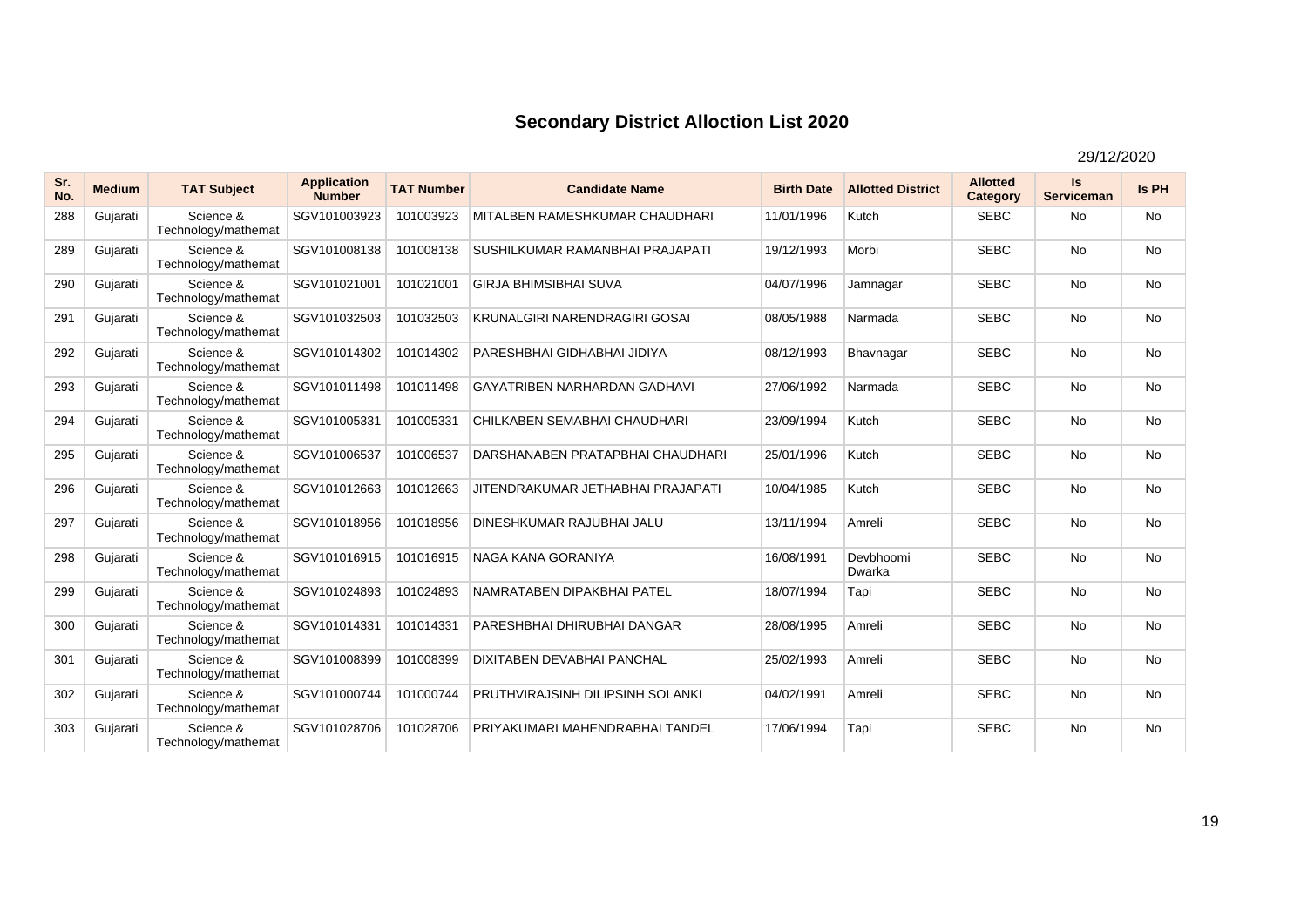| Sr.<br>No. | <b>Medium</b> | <b>TAT Subject</b>               | <b>Application</b><br><b>Number</b> | <b>TAT Number</b> | <b>Candidate Name</b>                 | <b>Birth Date</b> | <b>Allotted District</b> | <b>Allotted</b><br>Category | <b>Is</b><br><b>Serviceman</b> | <b>Is PH</b> |
|------------|---------------|----------------------------------|-------------------------------------|-------------------|---------------------------------------|-------------------|--------------------------|-----------------------------|--------------------------------|--------------|
| 304        | Gujarati      | Science &<br>Technology/mathemat | SGV101011804                        | 101011804         | <b>SRUSHTI BABULAL CHAUDHARY</b>      | 01/09/1993        | Kutch                    | <b>SEBC</b>                 | No                             | <b>No</b>    |
| 305        | Gujarati      | Science &<br>Technology/mathemat | SGV101019324                        | 101019324         | <b>DIPIKABEN BALUBHAI MORI</b>        | 28/07/1994        | Amreli                   | <b>SEBC</b>                 | <b>No</b>                      | No           |
| 306        | Gujarati      | Science &<br>Technology/mathemat | SGV101034964                        | 101034964         | DASHRATHSINH RANGITSINH BARIA         | 12/06/1996        | Narmada                  | <b>SEBC</b>                 | No                             | No           |
| 307        | Gujarati      | Science &<br>Technology/mathemat | SGV101023352                        | 101023352         | KRISHNABEN JIVANBHAI SAVSETA          | 18/04/1994        | Kutch                    | <b>SEBC</b>                 | <b>No</b>                      | No           |
| 308        | Gujarati      | Science &<br>Technology/mathemat | SGV101001230                        | 101001230         | PRATAP JASHUBHAI DEDADARIYA           | 19/11/1995        | Amreli                   | <b>SEBC</b>                 | <b>No</b>                      | No           |
| 309        | Gujarati      | Science &<br>Technology/mathemat | SGV101002216                        | 101002216         | AMI RAVAJIBHAI PATEL                  | 02/02/1990        | Kutch                    | <b>SEBC</b>                 | <b>No</b>                      | <b>No</b>    |
| 310        | Gujarati      | Science &<br>Technology/mathemat | SGV101000809                        | 101000809         | HITESHKUMAR RAMJIBHAI PRAJAPATI       | 07/01/1996        | Narmada                  | <b>SEBC</b>                 | <b>No</b>                      | <b>No</b>    |
| 311        | Gujarati      | Science &<br>Technology/mathemat | SGV101005453                        | 101005453         | ARPITABEN GORDHANBHAI CHUDASAMA       | 17/09/1992        | Amreli                   | <b>SEBC</b>                 | <b>No</b>                      | <b>No</b>    |
| 312        | Gujarati      | Science &<br>Technology/mathemat | SGV101028683                        | 101028683         | <b>BHUMIKABEN ARVINDBHAI PATEL</b>    | 17/05/1987        | Kutch                    | <b>SEBC</b>                 | <b>No</b>                      | <b>No</b>    |
| 313        | Gujarati      | Science &<br>Technology/mathemat | SGV101008797                        | 101008797         | <b>GOVINDSING VENIDEVSING SOLANKI</b> | 04/06/1993        | Kutch                    | <b>SEBC</b>                 | <b>No</b>                      | No           |
| 314        | Gujarati      | Science &<br>Technology/mathemat | SGV101019319                        | 101019319         | DHARMISHTHABEN PRAVINBHAI CHAUHAN     | 14/07/1992        | Junagadh                 | <b>SC</b>                   | <b>No</b>                      | <b>No</b>    |
| 315        | Gujarati      | Science &<br>Technology/mathemat | SGV101034180                        | 101034180         | Ms. HIRALBEN MAHESHBHAI PARMAR        | 15/12/1993        | Patan                    | <b>SC</b>                   | <b>No</b>                      | <b>No</b>    |
| 316        | Gujarati      | Science &<br>Technology/mathemat | SGV101024978                        | 101024978         | NITINKUMAR BHAGVANBHAI PARMAR         | 06/09/1989        | Tapi                     | <b>SC</b>                   | <b>No</b>                      | <b>No</b>    |
| 317        | Gujarati      | Science &<br>Technology/mathemat | SGV101016707                        | 101016707         | REENABEN JAYANTIBHAI SOLANKI          | 06/05/1993        | Surendranagar            | <b>SC</b>                   | <b>No</b>                      | <b>No</b>    |
| 318        | Gujarati      | Science &<br>Technology/mathemat | SGV101000166                        | 101000166         | JAYDIPKUMAR CHIMANLAL PRIYDARSHI      | 12/12/1993        | Surendranagar            | <b>SC</b>                   | <b>No</b>                      | <b>No</b>    |
| 319        | Gujarati      | Science &<br>Technology/mathemat | SGV101031241                        | 101031241         | <b>JAGRUTIBEN KHUSHALBHAI PATEL</b>   | 08/03/1994        | Morbi                    | <b>SC</b>                   | <b>No</b>                      | <b>No</b>    |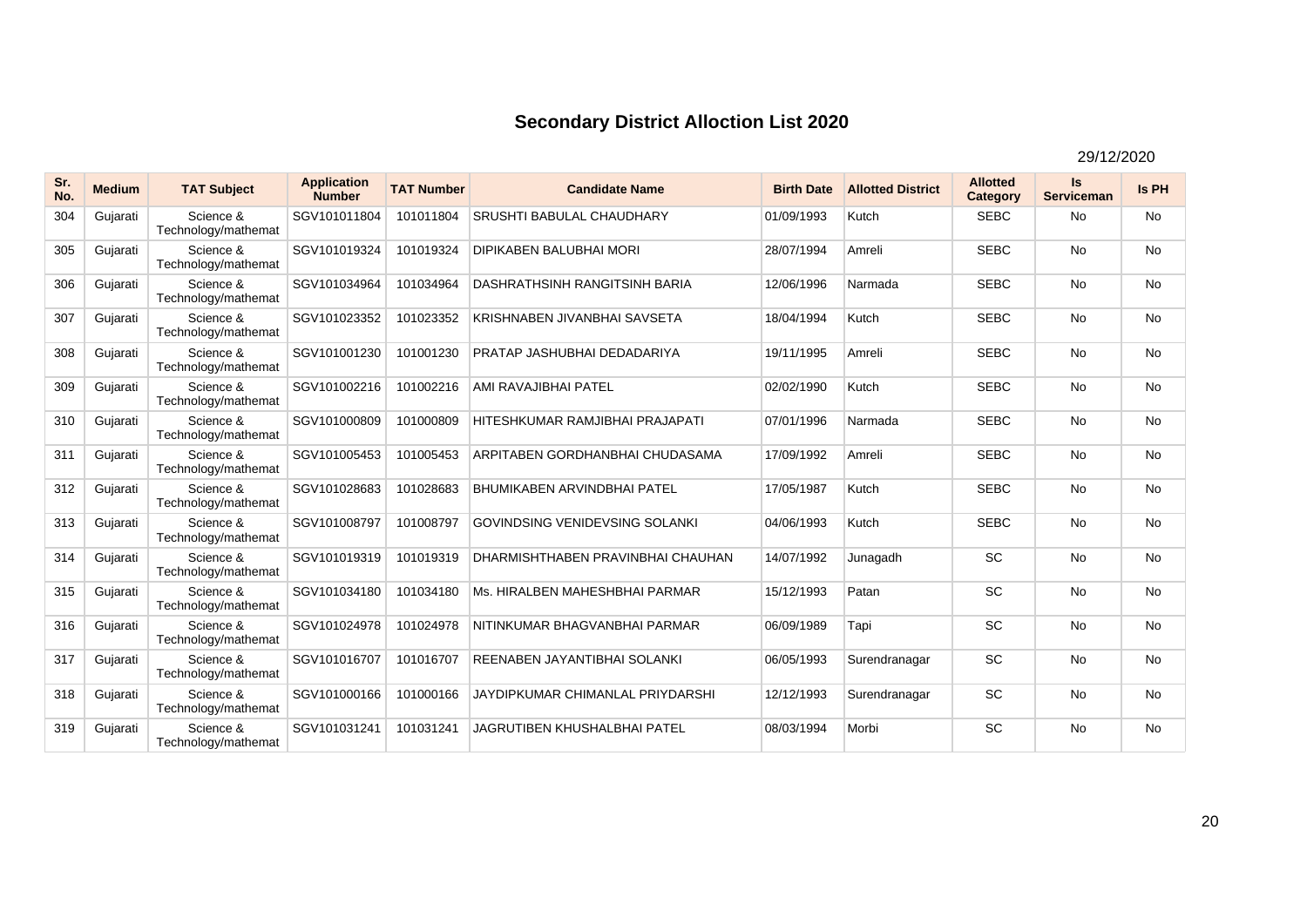| Sr.<br>No. | <b>Medium</b> | <b>TAT Subject</b>               | <b>Application</b><br><b>Number</b> | <b>TAT Number</b> | <b>Candidate Name</b>                 | <b>Birth Date</b> | <b>Allotted District</b> | <b>Allotted</b><br>Category | Is<br><b>Serviceman</b> | <b>Is PH</b> |
|------------|---------------|----------------------------------|-------------------------------------|-------------------|---------------------------------------|-------------------|--------------------------|-----------------------------|-------------------------|--------------|
| 320        | Gujarati      | Science &<br>Technology/mathemat | SGV101012262                        | 101012262         | HIMANI DILIPBHAI MAKWANA              | 25/08/1996        | Banaskantha              | <b>SC</b>                   | <b>No</b>               | No           |
| 321        | Gujarati      | Science &<br>Technology/mathemat | SGV101022556                        | 101022556         | CHIRAG MULJIBHAI PARMAR               | 01/01/1993        | Junagadh                 | <b>SC</b>                   | <b>No</b>               | No           |
| 322        | Gujarati      | Science &<br>Technology/mathemat | SGV101034526                        | 101034526         | HEMALI NALINBHAI BHAGADIYA            | 09/05/1992        | Dang                     | <b>SC</b>                   | <b>No</b>               | <b>No</b>    |
| 323        | Gujarati      | Science &<br>Technology/mathemat | SGV101023639                        | 101023639         | <b>DIVYA DINESHBHAI SOLANKI</b>       | 17/07/1995        | Kutch                    | <b>SC</b>                   | <b>No</b>               | No           |
| 324        | Gujarati      | Science &<br>Technology/mathemat | SGV101016183                        | 101016183         | RAJESHWARI SURESHBHAI PARMAR          | 29/09/1992        | Surendranagar            | <b>SC</b>                   | <b>No</b>               | No           |
| 325        | Gujarati      | Science &<br>Technology/mathemat | SGV101010126                        | 101010126         | HITESH DINESHBHAI CHAUHAN             | 22/06/1993        | Amreli                   | <b>SC</b>                   | <b>No</b>               | <b>No</b>    |
| 326        | Gujarati      | Science &<br>Technology/mathemat | SGV101034221                        | 101034221         | <b>JAGRUTI HIRABHAI PARMAR</b>        | 23/09/1988        | Surendranagar            | <b>SC</b>                   | <b>No</b>               | No           |
| 327        | Gujarati      | Science &<br>Technology/mathemat | SGV101015444                        | 101015444         | ROHITKUMAR JAYANTIBHAI PARMAR         | 05/01/1995        | Banaskantha              | <b>SC</b>                   | <b>No</b>               | <b>No</b>    |
| 328        | Gujarati      | Science &<br>Technology/mathemat | SGV101009285                        | 101009285         | RAHULKUMAR JAYANTIBHAI SOLANKI        | 20/09/1993        | Kutch                    | <b>SC</b>                   | <b>No</b>               | No           |
| 329        | Gujarati      | Science &<br>Technology/mathemat | SGV101034942                        | 101034942         | <b>BIPINKUMAR RANCHHODBHAI RATHOD</b> | 01/12/1993        | Surendranagar            | <b>SC</b>                   | <b>No</b>               | <b>No</b>    |
| 330        | Gujarati      | Science &<br>Technology/mathemat | SGV101003813                        | 101003813         | JAYSHREEBEN MAHESHBHAI RATHOD         | 17/06/1995        | Kutch                    | SC                          | <b>No</b>               | No           |
| 331        | Gujarati      | Science &<br>Technology/mathemat | SGV101004680                        | 101004680         | <b>JIGNABEN PRAVINBHAI SHRIMALI</b>   | 19/08/1994        | Kutch                    | <b>SC</b>                   | <b>No</b>               | No           |
| 332        | Gujarati      | Science &<br>Technology/mathemat | SGV101018806                        | 101018806         | <b>SWATIBEN HIMMATBHAI GOHEL</b>      | 25/01/1995        | Amreli                   | <b>SC</b>                   | <b>No</b>               | <b>No</b>    |
| 333        | Gujarati      | Science &<br>Technology/mathemat | SGV101021577                        | 101021577         | KHUSHBU SURESHKUMAR MAKWANA           | 31/01/1995        | Kutch                    | <b>SC</b>                   | <b>No</b>               | No           |
| 334        | Gujarati      | Science &<br>Technology/mathemat | SGV101012513                        | 101012513         | VIJAYKUMAR HIMATBHAI JADAV            | 21/04/1996        | Amreli                   | <b>SC</b>                   | <b>No</b>               | <b>No</b>    |
| 335        | Gujarati      | Science &<br>Technology/mathemat | SGV101007321                        | 101007321         | VISHALKUMAR BHIKHABHAI KAPADIYA       | 25/10/1991        | Kutch                    | <b>SC</b>                   | <b>No</b>               | <b>No</b>    |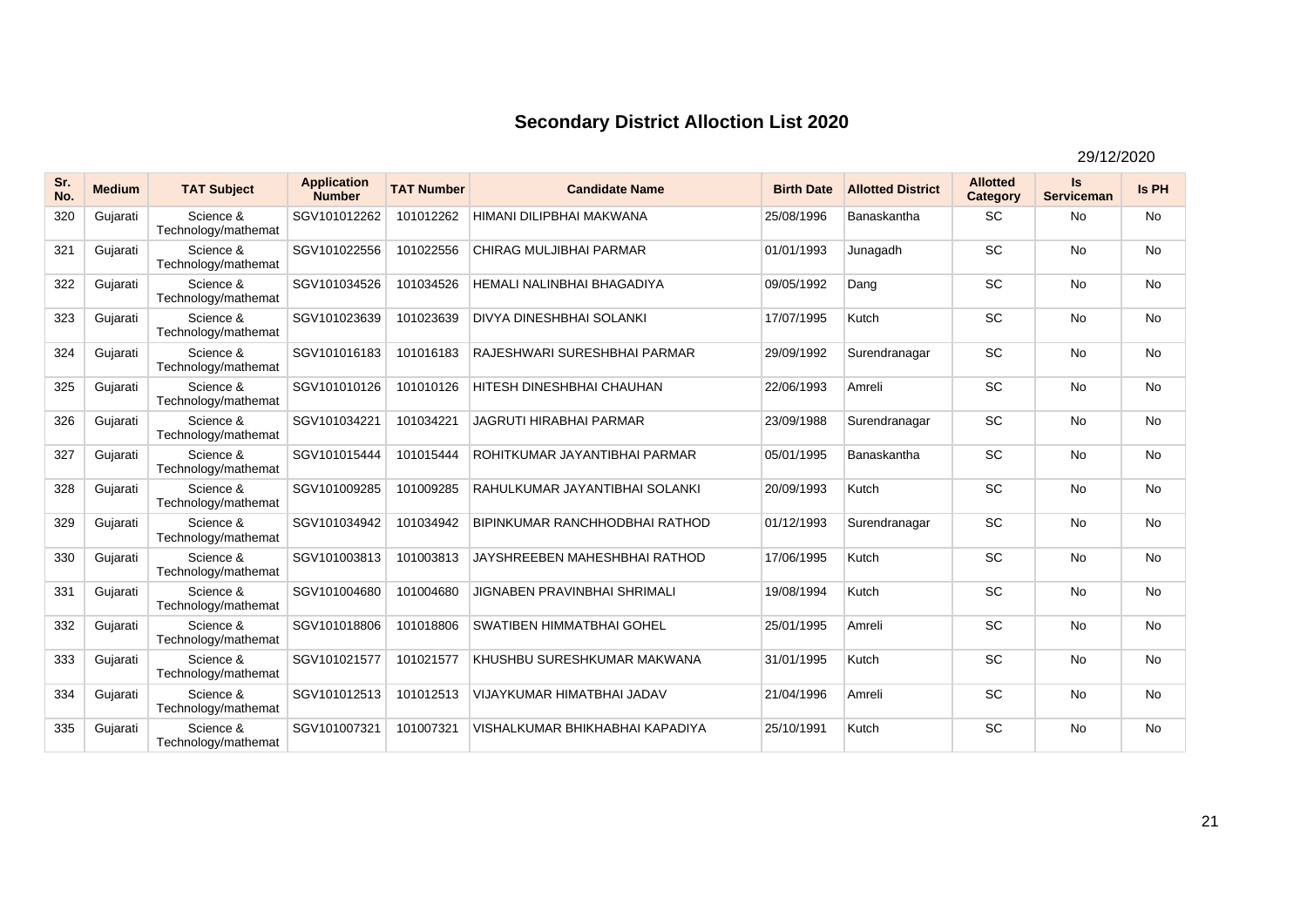| Sr.<br>No. | <b>Medium</b> | <b>TAT Subject</b>               | <b>Application</b><br><b>Number</b> | <b>TAT Number</b> | <b>Candidate Name</b>              | <b>Birth Date</b> | <b>Allotted District</b> | <b>Allotted</b><br>Category | Is<br><b>Serviceman</b> | Is PH     |
|------------|---------------|----------------------------------|-------------------------------------|-------------------|------------------------------------|-------------------|--------------------------|-----------------------------|-------------------------|-----------|
| 336        | Gujarati      | Science &<br>Technology/mathemat | SGV101000152                        | 101000152         | <b>KRUNAL GOVINDBHAI PARMAR</b>    | 03/03/1993        | Bhavnagar                | <b>SC</b>                   | No                      | <b>No</b> |
| 337        | Gujarati      | Science &<br>Technology/mathemat | SGV101028472                        | 101028472         | <b>GIRISHBHAI PALJIBHAI PARMAR</b> | 31/01/1987        | Bhavnagar                | <b>SC</b>                   | <b>No</b>               | <b>No</b> |
| 338        | Gujarati      | Science &<br>Technology/mathemat | SGV101013637                        | 101013637         | <b>KRUNAL DALPATBHAI SOLANKI</b>   | 06/09/1988        | Bhavnagar                | <b>SC</b>                   | <b>No</b>               | No        |
| 339        | Gujarati      | Science &<br>Technology/mathemat | SGV101012001                        | 101012001         | <b>VIPULBHAI PRAVINBHAI PARGHI</b> | 02/03/1993        | Bhavnagar                | <b>SC</b>                   | <b>No</b>               | No        |
| 340        | Gujarati      | Science &<br>Technology/mathemat | SGV101005129                        | 101005129         | <b>HITESH KARSANBHAI PARMAR</b>    | 19/03/1989        | Jamnagar                 | SC                          | <b>No</b>               | <b>No</b> |
| 341        | Gujarati      | Science &<br>Technology/mathemat | SGV101009062                        | 101009062         | SHITALBEN DINESHKUMAR PARMAR       | 29/05/1994        | Kutch                    | <b>SC</b>                   | <b>No</b>               | <b>No</b> |
| 342        | Gujarati      | Science &<br>Technology/mathemat | SGV101004238                        | 101004238         | NEHA DALPATBHAI PARMAR             | 16/05/1995        | Kutch                    | <b>SC</b>                   | <b>No</b>               | No        |
| 343        | Gujarati      | Science &<br>Technology/mathemat | SGV101025881                        | 101025881         | BHAGYASHREE NATVARLAL CHAUHAN      | 31/08/1990        | Kutch                    | <b>SC</b>                   | <b>No</b>               | No        |
| 344        | Gujarati      | Science &<br>Technology/mathemat | SGV101003346                        | 101003346         | JIGNESHKUMAR MADHUSUDAN PARMAR     | 03/09/1993        | Kutch                    | <b>SC</b>                   | <b>No</b>               | <b>No</b> |
| 345        | Gujarati      | Science &<br>Technology/mathemat | SGV101013895                        | 101013895         | RAKESHKUMAR JASVANTBHAI SOLANKI    | 02/12/1983        | Jamnagar                 | <b>SC</b>                   | <b>No</b>               | No        |
| 346        | Gujarati      | Science &<br>Technology/mathemat | SGV101014417                        | 101014417         | ANILBHAI ALABHAI PANCHAL           | 18/01/1994        | Kutch                    | <b>SC</b>                   | <b>No</b>               | <b>No</b> |
| 347        | Gujarati      | Science &<br>Technology/mathemat | SGV101024579                        | 101024579         | RITESHKUMAR LAXMANBHAI PARMAR      | 09/11/1988        | Kutch                    | <b>SC</b>                   | <b>No</b>               | No        |
| 348        | Gujarati      | Science &<br>Technology/mathemat | SGV101006668                        | 101006668         | KALPESH PRAHLADBHAI PARIKH         | 31/05/1995        | Kutch                    | <b>SC</b>                   | <b>No</b>               | <b>No</b> |
| 349        | Gujarati      | Science &<br>Technology/mathemat | SGV101004906                        | 101004906         | NIYANTABEN SURESHKUMAR UPERIYA     | 12/06/1996        | Kutch                    | SC                          | <b>No</b>               | No        |
| 350        | Gujarati      | Science &<br>Technology/mathemat | SGV101019216                        | 101019216         | <b>VIVEKKUMAR LABHUBHAI PARMAR</b> | 09/12/1992        | Kutch                    | <b>SC</b>                   | <b>No</b>               | No        |
| 351        | Gujarati      | Science &<br>Technology/mathemat | SGV101005324                        | 101005324         | <b>MARU ALPESH JAYANTIBHAI</b>     | 19/02/1989        | Kutch                    | <b>SC</b>                   | <b>No</b>               | <b>No</b> |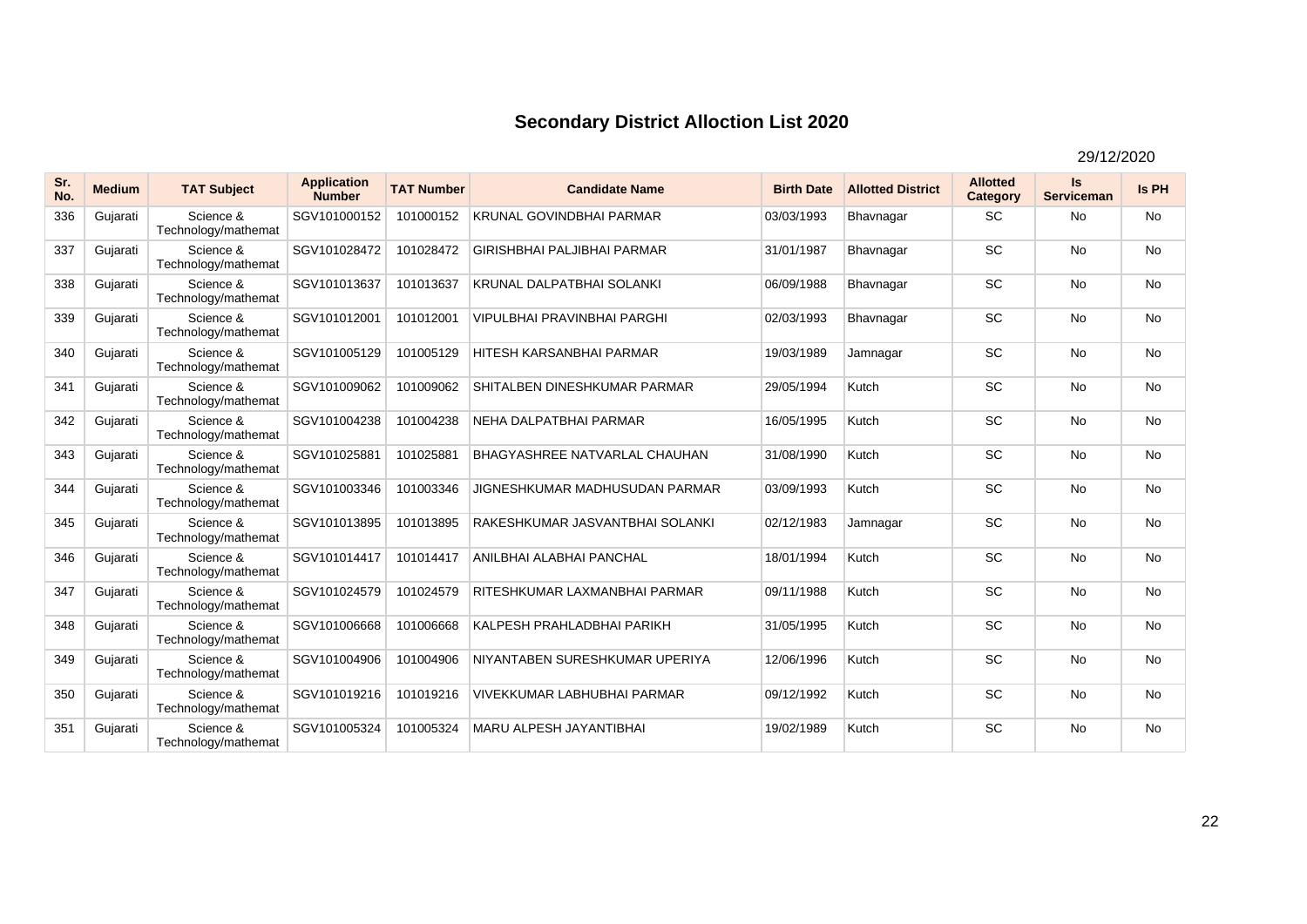| Sr.<br>No. | <b>Medium</b> | <b>TAT Subject</b>               | <b>Application</b><br><b>Number</b> | <b>TAT Number</b> | <b>Candidate Name</b>                 | <b>Birth Date</b> | <b>Allotted District</b> | <b>Allotted</b><br>Category | Is<br><b>Serviceman</b> | Is PH     |
|------------|---------------|----------------------------------|-------------------------------------|-------------------|---------------------------------------|-------------------|--------------------------|-----------------------------|-------------------------|-----------|
| 352        | Gujarati      | Science &<br>Technology/mathemat | SGV101034438                        | 101034438         | SHREEKANTBHAI PRAVINBHAI RATHVA       | 02/08/1993        | Chhota Udaipur           | <b>ST</b>                   | <b>No</b>               | <b>No</b> |
| 353        | Gujarati      | Science &<br>Technology/mathemat | SGV101028766                        | 101028766         | RENUKABEN VASANBHAI BHOYA             | 03/12/1993        | Dang                     | <b>ST</b>                   | <b>No</b>               | <b>No</b> |
| 354        | Gujarati      | Science &<br>Technology/mathemat | SGV101024630                        | 101024630         | DARSHNA ARVINDBHAI CHAUDHARI          | 10/04/1994        | Surat                    | <b>ST</b>                   | <b>No</b>               | <b>No</b> |
| 355        | Gujarati      | Science &<br>Technology/mathemat | SGV101029030                        | 101029030         | PRIYANKABEN RUPSINGBHAI VASAVA        | 12/02/1992        | Narmada                  | <b>ST</b>                   | <b>No</b>               | <b>No</b> |
| 356        | Gujarati      | Science &<br>Technology/mathemat | SGV101029348                        | 101029348         | <b>DIPANKIBAHEN NAGINBHAI PATEL</b>   | 18/08/1992        | Dang                     | <b>ST</b>                   | <b>No</b>               | <b>No</b> |
| 357        | Gujarati      | Science &<br>Technology/mathemat | SGV101028839                        | 101028839         | KINNARIBEN BHARATBHAI PATEL           | 30/12/1993        | Dang                     | <b>ST</b>                   | <b>No</b>               | No        |
| 358        | Gujarati      | Science &<br>Technology/mathemat | SGV101026651                        | 101026651         | VAISHALIBEN NAVINBHAI CHAUDHARI       | 20/03/1993        | Surat                    | <b>ST</b>                   | No                      | No        |
| 359        | Gujarati      | Science &<br>Technology/mathemat | SGV101025171                        | 101025171         | PRIYANKABEN LAXMANBHAI JADAV          | 21/08/1993        | Dang                     | <b>ST</b>                   | <b>No</b>               | No        |
| 360        | Gujarati      | Science &<br>Technology/mathemat | SGV101005922                        | 101005922         | MUKESHBHAI KHANAJI BHIL               | 02/10/1994        | Banaskantha              | <b>ST</b>                   | <b>No</b>               | No        |
| 361        | Gujarati      | Science &<br>Technology/mathemat | SGV101029899                        | 101029899         | KRISHNAKUMARI RAYSINGBHAI CHAUDHARI   | 20/06/1992        | Narmada                  | <b>ST</b>                   | <b>No</b>               | <b>No</b> |
| 362        | Gujarati      | Science &<br>Technology/mathemat | SGV101030781                        | 101030781         | ASHVINBHAI PARVATBHAI KHANT           | 23/07/1992        | Panchmahal               | <b>ST</b>                   | <b>No</b>               | No        |
| 363        | Gujarati      | Science &<br>Technology/mathemat | SGV101024773                        | 101024773         | <b>TINABEN VIKRAMBHAI PATEL</b>       | 01/01/1993        | Dang                     | <b>ST</b>                   | <b>No</b>               | <b>No</b> |
| 364        | Gujarati      | Science &<br>Technology/mathemat | SGV101029310                        | 101029310         | AMISHAKUMARI KALIDAS CHAUDHARI        | 20/04/1991        | Tapi                     | <b>ST</b>                   | <b>No</b>               | <b>No</b> |
| 365        | Gujarati      | Science &<br>Technology/mathemat | SGV101028046                        | 101028046         | MITALIKUMARI ASHOKBHAI PATEL          | 08/03/1993        | Dang                     | <b>ST</b>                   | <b>No</b>               | <b>No</b> |
| 366        | Gujarati      | Science &<br>Technology/mathemat | SGV101029582                        | 101029582         | <b>VIBHUTI GULABBHAI GAMIT</b>        | 08/06/1994        | Narmada                  | <b>ST</b>                   | <b>No</b>               | <b>No</b> |
| 367        | Gujarati      | Science &<br>Technology/mathemat | SGV101024452                        | 101024452         | <b>HIRALBEN CHHATRASINH CHAUDHARI</b> | 24/04/1994        | Tapi                     | <b>ST</b>                   | <b>No</b>               | <b>No</b> |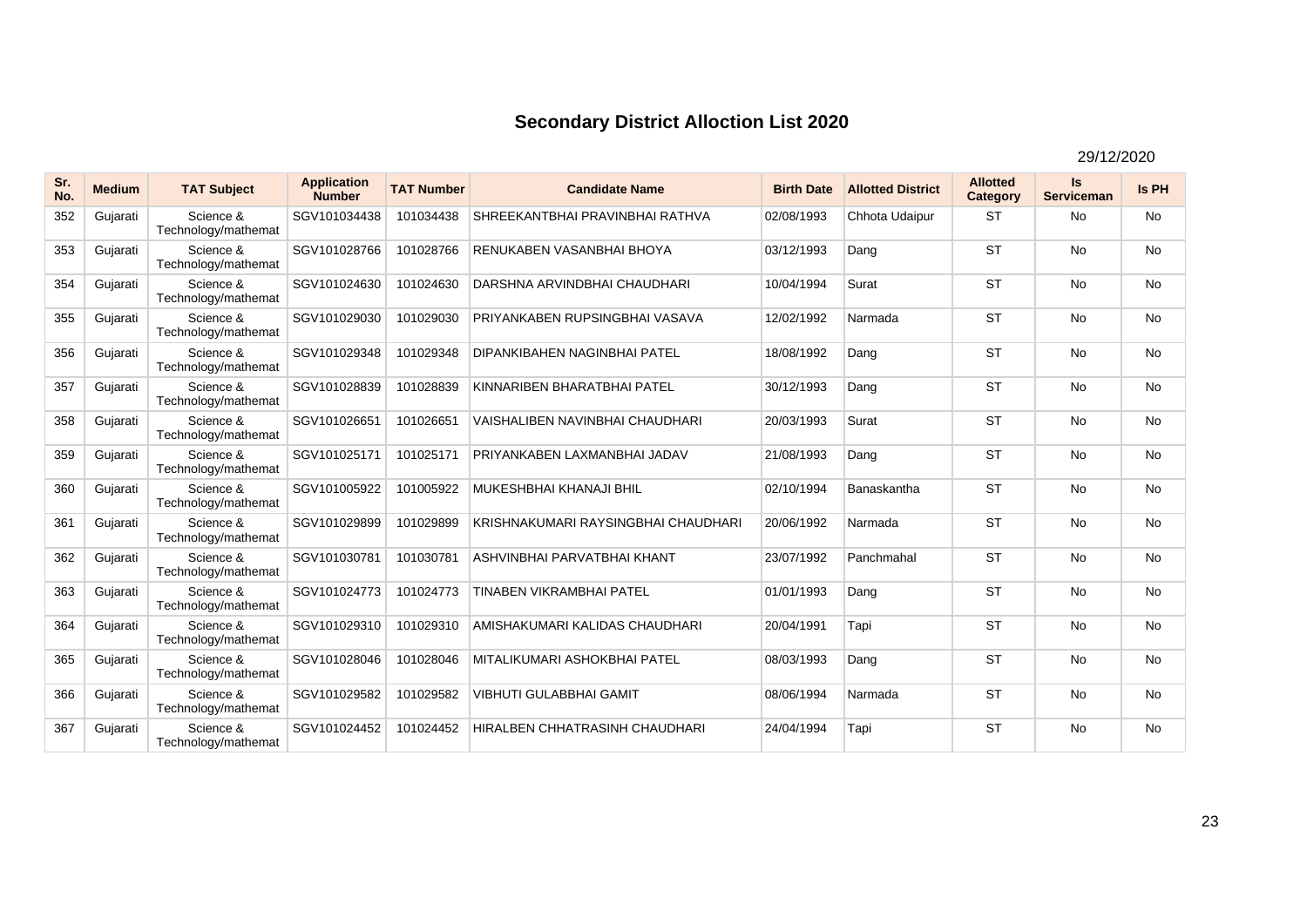| Sr.<br>No. | <b>Medium</b> | <b>TAT Subject</b>               | <b>Application</b><br><b>Number</b> | <b>TAT Number</b> | <b>Candidate Name</b>            | <b>Birth Date</b> | <b>Allotted District</b> | <b>Allotted</b><br>Category | Is<br><b>Serviceman</b> | <b>Is PH</b> |
|------------|---------------|----------------------------------|-------------------------------------|-------------------|----------------------------------|-------------------|--------------------------|-----------------------------|-------------------------|--------------|
| 368        | Gujarati      | Science &<br>Technology/mathemat | SGV101029009                        | 101029009         | PRATIMABEN GOPALBHAI VASAVA      | 21/01/1995        | Narmada                  | <b>ST</b>                   | <b>No</b>               | <b>No</b>    |
| 369        | Gujarati      | Science &<br>Technology/mathemat | SGV101027010                        | 101027010         | KALPESHKUMAR SURESHBHAI PATEL    | 02/12/1993        | Tapi                     | <b>ST</b>                   | <b>No</b>               | No           |
| 370        | Gujarati      | Science &<br>Technology/mathemat | SGV101026089                        | 101026089         | KUNJALBEN THAKORBHAI PATEL       | 04/08/1994        | Panchmahal               | <b>ST</b>                   | <b>No</b>               | <b>No</b>    |
| 371        | Gujarati      | Science &<br>Technology/mathemat | SGV101024384                        | 101024384         | KHUSHBU MAHESHBHAI PATEL         | 02/05/1994        | Tapi                     | <b>ST</b>                   | <b>No</b>               | No           |
| 372        | Gujarati      | Science &<br>Technology/mathemat | SGV101030539                        | 101030539         | MINALKUMARI KOTIYABHAI GAMIT     | 27/08/1992        | Tapi                     | <b>ST</b>                   | <b>No</b>               | <b>No</b>    |
| 373        | Gujarati      | Science &<br>Technology/mathemat | SGV101028874                        | 101028874         | VANITABEN BABUBHAI VASAVA        | 06/01/1994        | Narmada                  | <b>ST</b>                   | <b>No</b>               | No           |
| 374        | Gujarati      | Science &<br>Technology/mathemat | SGV101032493                        | 101032493         | <b>MITALBEN SAMAJIBHAI DAMOR</b> | 08/02/1992        | Dahod                    | <b>ST</b>                   | <b>No</b>               | <b>No</b>    |
| 375        | Gujarati      | Science &<br>Technology/mathemat | SGV101028173                        | 101028173         | CHHAYALKUMARI DINESHBHAI PATEL   | 11/06/1994        | Tapi                     | <b>ST</b>                   | <b>No</b>               | No           |
| 376        | Gujarati      | Science &<br>Technology/mathemat | SGV101026030                        | 101026030         | URVASHIBEN ASHOKBHAI VASAVA      | 06/09/1994        | <b>Bharuch</b>           | <b>ST</b>                   | <b>No</b>               | <b>No</b>    |
| 377        | Gujarati      | Science &<br>Technology/mathemat | SGV101001735                        | 101001735         | AMITABAHEN MOHANBHAI RATHOD      | 01/02/1990        | Narmada                  | <b>ST</b>                   | <b>No</b>               | <b>No</b>    |
| 378        | Gujarati      | Science &<br>Technology/mathemat | SGV101032745                        | 101032745         | SATISHKUMAR SABURBHAI SANGADA    | 01/04/1992        | Dahod                    | <b>ST</b>                   | <b>No</b>               | No           |
| 379        | Gujarati      | Science &<br>Technology/mathemat | SGV101031775                        | 101031775         | RAJESHBHAI BHAGVANDAS RATHWA     | 01/06/1991        | Panchmahal               | <b>ST</b>                   | <b>No</b>               | <b>No</b>    |
| 380        | Gujarati      | Science &<br>Technology/mathemat | SGV101027271                        | 101027271         | KAMINIBEN PRAVINBHAI PATEL       | 15/08/1991        | <b>Bharuch</b>           | <b>ST</b>                   | <b>No</b>               | <b>No</b>    |
| 381        | Gujarati      | Science &<br>Technology/mathemat | SGV101029580                        | 101029580         | HARESHBHAI GAMAJBHAI ATAKARI     | 21/02/1994        | Narmada                  | <b>ST</b>                   | <b>No</b>               | <b>No</b>    |
| 382        | Gujarati      | Science &<br>Technology/mathemat | SGV101024345                        | 101024345         | <b>BHAVESH SUMANBHAI PATEL</b>   | 19/04/1995        | Narmada                  | <b>ST</b>                   | <b>No</b>               | No           |
| 383        | Gujarati      | Science &<br>Technology/mathemat | SGV101025403                        | 101025403         | SEJALKUMARI THAKORBHAI CHAUDHARI | 06/06/1991        | <b>Bharuch</b>           | <b>ST</b>                   | <b>No</b>               | <b>No</b>    |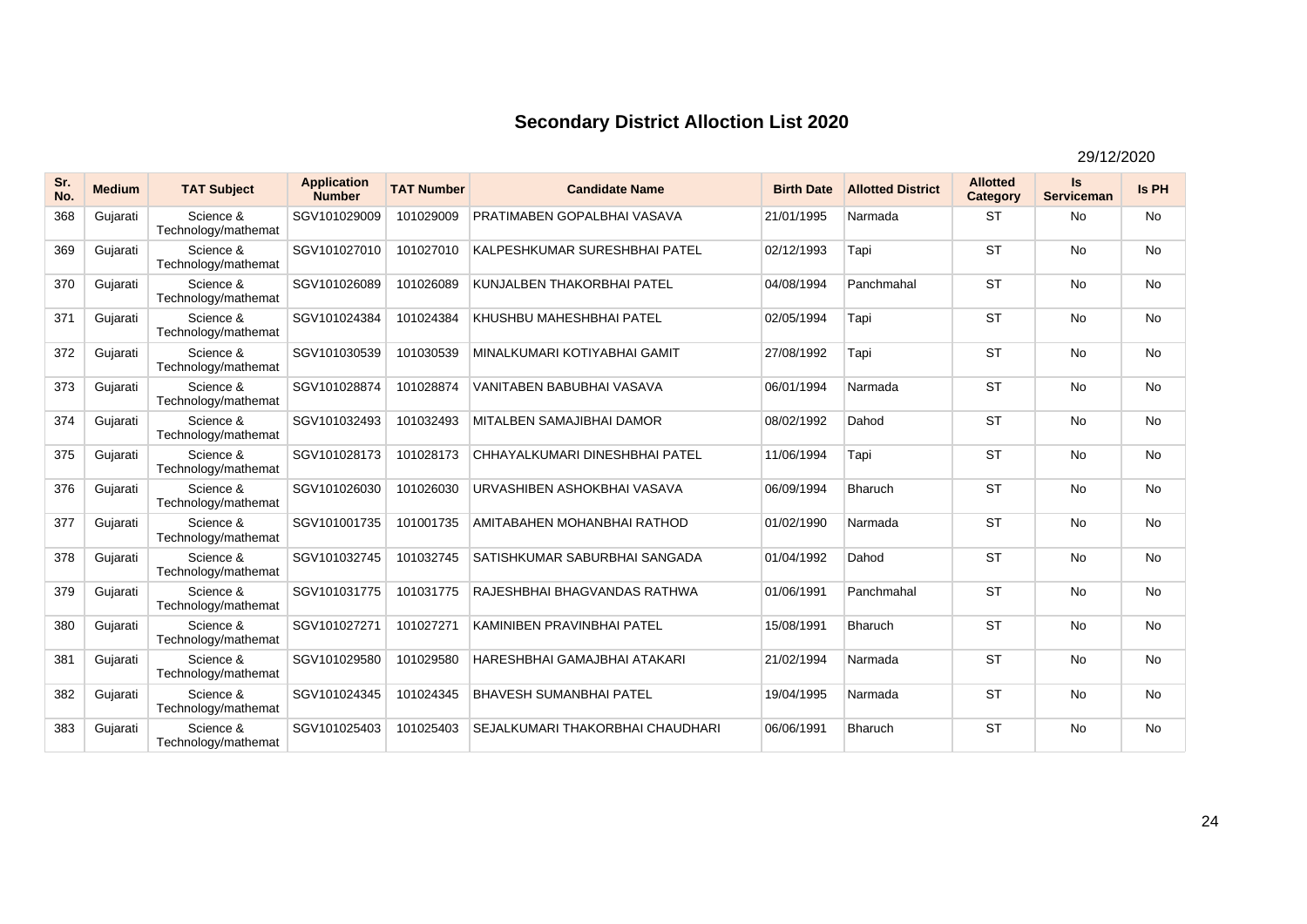| Sr.<br>No. | <b>Medium</b> | <b>TAT Subject</b>               | <b>Application</b><br><b>Number</b> | <b>TAT Number</b> | <b>Candidate Name</b>                 | <b>Birth Date</b> | <b>Allotted District</b> | <b>Allotted</b><br>Category | Is<br><b>Serviceman</b> | Is PH     |
|------------|---------------|----------------------------------|-------------------------------------|-------------------|---------------------------------------|-------------------|--------------------------|-----------------------------|-------------------------|-----------|
| 384        | Gujarati      | Science &<br>Technology/mathemat | SGV101029975                        | 101029975         | KALPANABEN CHANDUBHAI PATEL           | 08/05/1992        | Panchmahal               | <b>ST</b>                   | <b>No</b>               | <b>No</b> |
| 385        | Gujarati      | Science &<br>Technology/mathemat | SGV101025211                        | 101025211         | TANVIBEN YASHVANTRAY CHAUDHARI        | 25/07/1993        | Dahod                    | <b>ST</b>                   | <b>No</b>               | <b>No</b> |
| 386        | Gujarati      | Science &<br>Technology/mathemat | SGV101029321                        | 101029321         | SUMATIBEN RAMJIBHAI VALVI             | 15/04/1992        | Surendranagar            | <b>ST</b>                   | <b>No</b>               | <b>No</b> |
| 387        | Gujarati      | Science &<br>Technology/mathemat | SGV101025871                        | 101025871         | BHAVINIKUMARI SHANKARBHAI CHAUDHARI   | 09/12/1991        | Dahod                    | <b>ST</b>                   | <b>No</b>               | <b>No</b> |
| 388        | Gujarati      | Science &<br>Technology/mathemat | SGV101032173                        | 101032173         | MUKESHBHAI BHIMSINGBHAI RATHAVA       | 03/09/1993        | Dahod                    | <b>ST</b>                   | <b>No</b>               | <b>No</b> |
| 389        | Gujarati      | Science &<br>Technology/mathemat | SGV101029523                        | 101029523         | AMBIKABEN HASMUKHBHAI VASAVA          | 28/12/1990        | Dahod                    | <b>ST</b>                   | <b>No</b>               | <b>No</b> |
| 390        | Gujarati      | Science &<br>Technology/mathemat | SGV101027266                        | 101027266         | <b>DIKSHITBHAI ASHOKBHAI PATEL</b>    | 31/01/1990        | Dahod                    | <b>ST</b>                   | <b>No</b>               | <b>No</b> |
| 391        | Gujarati      | Science &<br>Technology/mathemat | SGV101034444                        | 101034444         | MANISHABEN BACHUBHAI AMALIYAR         | 01/02/1995        | Dahod                    | <b>ST</b>                   | <b>No</b>               | <b>No</b> |
| 392        | Gujarati      | Science &<br>Technology/mathemat | SGV101029517                        | 101029517         | KAJALKUMARI RATILAL PATEL             | 10/06/1994        | Dahod                    | <b>ST</b>                   | <b>No</b>               | <b>No</b> |
| 393        | Gujarati      | Science &<br>Technology/mathemat | SGV101010435                        | 101010435         | NAVINKUMAR MALJIBHAI VASAVA           | 05/05/1990        | Dahod                    | <b>ST</b>                   | <b>No</b>               | <b>No</b> |
| 394        | Gujarati      | Science &<br>Technology/mathemat | SGV101033977                        | 101033977         | <b>ANJELSON ASHISHBHAI PARMAR</b>     | 10/08/1995        | Dahod                    | <b>ST</b>                   | <b>No</b>               | <b>No</b> |
| 395        | Gujarati      | Science &<br>Technology/mathemat | SGV101030165                        | 101030165         | PRITIKAKUMARI JAYKISHANBHAI CHAUDHARI | 10/11/1994        | Dahod                    | <b>ST</b>                   | <b>No</b>               | <b>No</b> |
| 396        | Gujarati      | Science &<br>Technology/mathemat | SGV101027617                        | 101027617         | ANJALKUMARI DEVSINGBHAI GAMIT         | 17/07/1991        | Dahod                    | <b>ST</b>                   | <b>No</b>               | <b>No</b> |
| 397        | Gujarati      | Science &<br>Technology/mathemat | SGV101029311                        | 101029311         | TEJALKUMARI JAYANTIBHAI PATEL         | 03/10/1992        | Amreli                   | <b>ST</b>                   | <b>No</b>               | <b>No</b> |
| 398        | Gujarati      | Science &<br>Technology/mathemat | SGV101024170                        | 101024170         | <b>DIPTIBEN RAMESHBHAI PATEL</b>      | 25/11/1993        | Banaskantha              | <b>ST</b>                   | <b>No</b>               | <b>No</b> |
| 399        | Gujarati      | Science &<br>Technology/mathemat | SGV101027477                        | 101027477         | NILKESHWARI PUNAMBHAI CHAUDHARI       | 18/08/1991        | Kutch                    | <b>ST</b>                   | <b>No</b>               | <b>No</b> |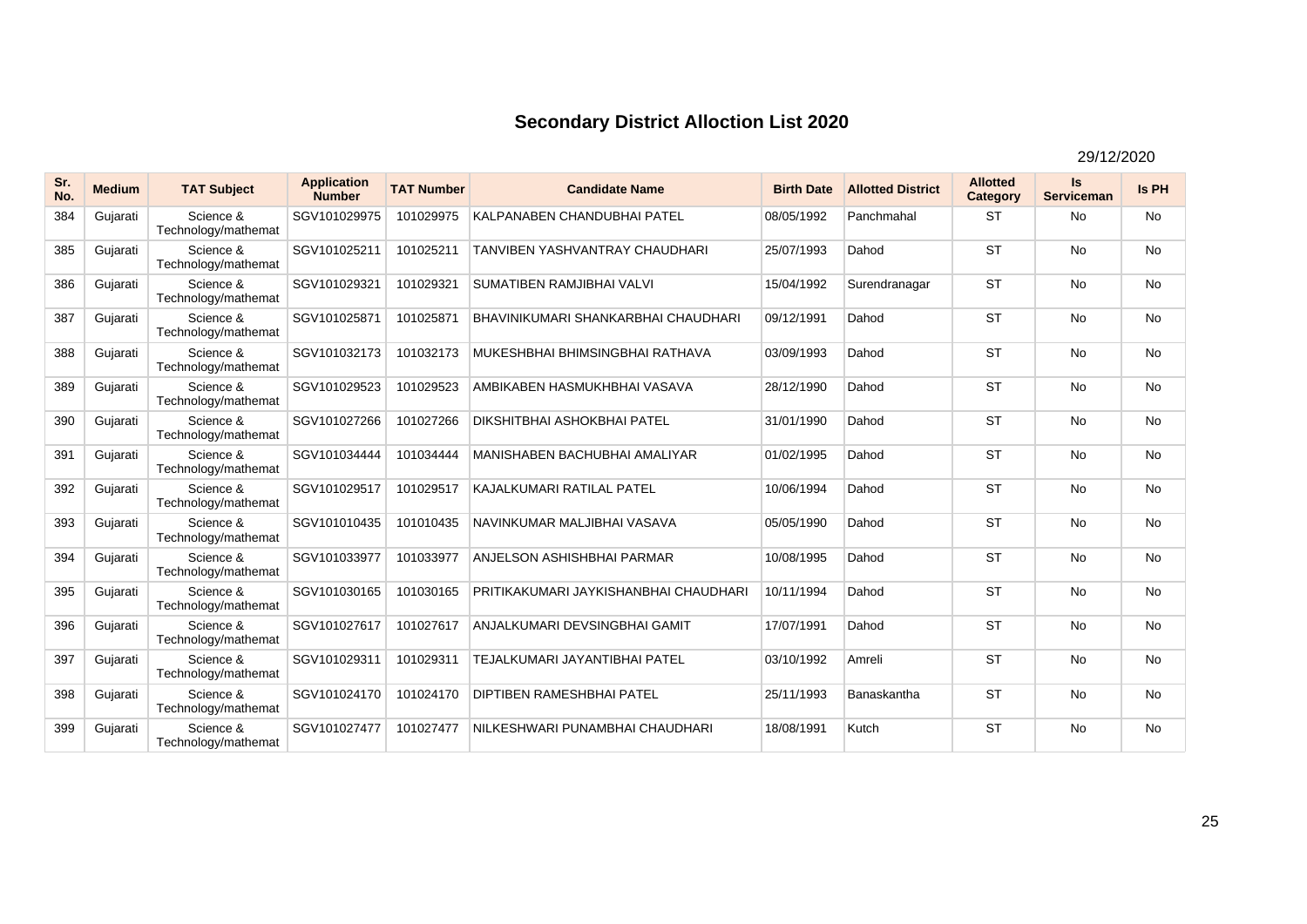| Sr.<br>No. | <b>Medium</b> | <b>TAT Subject</b>               | <b>Application</b><br><b>Number</b> | <b>TAT Number</b> | <b>Candidate Name</b>               | <b>Birth Date</b> | <b>Allotted District</b> | <b>Allotted</b><br><b>Category</b> | Is<br><b>Serviceman</b> | Is PH     |
|------------|---------------|----------------------------------|-------------------------------------|-------------------|-------------------------------------|-------------------|--------------------------|------------------------------------|-------------------------|-----------|
| 400        | Gujarati      | Science &<br>Technology/mathemat | SGV101030578                        | 101030578         | VIBHUTIKUMARI SANMUKHBHAI CHAUDHARI | 18/09/1992        | Jamnagar                 | <b>ST</b>                          | <b>No</b>               | <b>No</b> |
| 401        | Gujarati      | Science &<br>Technology/mathemat | SGV101026199                        | 101026199         | REENABEN GADIYABHAI GAMIT           | 05/06/1988        | Kutch                    | <b>ST</b>                          | <b>No</b>               | No        |
| 402        | Gujarati      | Science &<br>Technology/mathemat | SGV101028605                        | 101028605         | MOHINIKUMARI JAYSUKHBHAI PATEL      | 30/07/1994        | Kutch                    | <b>ST</b>                          | <b>No</b>               | No        |
| 403        | Gujarati      | Science &<br>Technology/mathemat | SGV101025879                        | 101025879         | JAHNVIBEN THAKORBHAI PATEL          | 31/01/1995        | Kutch                    | <b>ST</b>                          | <b>No</b>               | <b>No</b> |
| 404        | Gujarati      | Science &<br>Technology/mathemat | SGV101025154                        | 101025154         | KAMINIBEN HARISHBHAI CHAUDHARI      | 29/12/1993        | Kutch                    | <b>ST</b>                          | <b>No</b>               | <b>No</b> |
| 405        | Gujarati      | Science &<br>Technology/mathemat | SGV101028281                        | 101028281         | ZINALKUMARI HITENDRABHAI CHAUDHARI  | 13/03/1994        | Kutch                    | <b>ST</b>                          | <b>No</b>               | No        |
| 406        | Gujarati      | Science &<br>Technology/mathemat | SGV101030058                        | 101030058         | SAGARBHAI KANUSINGBHAI CHAUDHARI    | 04/03/1992        | Kutch                    | <b>ST</b>                          | <b>No</b>               | No        |
| 407        | Gujarati      | Science &<br>Technology/mathemat | SGV101027858                        | 101027858         | NEHAKUMARI AJITBHAI CHAUDHARI       | 02/01/1996        | Kutch                    | <b>ST</b>                          | <b>No</b>               | <b>No</b> |
| 408        | Gujarati      | Science &<br>Technology/mathemat | SGV101024375                        | 101024375         | <b>PAYALBEN PANKAJBHAI PATEL</b>    | 14/08/1995        | Kutch                    | <b>ST</b>                          | <b>No</b>               | <b>No</b> |
| 409        | Gujarati      | Science &<br>Technology/mathemat | SGV101015192                        | 101015192         | PRIYANKABEN AMRUTLAL DAMOR          | 18/02/1995        | Kutch                    | <b>ST</b>                          | <b>No</b>               | No        |
| 410        | Gujarati      | Science &<br>Technology/mathemat | SGV101025101                        | 101025101         | ARCHIKABEN BAKULBHAI CHAUDHARI      | 20/08/1992        | Kutch                    | <b>ST</b>                          | <b>No</b>               | <b>No</b> |
| 411        | Gujarati      | Science &<br>Technology/mathemat | SGV101026173                        | 101026173         | KALPANABEN RUMSHIBHAI PATEL         | 17/10/1991        | Kutch                    | <b>ST</b>                          | <b>No</b>               | No        |
| 412        | Gujarati      | Science &<br>Technology/mathemat | SGV101030659                        | 101030659         | VARSHABEN MANUBHAI RATHWA           | 19/01/1994        | Kutch                    | <b>ST</b>                          | <b>No</b>               | <b>No</b> |
| 413        | Gujarati      | Science &<br>Technology/mathemat | SGV101020992                        | 101020992         | <b>PAYAL KANUBHAI PATEL</b>         | 30/08/1992        | Kutch                    | <b>ST</b>                          | <b>No</b>               | <b>No</b> |
| 414        | Gujarati      | Science &<br>Technology/mathemat | SGV101029490                        | 101029490         | MILANKUMAR NANUBHAI PATEL           | 17/03/1993        | Kutch                    | <b>ST</b>                          | <b>No</b>               | No        |
| 415        | Gujarati      | Science &<br>Technology/mathemat | SGV101020378                        | 101020378         | AMITKUMAR KIRITKUMAR PIPALIA        | 17/02/1986        | Rajkot                   | <b>EWS</b>                         | <b>No</b>               | No        |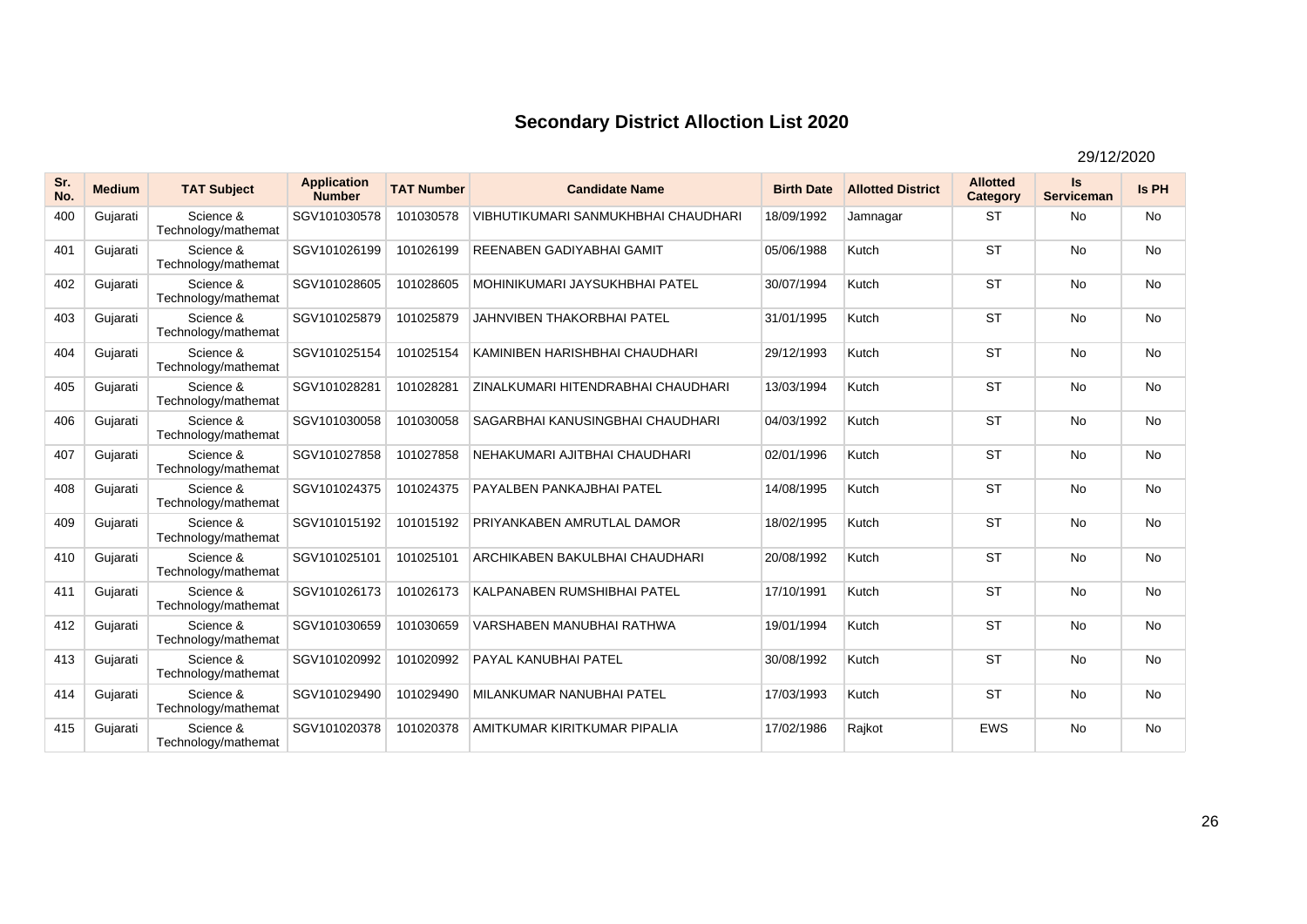| Sr.<br>No. | <b>Medium</b> | <b>TAT Subject</b>               | <b>Application</b><br><b>Number</b> | <b>TAT Number</b> | <b>Candidate Name</b>              | <b>Birth Date</b> | <b>Allotted District</b> | <b>Allotted</b><br>Category | Is<br><b>Serviceman</b> | <b>Is PH</b> |
|------------|---------------|----------------------------------|-------------------------------------|-------------------|------------------------------------|-------------------|--------------------------|-----------------------------|-------------------------|--------------|
| 416        | Gujarati      | Science &<br>Technology/mathemat | SGV101003229                        | 101003229         | JAYESHKUMAR RAMNIKLAL MORDIYA      | 13/07/1992        | Morbi                    | <b>EWS</b>                  | <b>No</b>               | <b>No</b>    |
| 417        | Gujarati      | Science &<br>Technology/mathemat | SGV101021740                        | 101021740         | <b>MAKBUL AMIBHAI SHERASIYA</b>    | 26/05/1989        | Morbi                    | <b>EWS</b>                  | <b>No</b>               | No           |
| 418        | Gujarati      | Science &<br>Technology/mathemat | SGV101015244                        | 101015244         | HETALBEN SURESHBHAI PATEL          | 28/12/1992        | Banaskantha              | <b>EWS</b>                  | <b>No</b>               | <b>No</b>    |
| 419        | Gujarati      | Science &<br>Technology/mathemat | SGV101032140                        | 101032140         | NIKITABAHEN NAGINBHAI PATEL        | 22/06/1994        | <b>Botad</b>             | <b>EWS</b>                  | <b>No</b>               | No           |
| 420        | Gujarati      | Science &<br>Technology/mathemat | SGV101003479                        | 101003479         | ANKITABEN CHIMANBHAI PATEL         | 01/08/1992        | Banaskantha              | <b>EWS</b>                  | <b>No</b>               | <b>No</b>    |
| 421        | Gujarati      | Science &<br>Technology/mathemat | SGV101011590                        | 101011590         | <b>KRUPABEN BHOGILAL PATEL</b>     | 04/11/1993        | Banaskantha              | <b>EWS</b>                  | <b>No</b>               | No           |
| 422        | Gujarati      | Science &<br>Technology/mathemat | SGV101028101                        | 101028101         | SHAHINABANU ILYAS SALEH            | 30/01/1994        | <b>Bharuch</b>           | <b>EWS</b>                  | <b>No</b>               | <b>No</b>    |
| 423        | Gujarati      | Science &<br>Technology/mathemat | SGV101024357                        | 101024357         | CHINTAN PRAMODBHAI VARMA           | 12/12/1992        | Narmada                  | <b>EWS</b>                  | <b>No</b>               | No           |
| 424        | Gujarati      | Science &<br>Technology/mathemat | SGV101027427                        | 101027427         | KINJAL MANHARBHAI MENDAPARA        | 01/06/1988        | Dang                     | <b>EWS</b>                  | <b>No</b>               | <b>No</b>    |
| 425        | Gujarati      | Science &<br>Technology/mathemat | SGV101015479                        | 101015479         | MANISHKUMAR JAYANTIBHAI PATEL      | 27/09/1989        | Surendranagar            | <b>EWS</b>                  | <b>No</b>               | <b>No</b>    |
| 426        | Gujarati      | Science &<br>Technology/mathemat | SGV101000445                        | 101000445         | <b>MAITRIBEN ASHVINKUMAR PATEL</b> | 03/08/1994        | <b>Botad</b>             | <b>EWS</b>                  | <b>No</b>               | No           |
| 427        | Gujarati      | Science &<br>Technology/mathemat | SGV101019456                        | 101019456         | RAXIT RAMESHBHAI MARADIA           | 19/06/1994        | Jamnagar                 | <b>EWS</b>                  | <b>No</b>               | <b>No</b>    |
| 428        | Gujarati      | Science &<br>Technology/mathemat | SGV101010577                        | 101010577         | NARESHKUMAR MAHADEVBHAI JOSHI      | 06/06/1996        | Banaskantha              | <b>EWS</b>                  | <b>No</b>               | <b>No</b>    |
| 429        | Gujarati      | Science &<br>Technology/mathemat | SGV101017616                        | 101017616         | MANSI KEYURBHAI KOTHARI            | 19/11/1992        | Devbhoomi<br>Dwarka      | <b>EWS</b>                  | <b>No</b>               | <b>No</b>    |
| 430        | Gujarati      | Science &<br>Technology/mathemat | SGV101013748                        | 101013748         | <b>MIRABEN DHIRUBHAI SONANI</b>    | 10/06/1992        | Bhavnagar                | <b>EWS</b>                  | <b>No</b>               | No           |
| 431        | Gujarati      | Science &<br>Technology/mathemat | SGV101001872                        | 101001872         | <b>TEJASKUMAR RAMESHBHAI PATEL</b> | 03/03/1994        | Banaskantha              | <b>EWS</b>                  | <b>No</b>               | <b>No</b>    |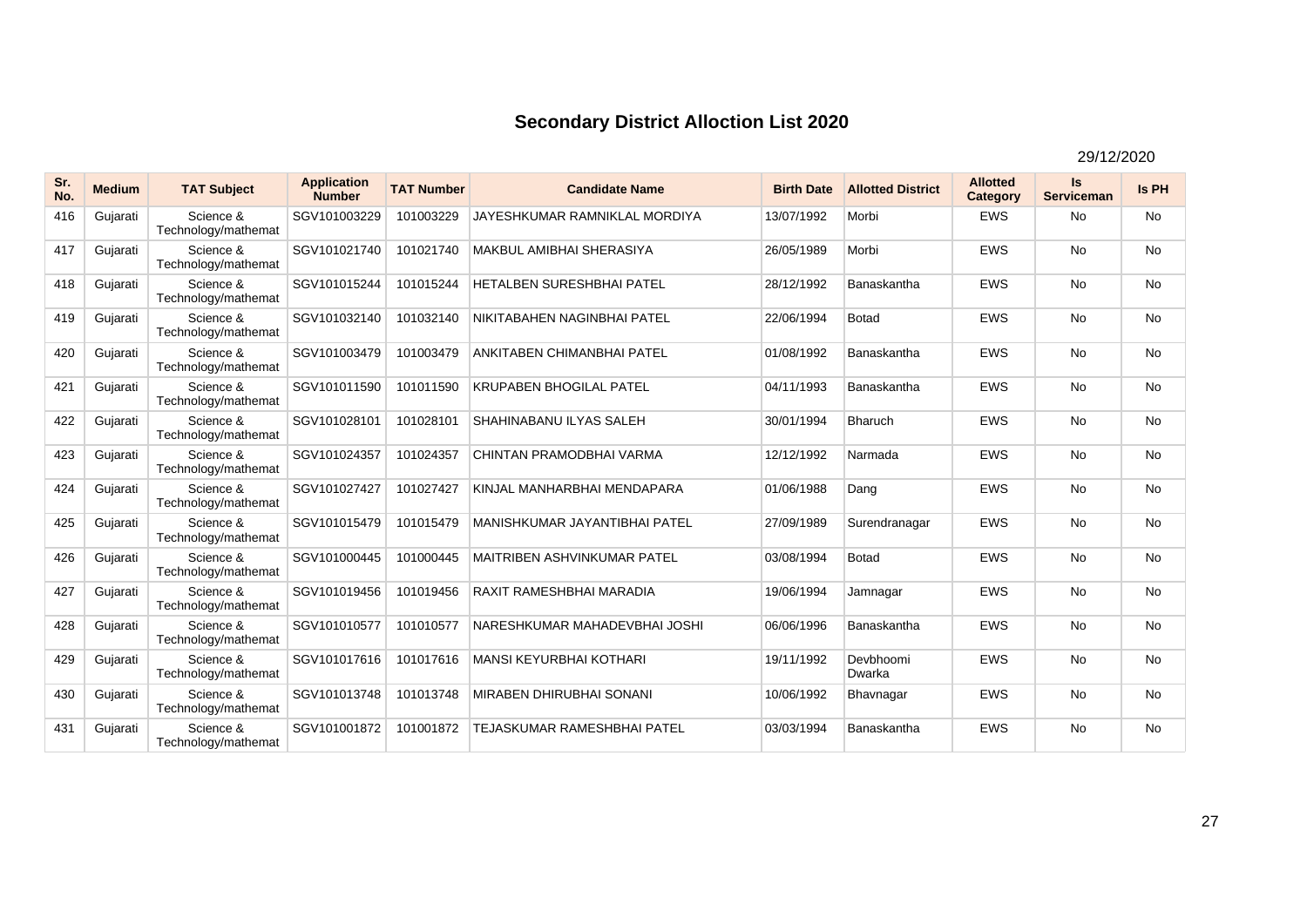| Sr.<br>No. | <b>Medium</b> | <b>TAT Subject</b>               | <b>Application</b><br><b>Number</b> | <b>TAT Number</b> | <b>Candidate Name</b>                 | <b>Birth Date</b> | <b>Allotted District</b> | <b>Allotted</b><br>Category | Is<br><b>Serviceman</b> | <b>Is PH</b> |
|------------|---------------|----------------------------------|-------------------------------------|-------------------|---------------------------------------|-------------------|--------------------------|-----------------------------|-------------------------|--------------|
| 432        | Gujarati      | Science &<br>Technology/mathemat | SGV101014080                        | 101014080         | JAYDIPKUMAR RAJESHBHAI JAKHANIYA      | 23/01/1996        | Amreli                   | <b>EWS</b>                  | <b>No</b>               | <b>No</b>    |
| 433        | Gujarati      | Science &<br>Technology/mathemat | SGV101010496                        | 101010496         | <b>BHATT DEVANSHI PRASHANTKUMAR</b>   | 24/09/1991        | Surendranagar            | <b>EWS</b>                  | <b>No</b>               | No           |
| 434        | Gujarati      | Science &<br>Technology/mathemat | SGV101015965                        | 101015965         | <b>TRUPTI DINESHBHAI PATEL</b>        | 28/12/1995        | Kutch                    | <b>EWS</b>                  | <b>No</b>               | <b>No</b>    |
| 435        | Gujarati      | Science &<br>Technology/mathemat | SGV101000810                        | 101000810         | CHANDANKUMARI MUKESHBHAI PATEL        | 10/04/1996        | Kutch                    | <b>EWS</b>                  | <b>No</b>               | No           |
| 436        | Gujarati      | Science &<br>Technology/mathemat | SGV101028612                        | 101028612         | HITESHKUMAR RATILAL SOLANKI           | 03/10/1991        | Dang                     | <b>EWS</b>                  | <b>No</b>               | <b>No</b>    |
| 437        | Gujarati      | Science &<br>Technology/mathemat | SGV101007783                        | 101007783         | SAMIRKUMAR MAHESHBHAI RAVAL           | 01/07/1991        | Banaskantha              | <b>EWS</b>                  | <b>No</b>               | No           |
| 438        | Gujarati      | Science &<br>Technology/mathemat | SGV101014290                        | 101014290         | CHANDNIBEN JANAKBHAI TRIVEDI          | 28/02/1995        | Amreli                   | <b>EWS</b>                  | <b>No</b>               | <b>No</b>    |
| 439        | Gujarati      | Science &<br>Technology/mathemat | SGV101020097                        | 101020097         | CHIRAG DAYABHAI PAGHADAR              | 11/05/1993        | Devbhoomi<br>Dwarka      | <b>EWS</b>                  | <b>No</b>               | No           |
| 440        | Gujarati      | Science &<br>Technology/mathemat | SGV101007844                        | 101007844         | MUKESHKUMAR JAYANTILAL PATEL          | 24/06/1985        | Kutch                    | <b>EWS</b>                  | <b>No</b>               | <b>No</b>    |
| 441        | Gujarati      | Science &<br>Technology/mathemat | SGV101005999                        | 101005999         | KURBANHUSAIN AKBARBHAI MUKHI          | 21/05/1994        | Kutch                    | <b>EWS</b>                  | <b>No</b>               | <b>No</b>    |
| 442        | Gujarati      | Science &<br>Technology/mathemat | SGV101002756                        | 101002756         | <b>HINABEN RAKESHKUMAR PATEL</b>      | 10/04/1996        | Kutch                    | <b>EWS</b>                  | <b>No</b>               | No           |
| 443        | Gujarati      | Science &<br>Technology/mathemat | SGV101004288                        | 101004288         | <b>VAISHALIBAHEN ARVINDBHAI PATEL</b> | 09/10/1990        | Surendranagar            | <b>EWS</b>                  | <b>No</b>               | <b>No</b>    |
| 444        | Gujarati      | Science &<br>Technology/mathemat | SGV101004435                        | 101004435         | <b>KIRTIBEN HASMUKHBHAI PATEL</b>     | 23/06/1990        | Dahod                    | <b>EWS</b>                  | <b>No</b>               | <b>No</b>    |
| 445        | Gujarati      | Science &<br>Technology/mathemat | SGV101011790                        | 101011790         | NIKITABEN VISHNUBHAI PATEL            | 01/10/1993        | Kutch                    | <b>EWS</b>                  | <b>No</b>               | <b>No</b>    |
| 446        | Gujarati      | Science &<br>Technology/mathemat | SGV101034426                        | 101034426         | KALPESHKUMAR UPENDRASINH RAULJI       | 30/04/1990        | Chhota Udaipur           | <b>EWS</b>                  | <b>No</b>               | No           |
| 447        | Gujarati      | Science &<br>Technology/mathemat | SGV101023067                        | 101023067         | KRISHNA MUKESHBHAI PANSURIA           | 29/12/1993        | Amreli                   | <b>EWS</b>                  | <b>No</b>               | <b>No</b>    |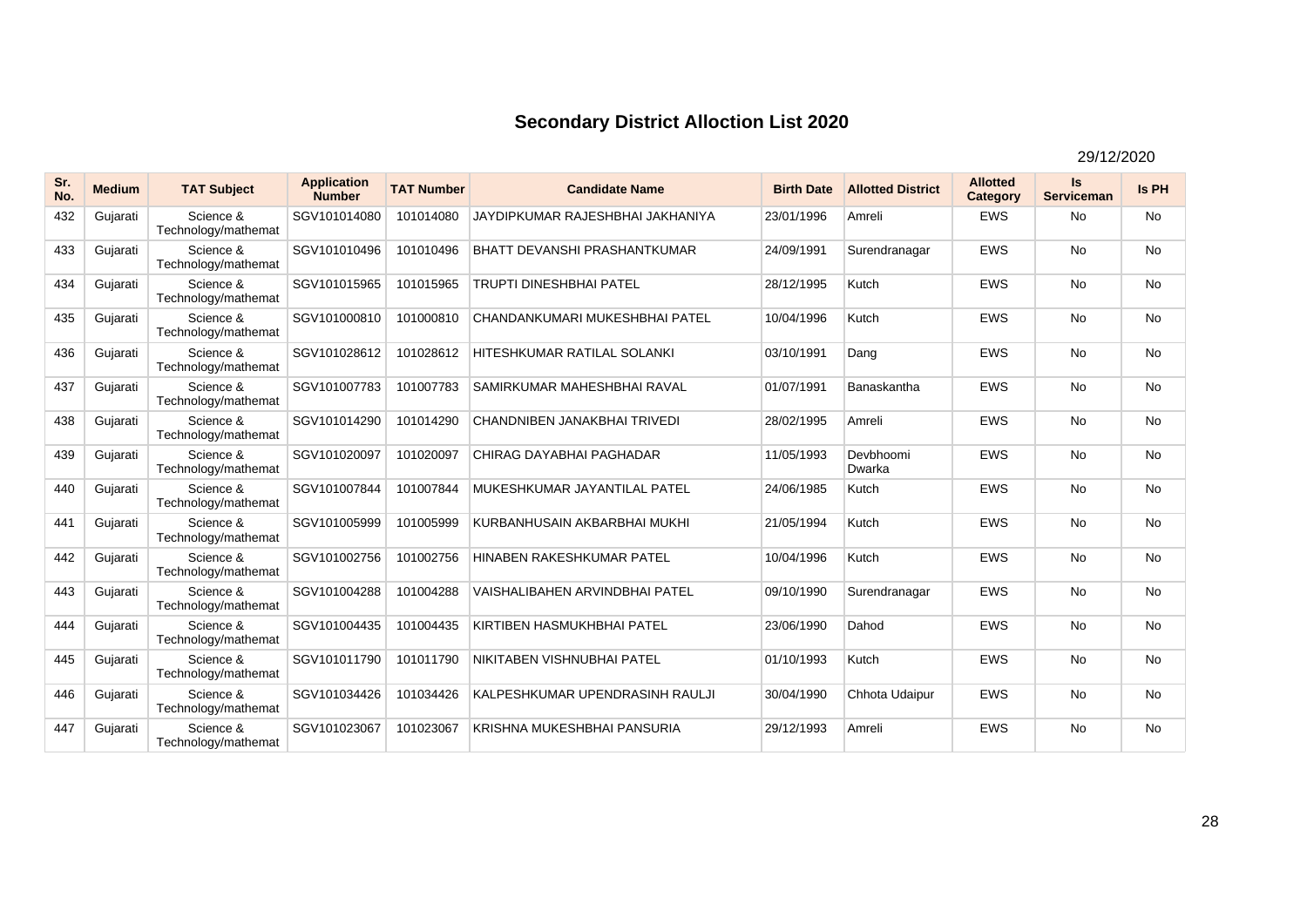| Sr.<br>No. | <b>Medium</b> | <b>TAT Subject</b>               | <b>Application</b><br><b>Number</b> | <b>TAT Number</b> | <b>Candidate Name</b>                | <b>Birth Date</b> | <b>Allotted District</b> | <b>Allotted</b><br>Category | Is<br><b>Serviceman</b> | Is PH     |
|------------|---------------|----------------------------------|-------------------------------------|-------------------|--------------------------------------|-------------------|--------------------------|-----------------------------|-------------------------|-----------|
| 448        | Gujarati      | Science &<br>Technology/mathemat | SGV101005017                        | 101005017         | <b>DIVYABEN BHARATBHAI PATEL</b>     | 17/05/1993        | Amreli                   | <b>EWS</b>                  | No                      | <b>No</b> |
| 449        | Gujarati      | Science &<br>Technology/mathemat | SGV101021939                        | 101021939         | AAKRUTI SHAMBHULAL THAKKAR           | 01/12/1990        | Kutch                    | <b>EWS</b>                  | <b>No</b>               | <b>No</b> |
| 450        | Gujarati      | Science &<br>Technology/mathemat | SGV101021959                        | 101021959         | <b>JAYA DINESHBHAI KERAI</b>         | 05/10/1992        | Kutch                    | <b>EWS</b>                  | <b>No</b>               | <b>No</b> |
| 451        | Gujarati      | Science &<br>Technology/mathemat | SGV101004878                        | 101004878         | HIRALBEN ZINABHAI SADARIYA           | 02/03/1996        | Kutch                    | <b>EWS</b>                  | <b>No</b>               | <b>No</b> |
| 452        | Gujarati      | Science &<br>Technology/mathemat | SGV101023116                        | 101023116         | <b>ZUBER AHMADBHAI KHORAJIYA</b>     | 07/06/1993        | Kutch                    | <b>EWS</b>                  | <b>No</b>               | <b>No</b> |
| 453        | Gujarati      | Science &<br>Technology/mathemat | SGV101031028                        | 101031028         | ASHABEN RANJITSINH ZALA              | 23/12/1990        | Chhota Udaipur           | <b>EWS</b>                  | <b>No</b>               | No        |
| 454        | Gujarati      | Science &<br>Technology/mathemat | SGV101012102                        | 101012102         | <b>BINDIYABEN KANTILAL PATEL</b>     | 05/05/1992        | Kutch                    | <b>EWS</b>                  | No                      | No        |
| 455        | Gujarati      | Science &<br>Technology/mathemat | SGV101005035                        | 101005035         | <b>JAIVIKKUMAR DINESHKUMAR PATEL</b> | 14/08/1997        | Kutch                    | <b>EWS</b>                  | <b>No</b>               | No        |
| 456        | Gujarati      | Science &<br>Technology/mathemat | SGV101030856                        | 101030856         | SARTAJBANU MAKSUDALI SAIYED          | 30/07/1994        | Devbhoomi<br>Dwarka      | <b>EWS</b>                  | <b>No</b>               | <b>No</b> |
| 457        | Gujarati      | Science &<br>Technology/mathemat | SGV101026024                        | 101026024         | KAMINI VIKRAMSINH THAKOR             | 29/06/1994        | Porbandar                | <b>EWS</b>                  | <b>No</b>               | <b>No</b> |
| 458        | Gujarati      | Science &<br>Technology/mathemat | SGV101011161                        | 101011161         | RINKAL PRAVINBHAI PATEL              | 07/01/1994        | Kutch                    | <b>EWS</b>                  | <b>No</b>               | <b>No</b> |
| 459        | Gujarati      | Science &<br>Technology/mathemat | SGV101000938                        | 101000938         | HIRENKUMAR RAMESHBHAI PATEL          | 14/03/1992        | Kutch                    | <b>EWS</b>                  | <b>No</b>               | <b>No</b> |
| 460        | Gujarati      | Science &<br>Technology/mathemat | SGV101029430                        | 101029430         | SATISHKUMAR SHAMBHUBHAI SODVADIYA    | 09/04/1990        | Kutch                    | <b>EWS</b>                  | <b>No</b>               | <b>No</b> |
| 461        | Gujarati      | Science &<br>Technology/mathemat | SGV101001407                        | 101001407         | POONAMBEN RAMESHKUMAR PATEL          | 24/10/1992        | Kutch                    | <b>EWS</b>                  | <b>No</b>               | <b>No</b> |
| 462        | Gujarati      | Science &<br>Technology/mathemat | SGV101016831                        | 101016831         | NEELKUMAR JAGDISHBHAI PATEL          | 18/07/1994        | Kutch                    | <b>EWS</b>                  | <b>No</b>               | <b>No</b> |
| 463        | Gujarati      | Science &<br>Technology/mathemat | SGV101010755                        | 101010755         | <b>PARESHKUMAR BABULAL PATEL</b>     | 01/06/1985        | Banaskantha              | <b>PH</b>                   | <b>No</b>               | Yes       |